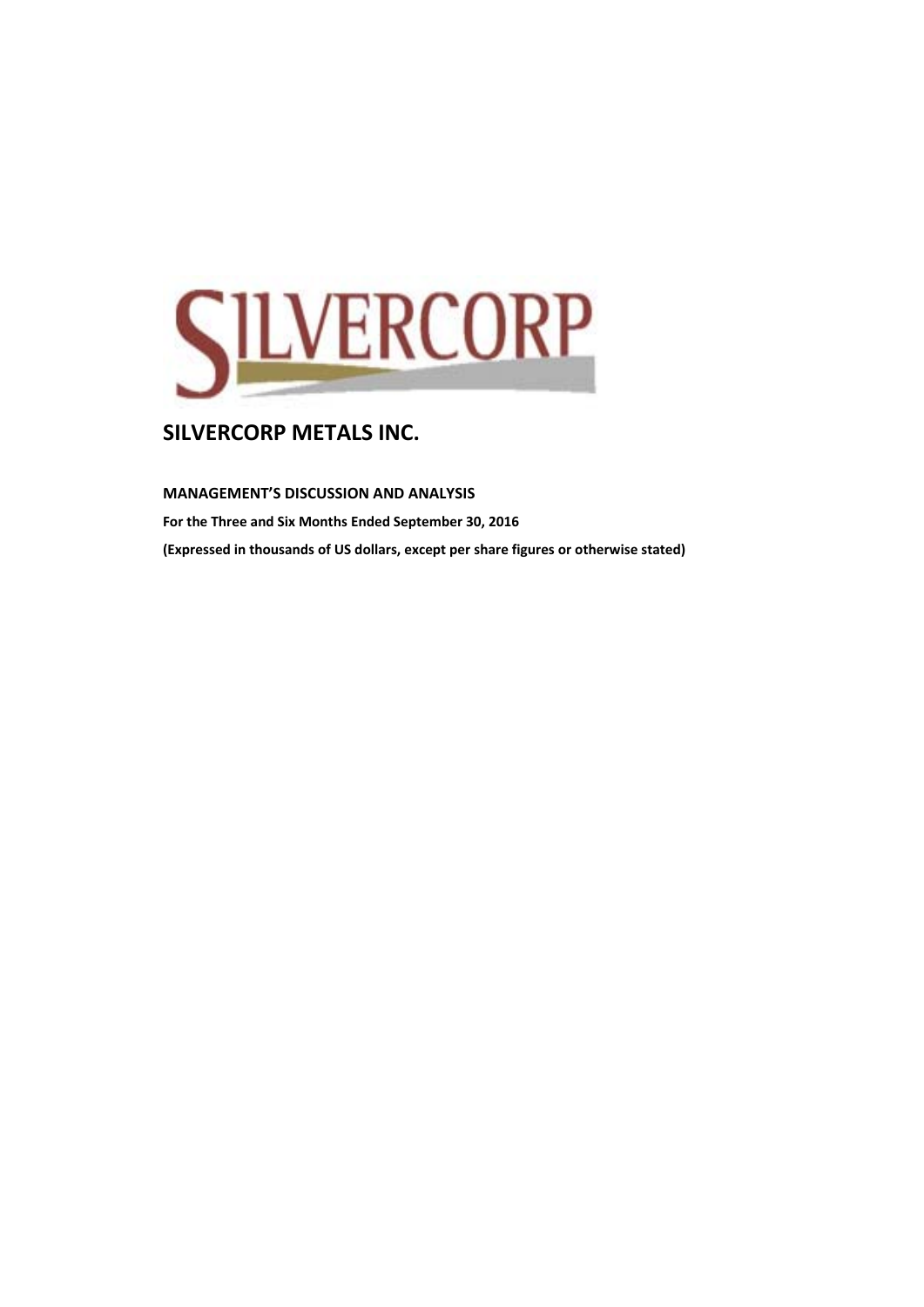**Table of Contents** 

| 1. |  |
|----|--|
| 2. |  |
| З. |  |
| 4. |  |
| 5. |  |
| 6. |  |
| 7. |  |
| 8. |  |
| 9. |  |
|    |  |
|    |  |
|    |  |
|    |  |
|    |  |
|    |  |
|    |  |
|    |  |
|    |  |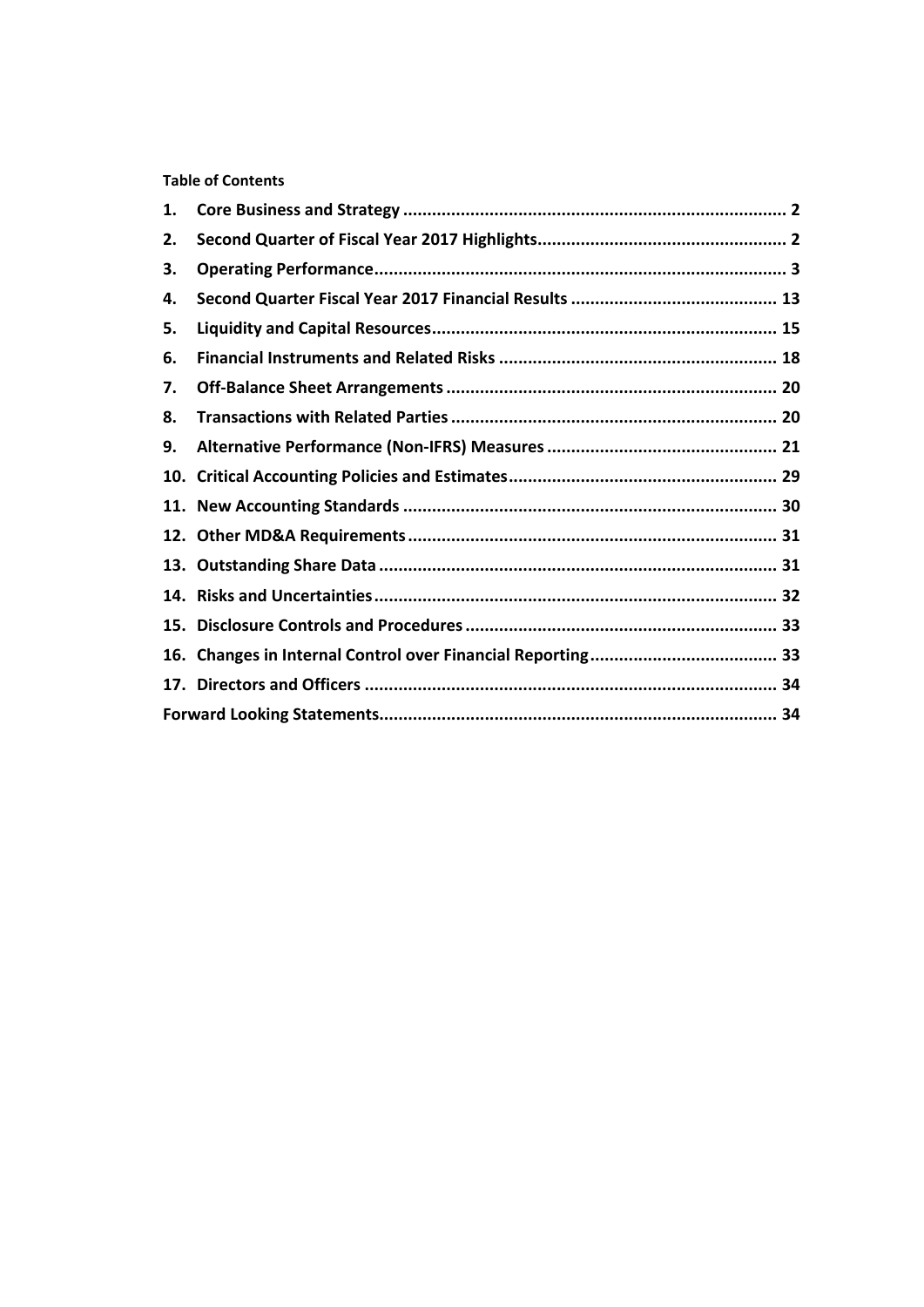#### **Management's Discussion and Analysis For the Three and Six Months Ended September 30, 2016 (Expressed in thousands of U.S. dollars, unless otherwise stated)**

*Management's Discussion and Analysis ("MD&A") is intended to help the reader understand the significant factors* that have affected Silvercorp Metals Inc. and its subsidiaries' ("Silvercorp" or the "Company") performance and such factors that may affect its future performance. This MD&A should be read in conjunction with the Company's *unaudited condensed consolidated interim financial statements for the three and six months ended September 30,* 2016 and the related notes contained therein. In addition, the following should be read in conjunction with the audited consolidated financial statements of the Company for the year ended March 31, 2016, the related MD&A, the Annual Information Form (available on SEDAR at www.sedar.com), and the annual report on Form 40-F. The *Company reports its financial position, results of operations and cash flow in accordance with International Financial Reporting Standards as issued by the International Accounting Standards Board ("IFRS"). Silvercorp's significant accounting policies are set out in Note 2 of the unaudited condensed consolidated interim financial* statements for the three months ended September 30, 2016, as well as Note 2 to the audited consolidated financial statements for the year ended March 31, 2016. This MD&A refers to various non-IFRS measures, such as total and cash cost per ounce of silver, net of by-product credits, all-in & all-in sustaining cost per ounce of silver, net of byproduct credits, cash flow from operations per share, and production costs per tonne. Non-IFRS measures do not have standardized meanings under IFRS. Accordingly, non-IFRS measures should not be considered in isolation or as a substitute for measures of performance prepared in accordance with IFRS. To facilitate a better understandina of *these measures as calculated by the Company, we have provided detailed descriptions and reconciliations, in section 9 of this MD&A.* 

This MD&A is prepared as of November 2, 2016 and expressed in thousands of U.S. dollars, except share, *per share, unit cost, and production data, unless otherwise stated.*

#### **1. Core Business and Strategy**

Silvercorp Metals Inc. is engaged in the acquisition, exploration, development and mining of high‐grade silver-related mineral properties in China. Silvercorp is the largest primary silver producer in China through the operation of several silver‐lead‐zinc mines at the Ying Mining District in Henan Province, China and its GC silver‐lead‐zinc project in Guangdong Province, China. The Company's shares are traded on the Toronto Stock Exchange.

#### **2. Second Quarter of Fiscal Year 2017 Highlights**

- Net income attributable to equity shareholders of \$12.4 million, or \$0.07 per share, up 454% compared with net earnings attributable to equity shareholders of \$2.2 million or \$0.01 per share in the prior year period;
- Silver, lead and zinc sales up 44%, 51%, and 27%, respectively, from the prior year period, to approximately 1.8 million ounces silver, 19.9 million pounds lead, and 5.9 million pounds zinc;
- Sales of \$46.3 million, up 70% from the prior year period;
- A 16%, 21%, and 22% increase in the head grades of silver, lead, and zinc;
- Gross margin improved to 58% from 32% in the prior year period;
- Cash flows from operations of \$27.0 million, an increase of \$22.4 million compared to \$4.6 million in the prior year period;
- Cash production cost per tonne<sup>1</sup> of \$55.84 compared with \$70.49 in the prior year period;
- Cash cost per ounce of silver<sup>1</sup>, net of by-product credits, of negative \$3.05, compared to \$1.52 in the prior year period;
- All-in sustaining cost per ounce of silver<sup>1</sup>, net of by-product credits, of \$3.16, compared to \$12.40 in the prior year quarter; and
- Ended the period with \$92.1 million in cash and short term investments, an increase of \$30.1 million compared to \$62.0 million as at March 31, 2016.

 <sup>1</sup> Non‐IFRS measure, see section <sup>9</sup> for reconciliation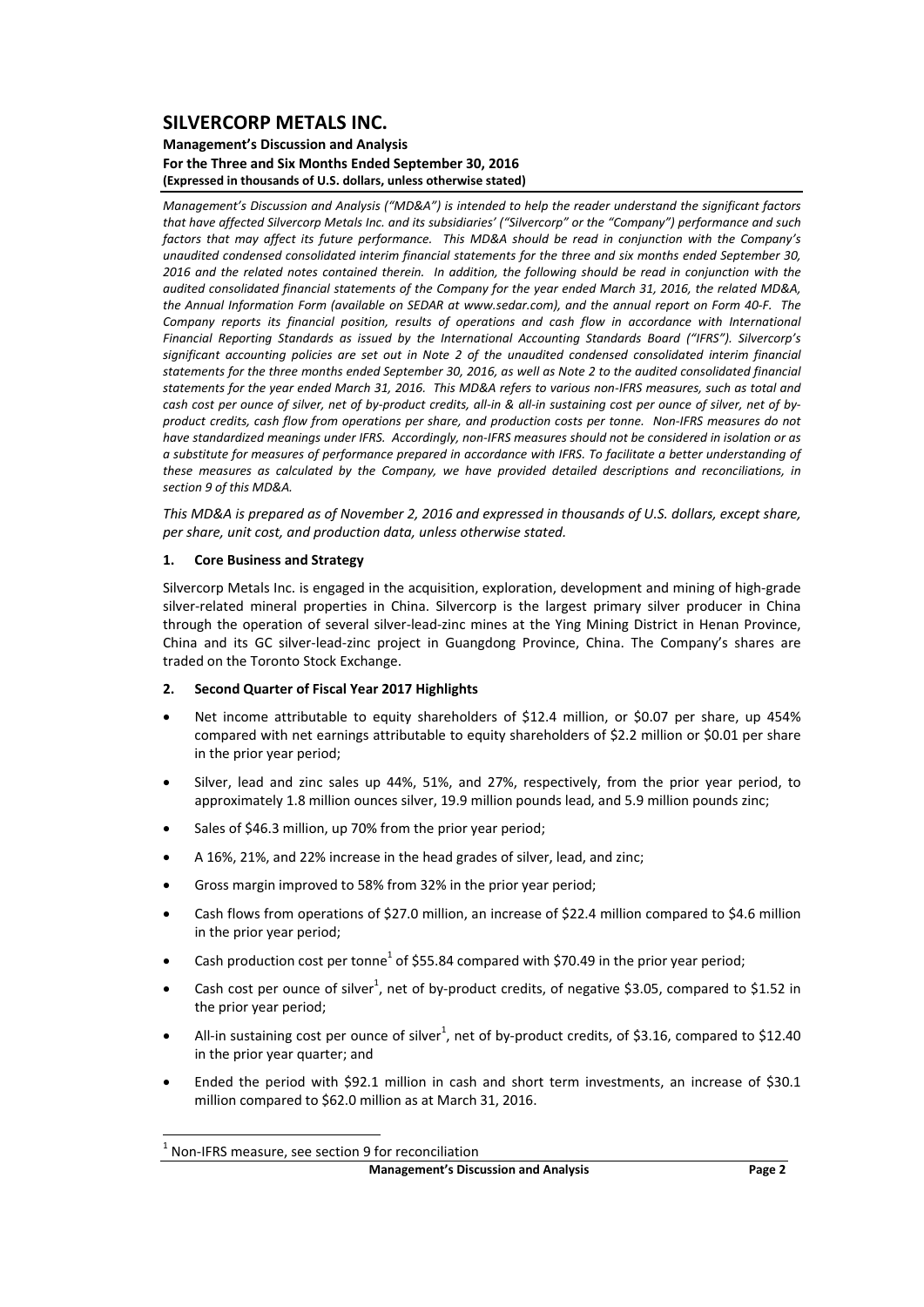### **Management's Discussion and Analysis**

**For the Three and Six Months Ended September 30, 2016 (Expressed in thousands of U.S. dollars, unless otherwise stated)**

### **3. Operating Performance**

The following table summarizes consolidated and each mining district's operational information for the three months ended September 30, 2016:

|                                                                                          | Three months ended September 30, 2016   |                 |                 |
|------------------------------------------------------------------------------------------|-----------------------------------------|-----------------|-----------------|
|                                                                                          | <b>Ying Mining District<sup>1</sup></b> | GC <sup>2</sup> | <b>Total</b>    |
| <b>Production Data</b>                                                                   |                                         |                 |                 |
| <b>Mine Data</b>                                                                         |                                         |                 |                 |
| Ore Mined (tonne)                                                                        | 179,194                                 | 74,692          | 253,886         |
| Ore Milled (tonne)                                                                       | 180,154                                 | 76,100          | 256,254         |
| Mining cost per tonne of ore mined (\$)                                                  | 76.30                                   | 36.78           | 64.67           |
| Cash mining cost per tonne of ore mined (\$)                                             | 49.13                                   | 28.61           | 43.09           |
| Non cash mining cost per tonne of ore mined (\$)                                         | 27.17                                   | 8.17            | 21.58           |
| Unit shipping costs(\$)<br>$\overline{+}$                                                | 3.81                                    |                 | 2.68            |
| Milling cost per tonne of ore milled (\$)<br>$\overline{+}$                              | 10.86                                   | 15.57           | 12.26           |
| Cash milling cost per tonne of ore milled (\$)                                           | 8.85                                    | 12.94           | 10.07           |
| Non cash milling cost per tonne of ore milled (\$)                                       | 2.01                                    | 2.63            | 2.19            |
| <b>Average Production Cost</b>                                                           |                                         |                 |                 |
| Silver (\$ per ounce)                                                                    | 5.96                                    | 6.95            | 6.27            |
| Gold (\$ per ounce)                                                                      | 424                                     |                 | 458             |
| Lead (\$ per pound)                                                                      | 0.28                                    | 0.42            | 0.30            |
| Zinc (\$ per pound)<br>Other (\$ per pound)                                              | 0.28                                    | 0.43            | 0.29            |
|                                                                                          |                                         |                 |                 |
| Total production cost per ounce of Silver, net of by-product credits (\$)<br>$\ddot{+}$  | 0.33                                    | (1.97)          | 0.10            |
| Total cash cost per ounce of Silver, net of by-product credits (\$)<br>$\overline{1}$    | (2.68)                                  | (6.39)          | (3.05)          |
| All-in sustaining cost per ounce of Silver, net of by-product credits (\$)<br>$\ddot{+}$ | 2.33                                    | (1.49)          | 3.16            |
| All-in cost per ounce of Silver, net of by-product credits (\$)<br>$\overline{+}$        | 2.82                                    | (1.25)          | 3.62            |
| <b>Recovery Rates</b>                                                                    |                                         |                 |                 |
| Silver (%)                                                                               | 95.5                                    | 76.2            | 93.2            |
| Lead (%)                                                                                 | 96.3                                    | 86.6            | 95.1            |
| Zinc (%)                                                                                 | 42.9                                    | 86.4            | 65.8            |
| <b>Head Grades</b>                                                                       |                                         |                 |                 |
| Silver (gram/tonne)                                                                      | 302                                     | 96              | 241             |
| Lead (%)                                                                                 | 4.9                                     | 1.6             | 3.9             |
| Zinc (%)                                                                                 | $1.1\,$                                 | 2.8             | 1.6             |
| Concentrate in stock                                                                     |                                         |                 |                 |
| Lead concentrate (tonne)                                                                 | 3,880                                   | 101             | 3,981           |
| Zinc concentate (tonne)                                                                  | 280                                     | 127             | 407             |
| Sales Data                                                                               |                                         |                 |                 |
| <b>Metal Sales</b>                                                                       |                                         |                 |                 |
| Silver (in thousands of ounces)                                                          | 1,630                                   | 183             | 1,813           |
| Gold (in thousands of ounces)                                                            | $1.0$                                   |                 | 1.0             |
| Lead (in thousands of pounds)<br>Zinc (in thousands of pounds)                           | 17,768<br>1,785                         | 2,163<br>4,106  | 19,931<br>5,891 |
| Other (in thousands of pound)                                                            |                                         | 365             | 365             |
| <b>Metal Sales</b>                                                                       |                                         |                 |                 |
| Silver (in thousands of \$)                                                              | 24,923                                  | 2,051           | 26,974          |
| Gold (in thousands of \$)                                                                | 1,087                                   |                 | 1,087           |
| Lead (in thousands of \$)                                                                | 12,684                                  | 1,459           | 14,143          |
| Zinc (in thousands of \$)                                                                | 1,260                                   | 2,833           | 4,093           |
| Other (in thousands of \$)                                                               |                                         | 1               | 1               |
|                                                                                          | 39,954                                  | 6,344           | 46,298          |
| Average Selling Price, Net of Value Added Tax and Smelter Charges                        | 15.29                                   | 11.21           | 14.88           |
| Silver (\$ per ounce)<br>Gold (\$ per ounce)                                             | 1,087                                   |                 | 1,087           |
| Lead (\$ per pound)                                                                      | 0.71                                    | 0.67            | 0.71            |
| Zinc (\$ per pound)                                                                      | 0.71                                    | 0.69            | 0.69            |

1 Ying Mining District includes mines: SGX, TLP, HPG,LM, BCG and HZG.

2 GC Silver recovery rate consists of 55.9% from lead concentrates and 20.3% from zinc concentrates.

2 GC Silver sold in zinc concentra tes i s s ubjected to higher smel te r and re fining cha rges which lower the net silve r selling price.

+ Non‐IFRS mea s ures, see section 9 for reconcilia ti on

+Figures may not add due to rounding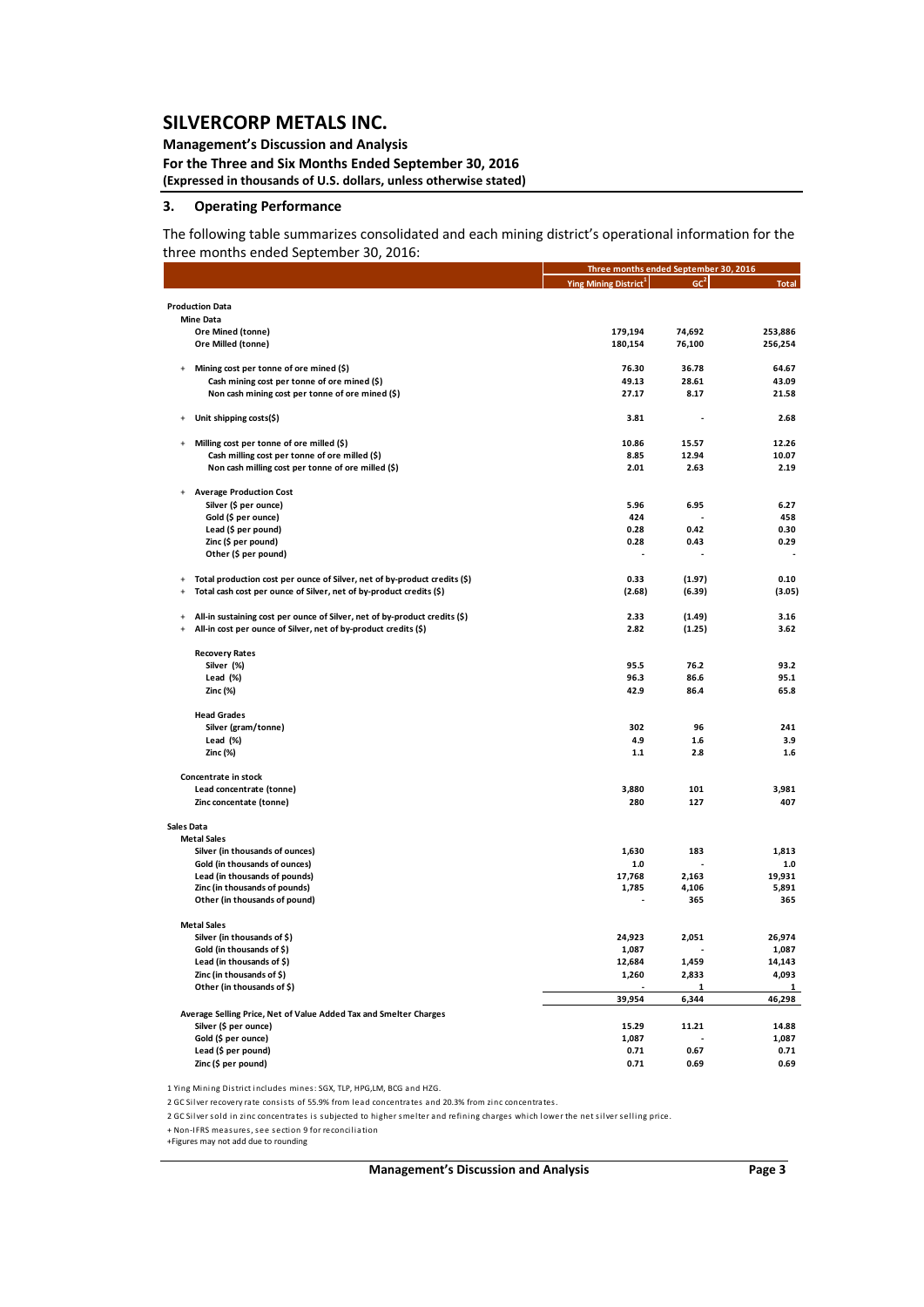### **Management's Discussion and Analysis**

**For the Three and Six Months Ended September 30, 2016 (Expressed in thousands of U.S. dollars, unless otherwise stated)**

The following table summarizes consolidated and each mining district's operational information for the three months ended September 30, 2015:

|                                                                                         |                       | Three months ended September 30, 2015 |              |
|-----------------------------------------------------------------------------------------|-----------------------|---------------------------------------|--------------|
|                                                                                         | <b>Ying Mining</b>    |                                       |              |
|                                                                                         | District <sup>1</sup> | GC <sup>2</sup>                       | <b>Total</b> |
|                                                                                         |                       |                                       |              |
| <b>Production Data</b>                                                                  |                       |                                       |              |
| <b>Mine Data</b>                                                                        |                       |                                       |              |
| Ore Mined (tonne)                                                                       | 171,014               | 69,546                                | 240,560      |
| Ore Milled (tonne)                                                                      | 176,936               | 68,465                                | 245,401      |
| + Mining cost per tonne of ore mined (\$)                                               | 86.29                 | 44.68                                 | 74.26        |
| Cash mining cost per tonne of ore mined $(\xi)$                                         | 62.15                 | 36.49                                 | 54.73        |
| Non cash mining cost per tonne of ore mined $(\xi)$                                     | 24.14                 | 8.19                                  | 19.53        |
| Unit shipping costs(\$)<br>$+$                                                          | 4.25                  |                                       | 3.02         |
| + Milling cost per tonne of ore milled (\$)                                             | 13.70                 | 18.05                                 | 14.91        |
| Cash milling cost per tonne of ore milled (\$)                                          | 11.55                 | 15.81                                 | 12.74        |
| Non cash milling cost per tonne of ore milled $(\xi)$                                   | 2.15                  | 2.24                                  | 2.17         |
|                                                                                         |                       |                                       |              |
| + Average Production Cost                                                               |                       |                                       |              |
| Silver $(\xi$ per ounce)                                                                | 7.77                  | 7.40                                  | 7.89         |
| Gold $(\xi$ per ounce)                                                                  | 502                   | 654                                   | 523          |
| Lead $(\xi$ per pound)                                                                  | 0.45                  | 0.54                                  | 0.47         |
| <b>Zinc</b> (\$ per pound)                                                              | 0.37                  | 0.47                                  | 0.39         |
| Other $(\xi$ per pound)                                                                 |                       | 0.01                                  | 0.01         |
| + Total production cost per ounce of Silver, net of by-product credits (\$)             | 4.86                  | 2.99                                  | 4.67         |
| + Total cash cost per ounce of Silver, net of by-product credits (\$)                   | 1.88                  | (1.69)                                | 1.52         |
| All-in sustaining cost per ounce of Silver, net of by-product credits (\$)<br>$\ddot{}$ | 9.88                  | 13.73                                 | 12.40        |
| + All-in cost per ounce of Silver, net of by-product credits (\$)                       | 12.06                 | 14.80                                 | 14.47        |
|                                                                                         |                       |                                       |              |
| <b>Recovery Rates</b>                                                                   |                       |                                       |              |
| Silver (%)                                                                              | 94.8                  | 77.0                                  | 89.8         |
| Lead $(%)$                                                                              | 95.0                  | 89.5                                  | 93.5         |
| Zinc $(%)$                                                                              | 55.1                  | 82.7                                  | 62.8         |
| <b>Head Grades</b>                                                                      |                       |                                       |              |
| Silver (gram/tonne)                                                                     | 246                   | 107                                   | 207          |
| Lead $(%)$                                                                              | 3.8                   | 1.4                                   | 3.1          |
| Zinc $(%)$                                                                              | 0.7                   | 2.8                                   | 1.3          |
| Concentrate in stock                                                                    |                       |                                       |              |
| Lead concentrate (tonne)                                                                | 2,228                 | 728                                   | 2,956        |
| Zinc concentate (tonne)                                                                 | 260                   | 456                                   | 716          |
| Sales Data                                                                              |                       |                                       |              |
| <b>Metal Sales</b>                                                                      |                       |                                       |              |
| Silver (in thousands of ounces)                                                         | 1,132                 | 128                                   | 1,260        |
| Gold (in thousands of ounces)                                                           | 0.7                   | $\overline{a}$                        | 0.7          |
| Lead (in thousands of pounds)                                                           | 11,529                | 1,632                                 | 13,161       |
| Zinc (in thousands of pounds)                                                           | 1,459                 | 3,172                                 | 4,631        |
|                                                                                         |                       |                                       |              |
| <b>Metal Sales</b><br><b>Silver</b> (in thousands of \$)                                | 13,561                | 1,151                                 | 14,712       |
| <b>Gold</b> (in thousands of $\zeta$ )                                                  | 506                   | 13                                    | 519          |
| Lead (in thousands of $\zeta$ )                                                         | 8,039                 | 1,083                                 | 9,122        |
| <b>Zinc</b> (in thousands of $\zeta$ )                                                  | 838                   | 1,820                                 | 2,658        |
| Other (in thousands of $\zeta$ )                                                        |                       | 202                                   | <u>202</u>   |
|                                                                                         | 22,944                | 4,269                                 | 27,213       |
| Average Selling Price, Net of Value Added Tax and Smelter Charges                       |                       |                                       |              |
| Silver $(\xi$ per ounce)                                                                | 11.98                 | 9.02                                  | 11.68        |
| Gold (\$ per ounce)                                                                     | 773                   | 797                                   | 774          |
| Lead $(5$ per pound)                                                                    | 0.71                  | 0.66                                  | 0.69         |
| Zinc $(5$ per pound)                                                                    | 0.57                  | 0.57                                  | 0.57         |

<sup>1</sup> Ying Mining District includes mines: SGX, TLP, HPG,LM, BCG and HZG.

<sup>2</sup> GC Silver recovery rate consists of 55.3% from lead concentrates and 21.7% from zinc concentrates.

 $2$  GC Silver sold in zinc concentrates is subjected to higher smelter and refining charges which lower the net silver selling price.

+ Non‐IFRS measures, see section 9 for reconciliation

+Figures may not add due to rounding

**Management's Discussion and Analysis Page 4**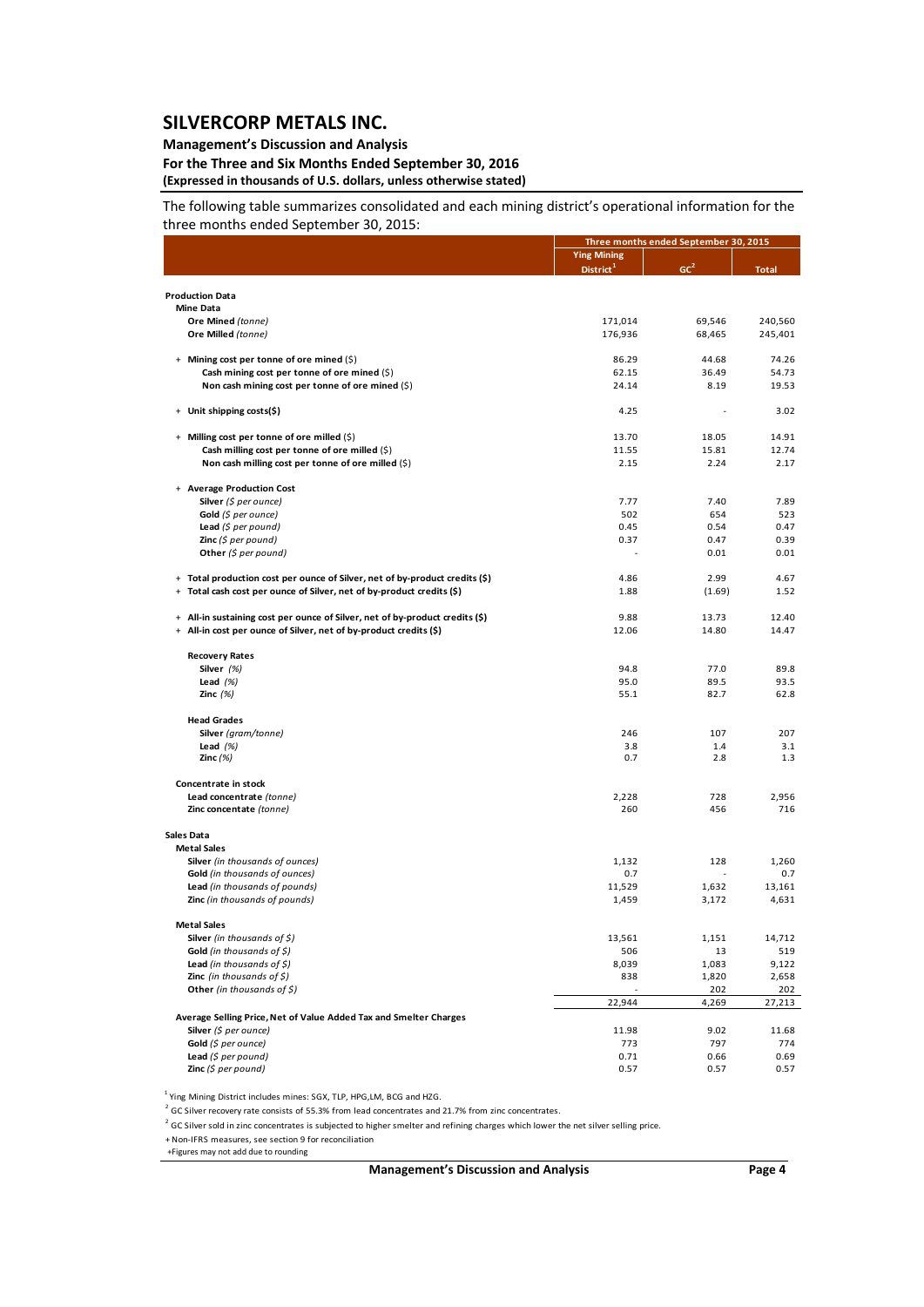### **Management's Discussion and Analysis**

**For the Three and Six Months Ended September 30, 2016 (Expressed in thousands of U.S. dollars, unless otherwise stated)**

The following table summarizes consolidated and each mining district's operational information for the six months ended September 30, 2016:

|                                            |                                                                                         |                       | Six months ended September 30, 2016 |              |  |  |
|--------------------------------------------|-----------------------------------------------------------------------------------------|-----------------------|-------------------------------------|--------------|--|--|
|                                            |                                                                                         | <b>Ying Mining</b>    |                                     |              |  |  |
|                                            |                                                                                         | District <sup>1</sup> | GC <sup>2</sup>                     | <b>Total</b> |  |  |
|                                            |                                                                                         |                       |                                     |              |  |  |
| <b>Production Data</b>                     |                                                                                         |                       |                                     |              |  |  |
| <b>Mine Data</b>                           |                                                                                         |                       |                                     |              |  |  |
| Ore Mined (tonne)                          |                                                                                         | 352,702               | 139,041                             | 491,743      |  |  |
| Ore Milled (tonne)                         |                                                                                         | 347,901               | 139,687                             | 487,588      |  |  |
|                                            |                                                                                         | 77.44                 | 39.15                               | 66.61        |  |  |
| $\ddot{}$                                  | Mining cost per tonne of ore mined (\$)<br>Cash mining cost per tonne of ore mined (\$) | 50.70                 | 30.87                               | 45.09        |  |  |
|                                            | Non cash mining cost per tonne of ore mined (\$)                                        | 26.74                 | 8.28                                | 21.52        |  |  |
|                                            |                                                                                         |                       |                                     |              |  |  |
| $\ddot{}$                                  | Unit shipping costs(\$)                                                                 | 3.84                  |                                     | 2.75         |  |  |
| $\ddot{}$                                  | Milling cost per tonne of ore milled (\$)                                               | 11.53                 | 17.05                               | 13.11        |  |  |
|                                            | Cash milling cost per tonne of ore milled (\$)                                          | 9.44                  | 14.15                               | 10.79        |  |  |
|                                            | Non cash milling cost per tonne of ore milled (\$)                                      | 2.09                  | 2.90                                | 2.32         |  |  |
|                                            |                                                                                         |                       |                                     |              |  |  |
|                                            | <b>Average Production Cost</b>                                                          |                       |                                     |              |  |  |
|                                            | Silver (\$ per ounce)                                                                   | 6.29                  | 7.51                                | 6.63         |  |  |
|                                            | Gold (\$ per ounce)                                                                     | 457                   |                                     | 493          |  |  |
|                                            | Lead (\$ per pound)                                                                     | 0.30                  | 0.45                                | 0.32         |  |  |
|                                            | Zinc (\$ per pound)                                                                     | 0.28                  | 0.45                                | 0.30         |  |  |
|                                            | Other (\$ per pound)                                                                    |                       | 0.01                                | 0.01         |  |  |
|                                            |                                                                                         |                       |                                     |              |  |  |
| $\ddot{}$                                  | Total production cost per ounce of Silver, net of by-product credits (\$)               | 1.59<br>(1.34)        | 0.98                                | 1.53         |  |  |
| $\ddot{}$                                  | Total cash cost per ounce of Silver, net of by-product credits (\$)                     |                       | (3.65)                              | (1.57)       |  |  |
| $\ddot{}$                                  | All-in sustaining cost per ounce of Silver, net of by-product credits (\$)              | 3.99                  | 1.32                                | 5.01         |  |  |
| $\begin{array}{c} + \end{array}$           | All-in cost per ounce of Silver, net of by-product credits (\$)                         | 4.97                  | 1.60                                | 5.93         |  |  |
|                                            |                                                                                         |                       |                                     |              |  |  |
| <b>Recovery Rates</b>                      |                                                                                         |                       |                                     |              |  |  |
| Silver (%)                                 |                                                                                         | 95.6                  | 76.5                                | 93.4         |  |  |
| Lead (%)                                   |                                                                                         | 96.3                  | 86.7                                | 95.2         |  |  |
| Zinc (%)                                   |                                                                                         | 45.5                  | 86.1                                | 66.6         |  |  |
| <b>Head Grades</b>                         |                                                                                         |                       |                                     |              |  |  |
|                                            | Silver (gram/tonne)                                                                     | 305                   | 97                                  | 245          |  |  |
| Lead (%)                                   |                                                                                         | 4.7                   | 1.5                                 | 3.8          |  |  |
| Zinc (%)                                   |                                                                                         | 1.1                   | 2.9                                 | 1.6          |  |  |
|                                            |                                                                                         |                       |                                     |              |  |  |
| Concentrate in stock                       |                                                                                         |                       |                                     |              |  |  |
|                                            | Lead concentrate (tonne)                                                                | 3,880                 | 101                                 | 3,981        |  |  |
|                                            | Zinc concentate (tonne)                                                                 | 280                   | 127                                 | 407          |  |  |
|                                            |                                                                                         |                       |                                     |              |  |  |
| <b>Sales Data</b><br><b>Metal Sales</b>    |                                                                                         |                       |                                     |              |  |  |
|                                            | Silver (in thousands of ounces)                                                         | 3,120                 | 332                                 | 3,452        |  |  |
|                                            | Gold (in thousands of ounces)                                                           | 1.9                   |                                     | 1.9          |  |  |
|                                            | Lead (in thousands of pounds)                                                           | 32,629                | 4,023                               | 36,652       |  |  |
|                                            | Zinc (in thousands of pounds)                                                           | 3,605                 | 7,513                               | 11,118       |  |  |
|                                            | Other (in thousands of pounds)                                                          |                       | 8,551                               | 8,551        |  |  |
|                                            |                                                                                         |                       |                                     |              |  |  |
| <b>Metal Sales</b>                         |                                                                                         |                       |                                     |              |  |  |
|                                            | Silver (in thousands of \$)                                                             | 44,289                | 3,522                               | 47,811       |  |  |
|                                            | Gold (in thousands of \$)                                                               | 1,959                 |                                     | 1,959        |  |  |
|                                            | Lead (in thousands of \$)                                                               | 22,065                | 2,571                               | 24,636       |  |  |
|                                            | Zinc (in thousands of \$)                                                               | 2,313                 | 4,739                               | 7,052        |  |  |
|                                            | Other (in thousands of \$)                                                              |                       | <u> 111</u>                         | <u>111</u>   |  |  |
|                                            |                                                                                         | 70,626                | 10,943                              | 81,569       |  |  |
|                                            | Average Selling Price, Net of Value Added Tax and Smelter Charges                       |                       |                                     |              |  |  |
|                                            | Silver (\$ per ounce)                                                                   | 14.20                 | 10.61                               | 13.85        |  |  |
| Gold (\$ per ounce)<br>Lead (\$ per pound) |                                                                                         | 1,031                 | 0.64                                | 1,031        |  |  |
| Zinc (\$ per pound)                        |                                                                                         | 0.68<br>0.64          | 0.63                                | 0.67<br>0.63 |  |  |
|                                            |                                                                                         |                       |                                     |              |  |  |

1 Ying Mining District includes mines: SGX, TLP, HPG,LM, BCG and HZG.

2 GC Silver recovery rate consists of 55.8% from lead concentrates and 20.7% from zinc concentrates.

2 GC Silver sold in zinc concentrates is subjected to higher smelter and refining charges which lowers the net silver selling price.

+ Non-IFRS measures, see section 9 for reconciliation<br>+Figures may not add due to rounding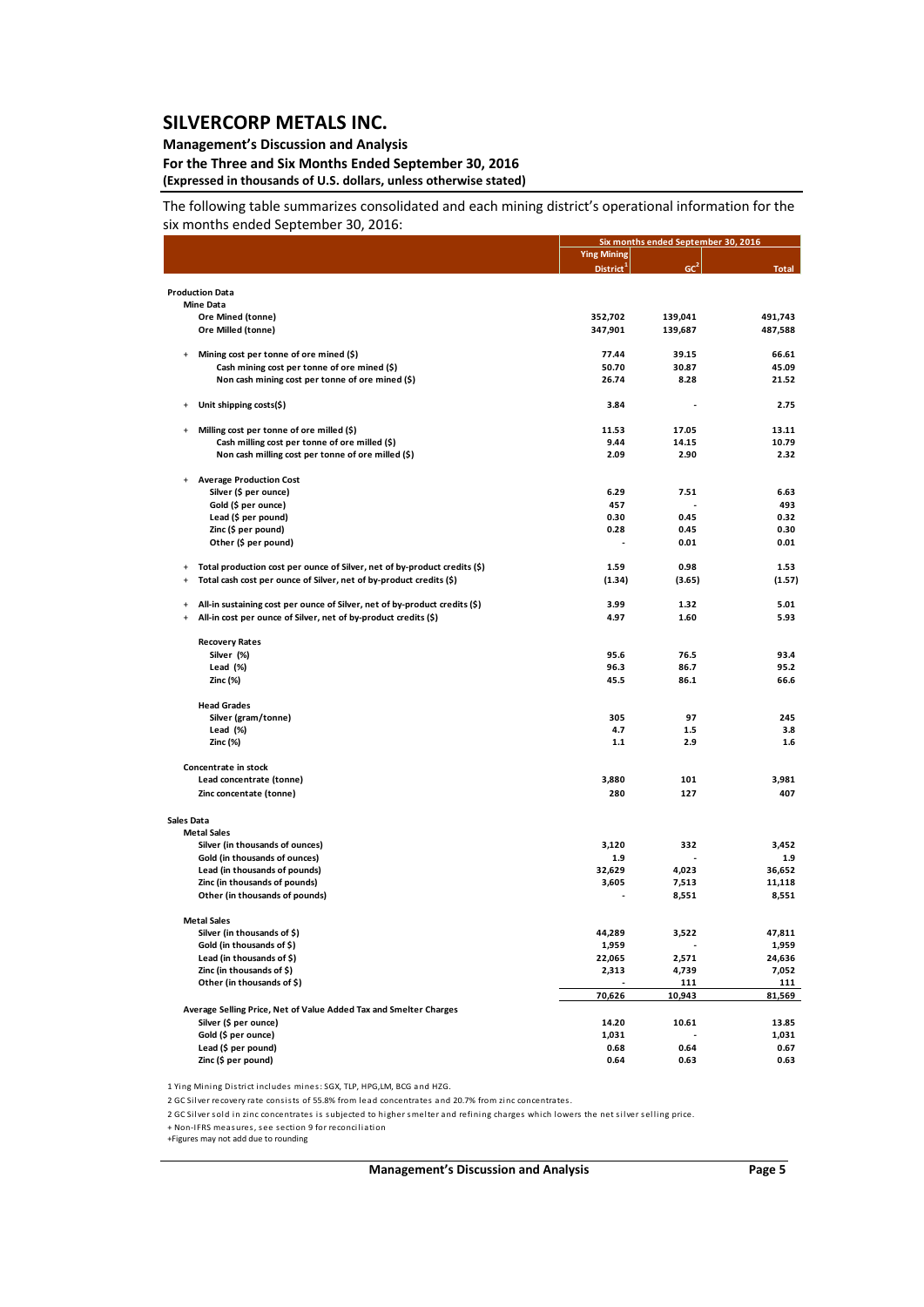### **Management's Discussion and Analysis**

**For the Three and Six Months Ended September 30, 2016 (Expressed in thousands of U.S. dollars, unless otherwise stated)**

The following table summarizes consolidated and each mining district's operational information for the six months ended September 30, 2015:

|                                                                                  |                       | Six months ended September 30, 2015 |              |
|----------------------------------------------------------------------------------|-----------------------|-------------------------------------|--------------|
|                                                                                  | <b>Ying Mining</b>    |                                     |              |
|                                                                                  | District <sup>1</sup> | GC <sup>2</sup>                     | <b>Total</b> |
|                                                                                  |                       |                                     |              |
| <b>Production Data</b><br><b>Mine Data</b>                                       |                       |                                     |              |
| Ore Mined (tonne)                                                                | 338,120               | 136,273                             | 474,393      |
| Ore Milled (tonne)                                                               | 337,213               | 135,145                             | 472,358      |
|                                                                                  |                       |                                     |              |
| + Mining cost per tonne of ore mined (\$)                                        | 80.71                 | 50.63                               | 72.06        |
| Cash mining cost per tonne of ore mined (\$)                                     | 59.43                 | 42.49                               | 54.56        |
| Non cash mining cost per tonne of ore mined (\$)                                 | 21.28                 | 8.14                                | 17.50        |
| + Unit shipping costs(\$)                                                        | 4.15                  |                                     | 2.96         |
| + Milling cost per tonne of ore milled (\$)                                      | 14.51                 | 17.94                               | 15.49        |
| Cash milling cost per tonne of ore milled (\$)                                   | 12.23                 | 15.67                               | 13.21        |
| Non cash milling cost per tonne of ore milled (\$)                               | 2.28                  | 2.27                                | 2.28         |
|                                                                                  |                       |                                     |              |
| + Average Production Cost                                                        |                       |                                     |              |
| Silver (\$ per ounce)                                                            | 7.81                  | 8.80                                | 8.17         |
| Gold (\$ per ounce)                                                              | 499                   | 707                                 | 535          |
| Lead $(S$ per pound)                                                             | 0.44                  | 0.61                                | 0.47         |
| <b>Zinc</b> (\$ per pound)                                                       | 0.39                  | 0.55<br>0.01                        | 0.41<br>0.01 |
| Other (\$ per pound)                                                             |                       |                                     |              |
| + Total production cost per ounce of Silver, net of by-product credits (\$)      | 4.53                  | 5.91                                | 4.69         |
| Total cash cost per ounce of Silver, net of by-product credits (\$)<br>$\ddot{}$ | 1.44                  | 1.52                                | 1.45         |
|                                                                                  |                       |                                     |              |
| + All-in sustaining cost per ounce of Silver, net of by-product credits (\$)     | 9.52                  | 11.04                               | 11.65        |
| All-in cost per ounce of Silver, net of by-product credits (\$)<br>$\ddot{}$     | 10.86                 | 11.55                               | 12.88        |
| <b>Recovery Rates</b>                                                            |                       |                                     |              |
| Silver $(%)$                                                                     | 94.7                  | 77.5                                | 89.8         |
| Lead $(%)$                                                                       | 95.0                  | 88.6                                | 93.1         |
| Zinc $(%)$                                                                       | 54.1                  | 82.9                                | 62.3         |
| <b>Head Grades</b>                                                               |                       |                                     |              |
| Silver (gram/tonne)                                                              | 252                   | 107                                 | 211          |
| Lead $(%)$                                                                       | 3.7                   | 1.4                                 | 3.0          |
| Zinc $(%)$                                                                       | 0.8                   | 2.8                                 | 1.3          |
|                                                                                  |                       |                                     |              |
| Concentrate in stock                                                             |                       |                                     |              |
| Lead concentrate (tonne)                                                         | 2,228<br>260          | 728<br>456                          | 2,956<br>716 |
| Zinc concentate (tonne)                                                          |                       |                                     |              |
| Sales Data                                                                       |                       |                                     |              |
| <b>Metal Sales</b>                                                               |                       |                                     |              |
| Silver (in thousands of ounces)                                                  | 2,321                 | 309                                 | 2,630        |
| <b>Gold</b> (in thousands of ounces)                                             | 1.5                   |                                     | 1.5          |
| Lead (in thousands of pounds)                                                    | 23,456                | 4,052                               | 27,508       |
| Zinc (in thousands of pounds)                                                    | 2,831                 | 6,201                               | 9,032        |
| Other (in thousands of pound)                                                    |                       | 26,532                              | 26,532       |
| <b>Metal Sales</b>                                                               |                       |                                     |              |
| <b>Silver</b> (in thousands of \$)                                               | 29,523                | 3,107                               | 32,630       |
| Gold (in thousands of $\zeta$ )                                                  | 1,230                 | 23                                  | 1,253        |
| <b>Lead</b> (in thousands of $\zeta$ )                                           | 16,691                | 2,812                               | 19,503       |
| <b>Zinc</b> (in thousands of $\zeta$ )                                           | 1,775                 | 3,896                               | 5,671        |
| Other (in thousands of \$)                                                       |                       | 376                                 | 376          |
|                                                                                  | 49,219                | 10,214                              | 59,433       |
| Average Selling Price, Net of Value Added Tax and Smelter Charges                |                       |                                     |              |
| Silver (\$ per ounce)                                                            | 12.72                 | 10.06                               | 12.41        |
| Gold (\$ per ounce)                                                              | 813                   | 808                                 | 813          |
| Lead $(S$ per pound)                                                             | 0.71                  | 0.69                                | 0.71         |
| Zinc $(5$ per pound)                                                             | 0.63                  | 0.63                                | 0.63         |

<sup>1</sup> Ying Mining District includes mines: SGX, TLP, HPG,LM, BCG and HZG.

<sup>2</sup> GC Silver recovery rate consists of 55.3% from lead concentrates and 22.2% from zinc concentrates.

 $2^{2}$  GC Silver sold in zinc concentrates is subjected to higher smelter and refining charges which lower the net silver selling price.

+ Non‐IFRS measures, see section 9 for reconciliation

+Figures may not add due to rounding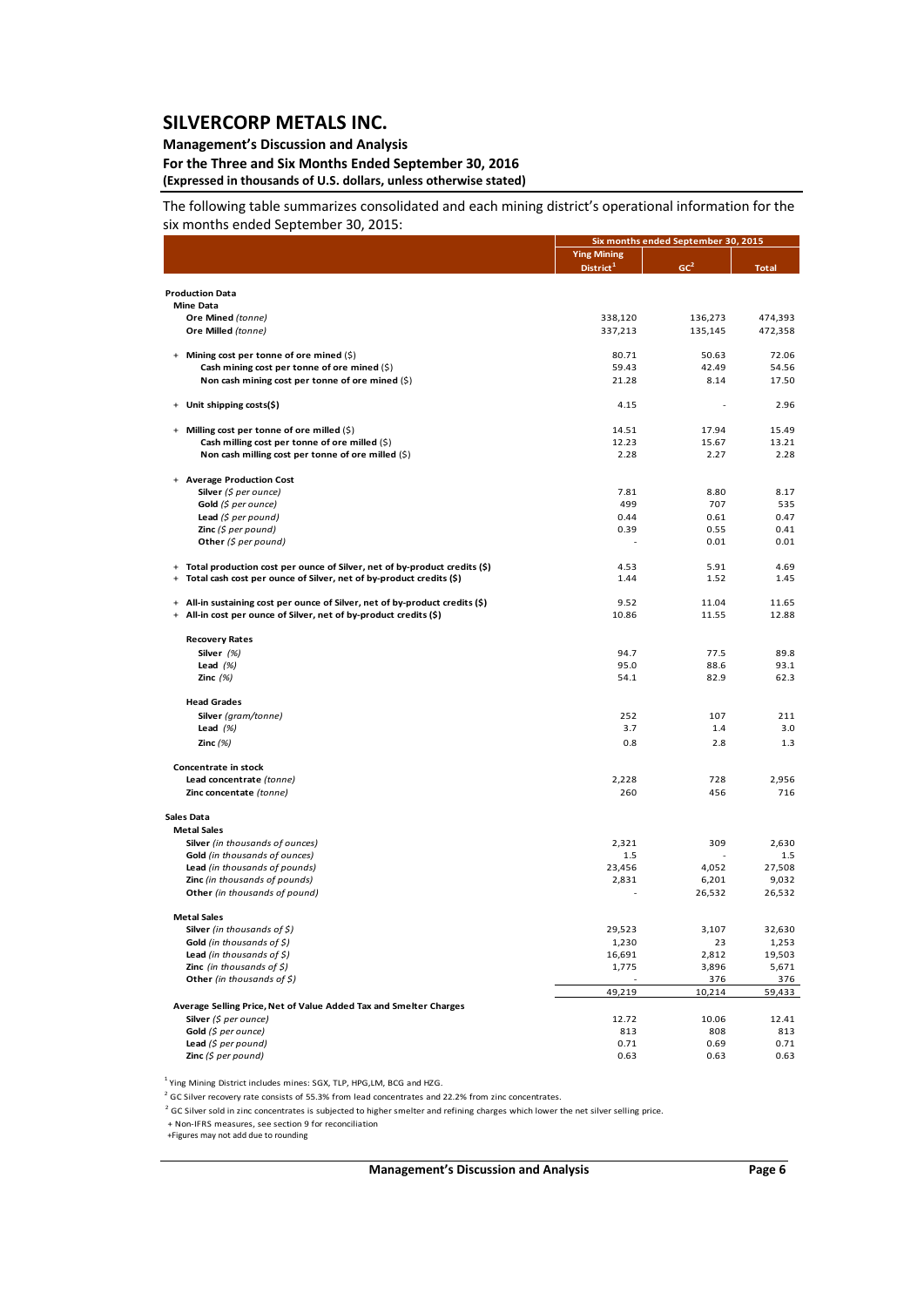**Management's Discussion and Analysis For the Three and Six Months Ended September 30, 2016 (Expressed in thousands of U.S. dollars, unless otherwise stated)**

#### (a) Mine and Milling Production

For the three months ended September 30, 2016 ("Q2 Fiscal 2017"), on a consolidated basis, the Company mined 253,886 tonnes of ore, up 6% compared to 240,560 tonnes in the three months ended September 30, 2015 ("Q2 Fiscal 2016"). The increase in ore mined was mainly due to a 5% increase in the ore mined at the Ying Mining District and a 7% increase in the ore mined at the GC Mine. Correspondingly, ore milled increased by 4% to 256,254 tonnes of ore compared to 245,401 tonnes in Q2 Fiscal 2016.

For the six months ended September 30, 2016, on a consolidated basis, the Company mined 491,743 tonnes of ore, a 4% increase compared to 474,393 tonnes in the same prior year period. In the same comparative period, ore milled increased 3% to 487,588 tonnes ore compared to 472,358 tonnes.

#### (b) Metal Sales

In Q2 Fiscal 2017, the Company sold approximately 1.8 million ounces of silver, 19.9 million pounds of lead, and 5.9 million pounds of zinc, up 44%, 51% and 27%, respectively, compared to 1.3 million ounces of silver, 13.2 million pounds of lead, and 4.6 million pounds of zinc in Q2 Fiscal 2016. The increase of metals sold, on a consolidated basis, was mainly due to: i) a 16%, 21%, and 22% increase in the head grades of silver, lead and zinc, resulting largely from the ongoing dilution control measures and operation management improvements; ii) a 4% increase of ore milled; and iii) an increase in silverlead concentrate inventories of 1,798 tonnes to 2,228 tonnes in Q2 Fiscal 2016 at the Ying Mining District. As at the end of Q2 Fiscal 2017, Ying Mining District held 3,880 tonnes of silver-lead concentrate inventories, and the estimated metals contained in silver-lead concentrate were approximately 0.4 million ounces of silver and 4.5 million pounds of lead.

For the six months ended September 30, 2016, on a consolidated basis, the Company sold approximately 3.5 million ounces of silver, 36.7 million pounds of lead, and 11.1 million pounds of zinc, up 31%, 33% and 23% compared to the same prior year period.

The significant improvement in the head grades of silver, lead and zinc and improved cost structures since the December quarter of 2015 can be attributed in part to an internal "Enterprise Blog" system in the management of Mine Production and Safety Information which the Company implemented from August 2015.

The "Enterprise Blog" is an internet social media system that makes the distribution and flow of the work related knowledge and information easy and transparent for parties at different locations. In the system, for example, each of the mining stopes, development faces, or equipment is assigned a "blog" name. Daily results of onsite inspection for these stopes or faces by responsible engineers are required to be "published" on their "blogs". The results are listed in a structured data formatted in a "check list table", containing information and supporting photos as required by the Company. Related parties at different levels of the management team can access directly to the daily "blog" for each work place, for first hand information. Meanwhile the "Enterprise Blog" system will also record if a management person has accessed the "blog" to read or comment on the daily results under his responsibility.

With the Enterprise Blog, information collection, distribution, retrieval, and monitoring has become transparent and immediate. The information and knowledge collected by the frontline technicians or engineers freely flows throughout layers of the management structure. The responsible management person has the pressure, incentive, and tools to make prompt and more accurate decisions that can be instantly delivered to responsible parties. The benefits of the system are that team member collaboration becomes easy, KPI assessments are fair and timely, and each person is accountable for his work.

#### (c) Mining and Milling Costs

In Q2 Fiscal 2017, the consolidated total mining cost and cash mining cost were \$64.67 and \$43.09 per tonne, a decrease of 13% and 21% as compared to \$74.26 and \$54.73 per tonne, respectively, in Q2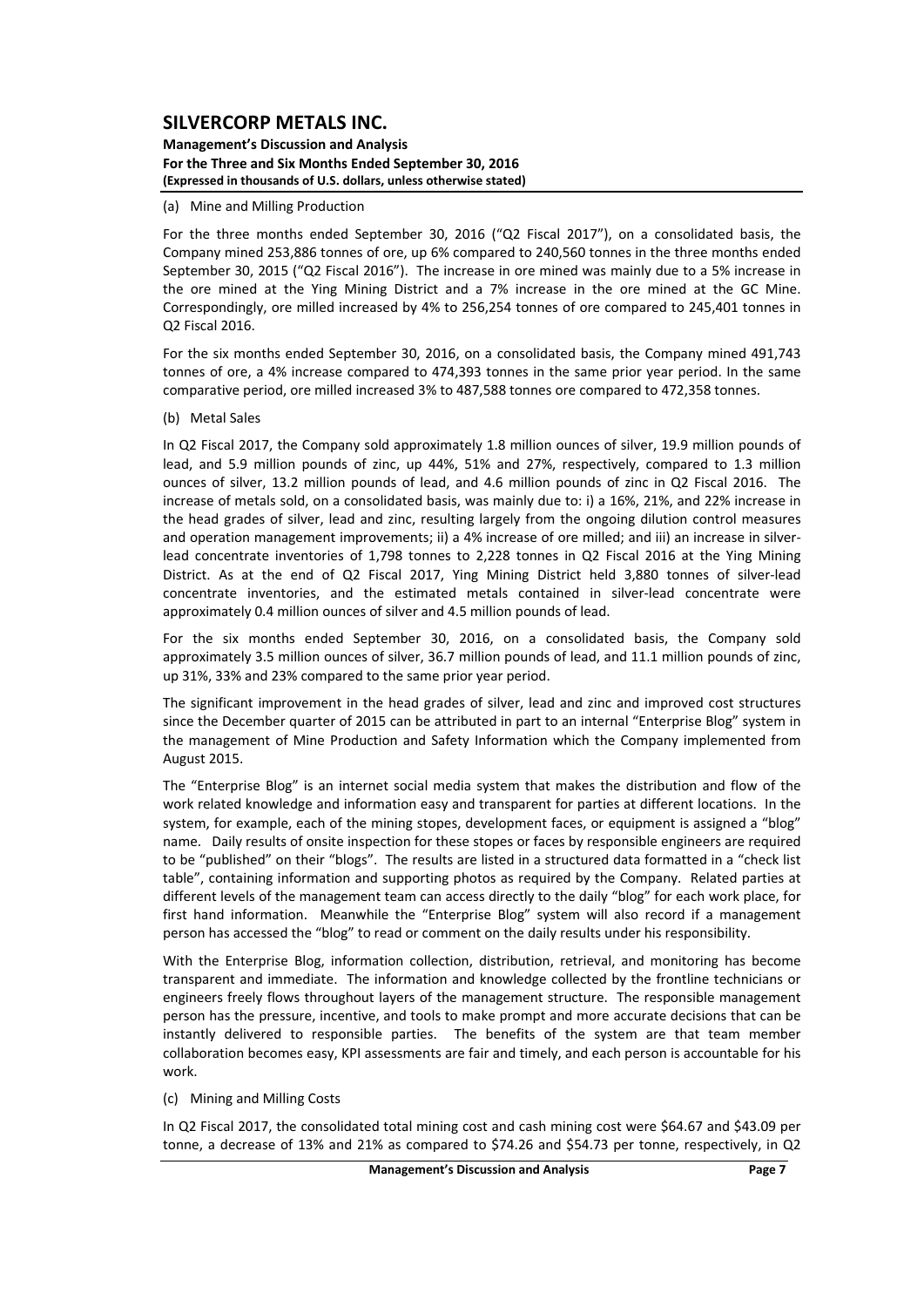**Management's Discussion and Analysis For the Three and Six Months Ended September 30, 2016 (Expressed in thousands of U.S. dollars, unless otherwise stated)**

Fiscal 2016. The decrease in cash mining cost is mainly due to: i) a 22% decrease in contractor costs; ii) a 16% saving on raw material and maintenance costs; offset by iii) a 10% increase in labour costs.

The consolidated total milling cost and cash milling cost in Q2 Fiscal 2017 were \$12.26 and \$10.07 per tonne, a decrease of 18% and 21%, respectively, compared to \$14.91 and \$12.74 per tonne, respectively, in Q2 Fiscal 2016. The decrease in cash milling costs is mainly due to: i) a 3% reduction on utility costs; ii) a 4% decrease in raw material and maintenance costs; and iii) the exclusion of mineral resource tax from milling costs. Prior to June 30, 2016, mineral resource tax was levied at RMB¥13.0 per tonne of ore milled and included as part of milling costs. Effectively July 1, 2016, mineral resource tax has been changed to a levy based on a certain percentage of sales, and therefore such tax is excluded from milling costs but expensed directly and included in government fee and other taxes.

Correspondingly, the consolidated cash production cost per tonne of ore processed in Q2 Fiscal 2017 decreased by 21% to \$55.84 from \$70.49 in Q2 Fiscal 2016, while the consolidated per tonne total production costs decreased by 14% to \$79.61 from \$92.19 in Q2 Fiscal 2016.

For the six months ended September 30, 2016, the consolidated total mining cost and cash mining cost were \$66.61 and \$45.09 per tonne, a decrease of 8% and 17% as compared to \$72.06 and \$54.56 per tonne, respectively, in same prior year period. The consolidated total milling cost and cash milling cost were \$13.11 and \$10.79 per tonne, a decrease of 15% and 18%, respectively, compared to \$15.49 and \$13.21 per tonne in the same prior year period.

Correspondingly, the consolidated cash production cost per tonne of ore processed for the six months ended September 30, 2016 decreased by 17% to \$58.63 from \$70.73 in the same prior year period, while the consolidated per tonne total production costs decreased by 9% to \$82.47 from \$90.51 in the same prior year period.

(d) Total and Cash Cost per Ounce of Silver, Net of By‐Product Credits

In Q2 Fiscal 2017, the consolidated total production cost and cash cost per ounce of silver, net of byproduct credits, were \$0.10 and negative \$3.05 compared to \$4.67 and \$1.52, respectively, in Q2 Fiscal 2016. The overall decrease in cash cost per ounce of silver, net of by-product credits, is mainly due to lower per tonne cash production costs as discussion above and a 55% increase in by‐product credits, arising from more lead and zinc sold and higher metal prices.

For the six months ended September 30, 2016, the consolidated total production cost and cash cost per ounce of silver, net of by‐product credits, were \$1.53 and negative \$1.57 compared to \$4.69 and \$1.45 in the same prior year period.

(e) All‐in Sustaining Cost per Ounce of Silver, Net of By‐Product Credits

In Q2 Fiscal 2017, the consolidated all-in sustaining cost per ounce of silver, net of by-product credits, were \$3.16 compared to \$12.40 in Q2 Fiscal 2016. The decrease is mainly due to: i) lower per tonne cash production costs and the increase of by‐products credits as discussed above; ii) a \$0.5 million decrease in corporate administrative expenditures; and iii) a \$1.7 million decrease in sustaining capital expenditures.

For the six months ended September 30, 2016, the consolidated all-in sustaining cost per ounce of silver. net of by‐product credits, were \$5.01 compared to \$11.65 in the same prior year period.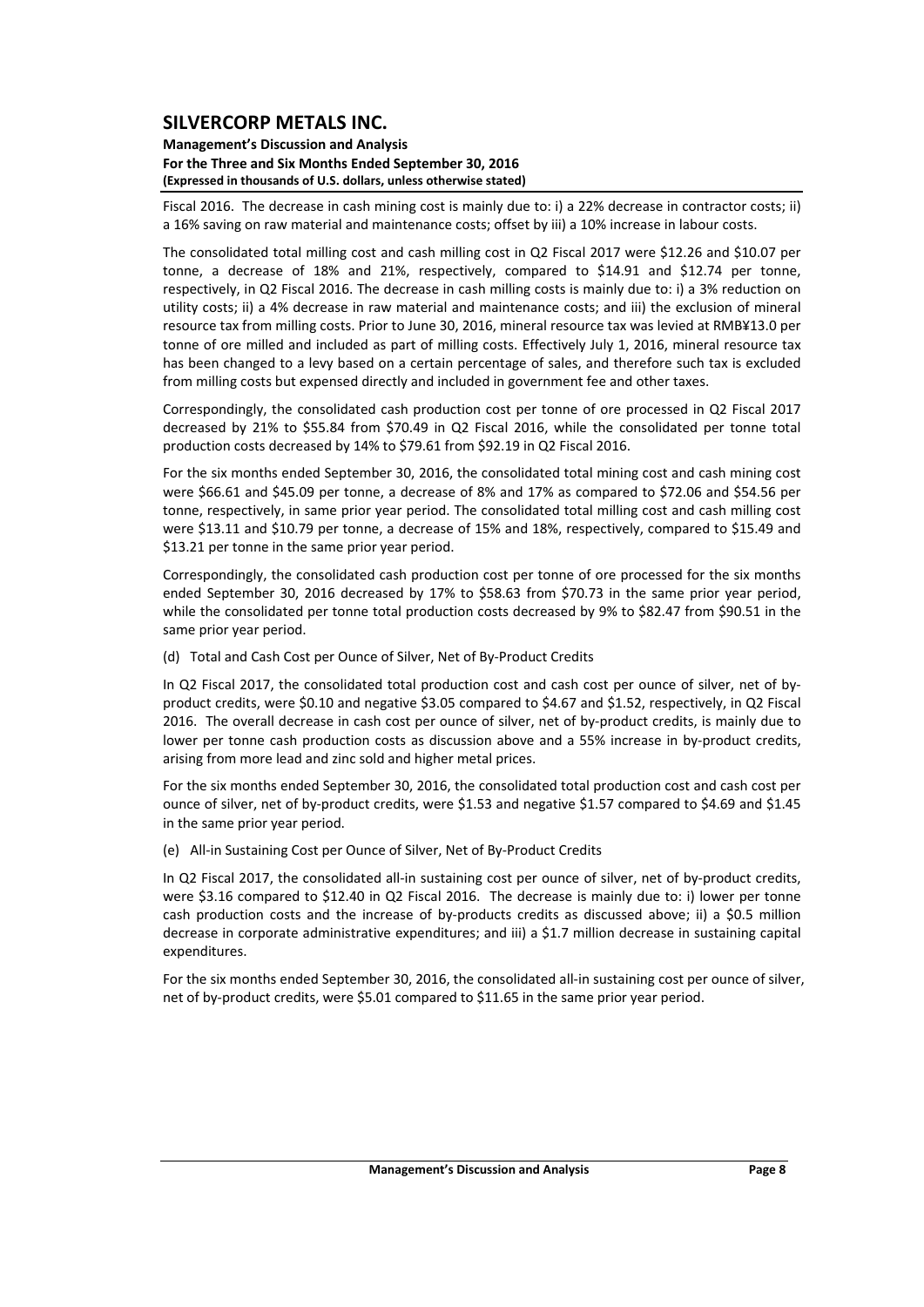**Management's Discussion and Analysis For the Three and Six Months Ended September 30, 2016 (Expressed in thousands of U.S. dollars, unless otherwise stated)**

(f) Operation Review

#### *(i) Ying Mining District*

The Ying Mining District consists of several mines, including SGX, HPG, TLP, LM, BCG and HZG mines, and is the Company's primary source of production.

The operational results at the Ying Mining District for the past five quarters are summarized in the table below:

| <b>Operational results - Ying Mining District</b> |                    |               |                |                                      |         |         |                                |
|---------------------------------------------------|--------------------|---------------|----------------|--------------------------------------|---------|---------|--------------------------------|
|                                                   | Q2 2017            | Q1 2017       | Q4 2016        | Q3 2016                              | Q2 2016 |         | Six Months ended September 30, |
|                                                   | September 30, 2016 | June 30, 2016 | March 31, 2016 | December 31, 2015 September 30, 2015 |         | 2016    | 2015                           |
| Ore Mined (tonne)                                 | 179.194            | 173,508       | 99,415         | 152,230                              | 171,014 | 352,702 | 338,120                        |
| Ore Milled (tonne)                                | 180,154            | 167,747       | 99,203         | 151,035                              | 176,936 | 347,901 | 337,213                        |
| <b>Head Grades</b>                                |                    |               |                |                                      |         |         |                                |
| Silver (gram/tonne)                               | 302                | 308           | 310            | 287                                  | 246     | 305     | 252                            |
| Lead $(% )$                                       | 4.9                | 4.4           | 4.0            | 4.1                                  | 3.8     | 4.7     | 3.7                            |
| Zinc (%)                                          | 1.1                | 1.1           | 0.9            | 0.8                                  | 0.7     | 1.1     | 0.8                            |
| <b>Recoveries</b>                                 |                    |               |                |                                      |         |         |                                |
| Silver (%)                                        | 95.5               | 95.7          | 95.0           | 95.4                                 | 94.8    | 95.6    | 94.7                           |
| Lead $(%)$                                        | 96.3               | 96.4          | 96.3           | 96.6                                 | 95.0    | 96.3    | 95.0                           |
| Zinc (%)                                          | 42.9               | 48.4          | 57.6           | 50.2                                 | 55.1    | 45.5    | 54.1                           |
| <b>Metal Sales</b>                                |                    |               |                |                                      |         |         |                                |
| Silver (in thousands of ounce)                    | 1,630              | 1,490         | 857            | 1,216                                | 1,132   | 3,120   | 2,321                          |
| Gold (in thousands of ounce)                      | 1.0                | 0.9           | 0.3            | 0.5                                  | 0.7     | 1.9     | 1.5                            |
| Lead (in thousands of pound)                      | 17,768             | 14,861        | 7.379          | 12,107                               | 11,529  | 32,629  | 23,456                         |
| Zinc (in thousands of pound)                      | 1,785              | 1.820         | 999            | 1.168                                | 1,459   | 3,605   | 2,831                          |
| Cash mining cost (\$ per tonne)                   | 49.13              | 52.33         | 54.63          | 55.63                                | 62.15   | 50.70   | 59.43                          |
| Total mining cost (\$ per tonne)                  | 76.30              | 78.64         | 83.24          | 78.91                                | 86.29   | 77.44   | 80.71                          |
| Cash milling cost (\$ per tonne)                  | 8.85               | 10.07         | 13.70          | 11.67                                | 11.55   | 9.44    | 12.23                          |
| Total milling cost (\$ per tonne)                 | 10.86              | 12.25         | 17.38          | 14.15                                | 13.70   | 11.53   | 14.51                          |
| Cash production cost (\$ per tonne)               | 61.79              | 66.27         | 71.90          | 71.29                                | 77.95   | 63.98   | 75.81                          |
|                                                   |                    |               |                |                                      |         |         |                                |
| Cash cost per ounce of silver (\$)                | (2.68)             | 0.12          | 2.83           | 0.25                                 | 1.88    | (1.34)  | 1.44                           |
| All-in sustaining cost per ounce of               |                    |               |                |                                      |         |         |                                |
| silver (\$)                                       | 2.33               | 5.80          | 8.92           | 6.62                                 | 9.88    | 3.99    | 9.52                           |

\* Figures may not add due to rounding

In Q2 Fiscal 2017, the total ore mined at the Ying Mining District was 179,194 tonnes, an increase of 5% compared to total ore production of 171,014 tonnes in Q2 Fiscal 2016. Silver, lead and zinc head grades improved by 23%, 28%, and 53%, respectively, to 302 grams per tonne ("g/t") for silver, 4.9% for lead, and 1.1% for zinc from 246 g/t for silver, 3.8% for lead, and 0.7% for zinc, respectively, in Q2 Fiscal 2016, resulting largely from the ongoing dilution control and operation management improvements. Total ore milled at the Ying Mining District in Q2 Fiscal 2017 was 180,154 tonnes, an increase of 2% compared to 176,936 tonnes in Q2 Fiscal 2016.

In Q2 Fiscal 2017, the Ying Mining District sold approximately 1.6 million ounces of silver, 1,000 ounces of gold, 17.8 million pounds of lead, and 1.8 million pounds of zinc, up 44%, 43%, 54%, and 22% respectively, compared to 1.1 million ounces of silver, 700 ounces of gold, 11.5 million pounds of lead, and 1.5 million pounds of zinc in Q2 Fiscal 2016. The increase in metals sold is mainly due to: i) the improved head grades achieved and higher ore production in the quarter, and ii) an increase in silverlead concentrate inventories of 1,798 tonnes to 2,228 tonnes in the prior year quarter as the Company started intentionally to increase its concentrate inventories in reaction to the low metal prices in Q2 Fiscal 2016.

Total and cash mining costs per tonne in Q2 Fiscal 2017 were \$76.30 and \$49.13, respectively, compared to \$86.29 and \$62.15, respectively, in Q2 Fiscal 2016. The decrease in cash mining costs was mainly due to: i) a 22% decrease in contractor costs; ii) a 24% saving on raw material and maintenance costs; and offset by a 10% increase in labour costs.

Cash milling costs in Q2 Fiscal 2017 were \$8.85 compared to \$11.55 in Q2 Fiscal 2016, and the decrease was mainly due to: i) a 7% reduction on utility costs; ii) a 6% decrease in raw material and maintenance costs; and iii) the exclusion of mineral resource tax from milling costs. Prior to June 30, 2016, mineral resource tax was levied at RMB¥13.0 per tonne of ore milled and included as part of milling costs.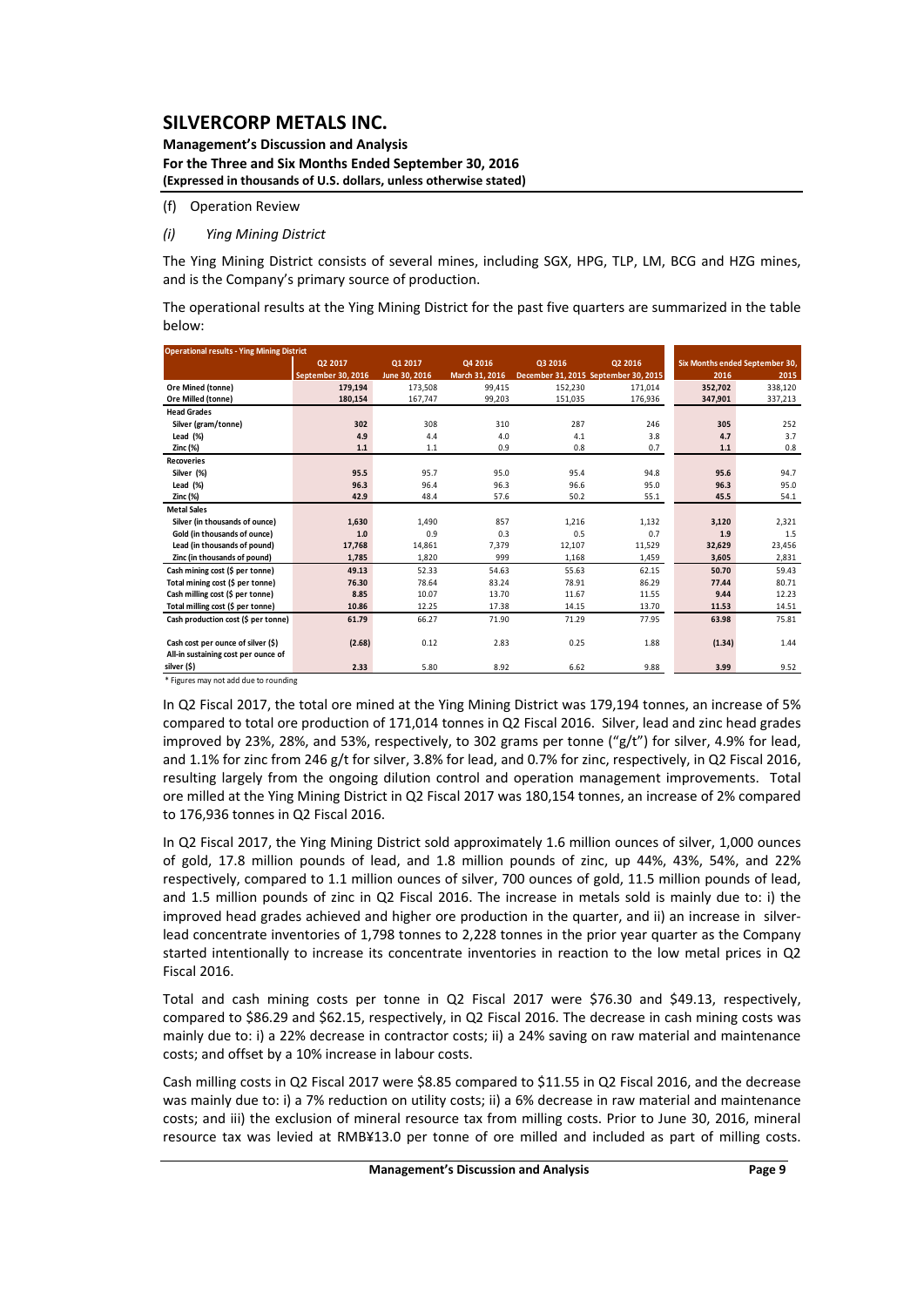#### **Management's Discussion and Analysis For the Three and Six Months Ended September 30, 2016 (Expressed in thousands of U.S. dollars, unless otherwise stated)**

Effective July 1, 2016, mineral resource tax was changed to a levy based on a certain percentage of sales, and therefore such tax is excluded from milling costs but expensed directly and included in government fee and other taxes.

Correspondingly, cash production cost per tonne of ore processed at the Ying Mining District was \$61.79, a decrease of 21% compared to \$77.95 in Q2 Fiscal 2016 as a result of the decrease in both per tonne cash mining and milling cost.

Cash cost per ounce of silver, net of by‐product credits, at the Ying Mining District, was negative \$2.68 in Q2 Fiscal 2017 compared to \$1.88 in Q2 Fiscal 2016. The decrease was mainly due to: i) lower per tonne cash production costs as discussed above; and, ii) a 60% increase in by-product credits arising from more lead and zinc sold and higher metal prices.

All in sustaining costs per ounce of silver, net of by-product credits, at the Ying Mining District in Q2 2017 was \$2.33 per ounce of silver compared to \$9.88 in Q2 Fiscal 2016. The decrease was mainly due to: i) lower per tonne cash production cost and the increase in by-product credits as discussed above, and ii) a \$0.7 million decrease in sustaining capital expenditures.

For the six months ended September 30, 2016, the total ore mined at the Ying Mining District was 352,702 tonnes, up 4% compared to 338,120 tonnes in the same prior year period. Correspondingly, total ore milled was 347,901 tonnes, up 3% compared to 337,213 tonnes. Average head grades were 305 g/t for silver, 4.7% for lead, and 1.1% for zinc compared to 252 g/t for silver, 3.7% for lead, and 0.8% for zinc, respectively.

During the same time periods, the Ying Mining District sold approximately 3.1 million ounces of silver, 1,900 ounces of gold, 32.6 million pounds of lead, and 3.6 million pounds of zinc, compared to 2.3 million ounces of silver, 1,500 ounces of gold, 23.5 million pounds of lead, and 2.8 million pounds of zinc in prior year period.

For the six months ended September 30, 2016, the cash mining costs at the Ying Mining District was \$50.70 per tonne, a decrease of 15% compared to \$59.43 per tonne in the same prior year period. The cash milling cost was \$9.44 per tonne, a decrease of 23% compared to \$12.23 in the same prior year period.

Cash cost per ounce of silver and all in sustaining costs per ounce of silver, net of by‐product credits, at the Ying Mining District, for the six months ended September 30, 2016, were negative \$1.34 and \$3.99 respectively, compared to \$1.44 and \$9.52 in the same prior year period.

In Q2 Fiscal 2017, approximately 22,188 meters ("m") of underground diamond drilling (Q2 Fiscal 2016 – 22,846 m) and 5,333 m of preparation tunnelling (Q2 Fiscal 2016 – 6,507 m) were completed and expensed as mining preparation costs at the Ying Mining District. In addition, approximately 16,013 m of horizontal tunnel, raise, and declines (Q2 Fiscal 2016 – 17,271 m) were completed and capitalized. Total capitalized exploration and development expenditures in Q2 Fiscal 2017 for the Ying Mining District were \$4.8 million compared to \$5.7 million in Q2 Fiscal 2016.

For the six months ended September 30, 2016, approximately 35,038 m of underground diamond drilling (same prior year period – 39,212 m) and 10,169 m of preparation tunnelling (same prior year period – 12,563 m) were completed and expensed as mining preparation costs at the Ying Mining District. In addition, approximately 32,677 m of horizontal tunnel, raise, and declines (same prior year period – 35,790 m) were completed and capitalized. Total capitalized exploration and development expenditures for the six months ended September 30, 2016 for the Ying Mining District were \$9.7 million compared to \$11.8 million in same prior year period. The Company also paid \$1.3 million to renew the mining permit for TLP and LM mine. The transportation tunnel and road has now been completed and the total expenditures incurred to date are approximately \$7.8 million.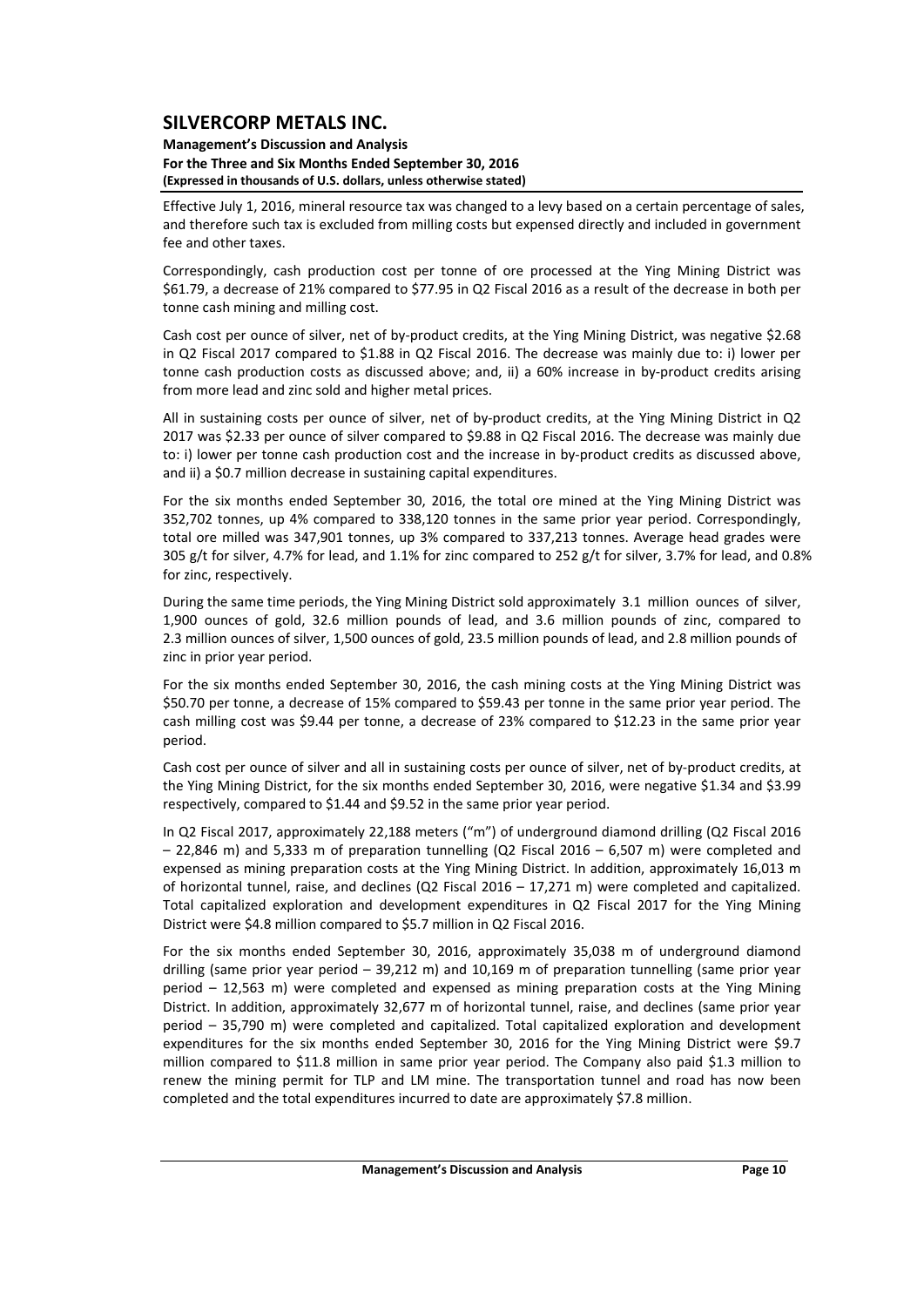### **Management's Discussion and Analysis**

**For the Three and Six Months Ended September 30, 2016**

**(Expressed in thousands of U.S. dollars, unless otherwise stated)**

#### *(ii) GC Mine*

The operational results of GC Mine for the past five quarters are summarized in the table below:

| <b>Operational results - GC Mine</b> | Q2 2017            | Q1 2017       | Q4 2016        | Q3 2016           | Q2 2016            |         | Six Months ended September 30, |
|--------------------------------------|--------------------|---------------|----------------|-------------------|--------------------|---------|--------------------------------|
|                                      | September 30, 2016 | June 30, 2016 | March 31, 2016 | December 31, 2015 | September 30, 2015 | 2016    | 2015                           |
| Ore Mined (tonne)                    | 74.692             | 64.349        | 50.014         | 71,288            | 69.546             | 139,041 | 136,273                        |
| Ore Milled (tonne)                   | 76,100             | 63,587        | 50,124         | 71,593            | 68,465             | 139,687 | 135,145                        |
| <b>Head Grades</b>                   |                    |               |                |                   |                    |         |                                |
| Silver (gram/tonne)                  | 96                 | 99            | 92             | 97                | 107                | 97      | 107                            |
| Lead $(\%)$                          | 1.6                | 1.5           | 2.0            | 1.9               | 1.4                | 1.5     | 1.4                            |
| Zinc (%)                             | 2.8                | 2.9           | 2.7            | 2.6               | 2.8                | 2.9     | 2.8                            |
| <b>Recovery Rates</b>                |                    |               |                |                   |                    |         |                                |
| Silver (%)                           | 76.2               | 76.8          | 79.1           | 80.2              | 77.0               | 76.5    | 77.5                           |
| Lead $(\%)$                          | 86.6               | 86.9          | 84.9           | 88.3              | 89.5               | 86.7    | 88.6                           |
| Zinc (%)                             | 86.4               | 85.8          | 82.6           | 81.2              | 82.7               | 86.1    | 82.9                           |
| <b>Metal Sales</b>                   |                    |               |                |                   |                    |         |                                |
| Silver (in thousands of ounce)       | 183                | 149           | 118            | 210               | 128                | 332     | 309                            |
| Lead (in thousands of pound)         | 2,163              | 1,860         | 1,970          | 3,021             | 1,632              | 4,023   | 4,052                          |
| Zinc (in thousands of pound)         | 4,106              | 3,407         | 2,576          | 3,525             | 3.172              | 7,513   | 6,201                          |
| Cash mining cost (\$ per tonne)      | 28.61              | 33.50         | 26.24          | 38.22             | 36.49              | 30.87   | 42.49                          |
| Total mining cost (\$ per tonne)     | 36.78              | 41.91         | 34.76          | 46.52             | 44.68              | 39.15   | 50.63                          |
| Cash milling cost (\$ per tonne)     | 12.94              | 15.60         | 16.99          | 15.16             | 15.81              | 14.15   | 15.67                          |
| Total milling cost (\$ per tonne)    | 15.57              | 18.81         | 20.67          | 17.30             | 18.05              | 17.05   | 17.94                          |
| Cash production cost (\$ per tonne)  | 41.55              | 49.10         | 43.23          | 53.38             | 52.30              | 45.02   | 58.16                          |
|                                      |                    |               |                |                   |                    |         |                                |
| Cash cost per ounce of silver (\$)   | (6.39)             | (0.28)        | (2.24)         | 4.62              | (1.69)             | (3.65)  | 1.52                           |
| All-in sustaining cost per ounce of  |                    |               |                |                   |                    |         |                                |
| silver (\$)                          | (1.49)             | 4.76          | 1.19           | 9.80              | 13.73              | 1.32    | 11.04                          |

\* Figures may not add due to rounding

In Q2 Fiscal 2017, the Company mined 74,692 tonnes of ore at the GC Mine, an increase of 7% compared to 69,546 tonnes in Q2 Fiscal 2016. Head grades were 96 g/t for silver, 1.6% for lead and 2.8% for zinc, compared to 107 g/t for silver, 1.4% for lead and 2.8% for zinc in Q2 Fiscal 2016. The total mining cost and cash mining cost were \$36.78 and \$28.61, respectively, compared to \$44.68 and \$36.49 in Q2 Fiscal 2016. The decrease of cash mining costs was mainly because approximately 24% of ore was by-product ore from exploration tunnelling or extracted from previously mined stopes for which direct mining costs were paid in prior periods and the only cost involved was to ship the ore to the mill.

Total ore milled at the GC Mine in Q2 Fiscal 2017 was 76,100 tonnes, an increase of 11% compared to 68,465 tonnes in Q2 Fiscal 2016. The cash milling cost per tonne was \$12.94, compared to \$15.81 in Q2 Fiscal 2016, with the decrease mainly due to the exclusion of mineral resource tax from milling costs as discussed above.

Correspondingly, cash production cost per tonne of ore processed at the GC Mine was \$41.55, a decrease of 21% compared to \$52.30 in Q2 Fiscal 2016 as a result of the decrease in both per tonne cash mining and milling cost.

In Q2 Fiscal 2017, the GC Mine sold approximately 0.2 million ounces of silver, 2.2 million pounds of lead, and 4.1 million pounds of zinc, up 43%, 33% and 29% respectively, compared to 0.1 million ounces of silver, 1.6 million pounds of lead, and 3.2 million pounds of zinc in Q2 Fiscal 2016. The increase of metals sold at GC Mine was mainly due to higher output achieved.

Cash cost per ounce of silver, net of by-product credits, at the GC Mine, was negative \$6.39 in Q2 Fiscal 2017 compared to negative \$1.69 in Q2 Fiscal 2016. The decrease was mainly due to: i) lower per tonne cash production costs as discussed above; and, ii) a 38% increase in by-product credits, arising from more lead and zinc sold and higher metal prices.

All in sustaining costs per ounce of silver, net of by‐product credits, at the GC Mine in Q2 2017 was negative \$1.49, compared to \$13.73 in Q2 Fiscal 2016. The decrease was mainly due to: i) lower per tonne cash production cost and the increase of by-product credits as discussion above; and, ii) a \$1.0 million decrease in sustaining capital expenditures.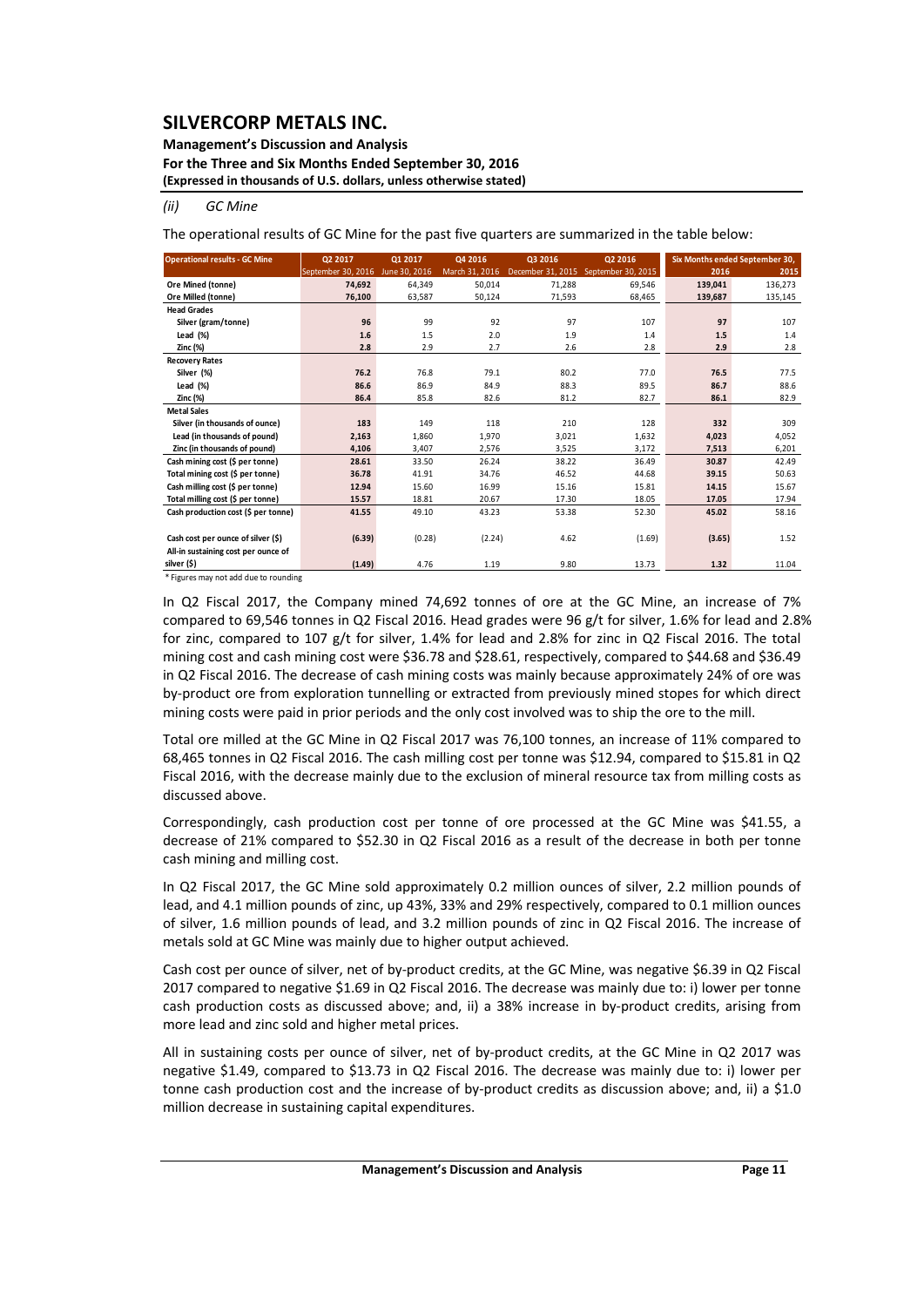#### **Management's Discussion and Analysis For the Three and Six Months Ended September 30, 2016 (Expressed in thousands of U.S. dollars, unless otherwise stated)**

For the six months ended September 30, 2016, the total ore mined at the GC Mine was 139,041 tonnes, an increase of 2% compared to 136,273 tonnes in the same prior year period. Correspondingly, total ore milled was 139,687 tonnes, an increase of 3% compared to 135,145 milled in the same prior year period. Average head grades were 97 g/t for silver, 1.5% for lead, and 2.9% for zinc compared to 107 g/t for silver, 1.4% for lead, and 2.8% for zinc, respectively.

During the same time periods, the GC Mine sold approximately 0.3 million ounces of silver, 4.0 million pounds of lead, and 7.5 million pounds of zinc, compared to 0.3 million ounces of silver, 4.1 million pounds of lead, and 6.2 million pounds of zinc in the same prior year period.

For the six months ended September 30, 2016, the cash mining costs at the GC Mine was \$30.87 per tonne, a decrease of 27% compared to \$42.49 per tonne in the same prior year period. The cash milling cost was \$14.15 per tonne, a decrease of 10% compared to \$15.67 in the same prior year period.

Cash cost per ounce of silver and all in sustaining costs per ounce of silver, net of by‐product credits, at the GC Mine, for the six months ended September 30, 2016, were negative \$3.65 and \$1.32 respectively, compared to \$1.52 and \$11.04 in the same prior year period.

In Q2 Fiscal 2017, approximately 2,245 m of underground diamond drilling (Q2 Fiscal 2016 – 6,882 m) and 3,850 m of tunnelling (Q2 Fiscal 2016 – 3,082 m) were completed and expensed as mining preparation costs at the GC Mine. In addition, approximately 606 m of horizontal tunnel, raise, and declines (Q2 Fiscal 2016 – 530 m) were completed and capitalized. Total capitalized exploration and development expenditures in Q2 Fiscal 2017 for the GC Mine were \$0.2 million compared to \$0.3 million in Q2 Fiscal 2016.

For the six months ended September 30, 2016, approximately 5,554 m of underground diamond drilling (same prior year period – 14,298 m) and 7,336 m of tunnelling (same prior year period – 7,736 m) were completed and expensed as mining preparation costs at the GC Mine. In addition, approximately 1,188 m of horizontal tunnel, raise, and declines (same prior year period – 685 m) were completed and capitalized. Total capitalized exploration and development expenditures were \$0.4 million compared to \$0.5 million in the same prior year period.

*(iii) BYP Mine*

BYP mine has been placed on care and maintenance since August 2014 in consideration of the required capital upgrades to sustain its ongoing production and the market environment. The Company is reviewing alternatives for this project.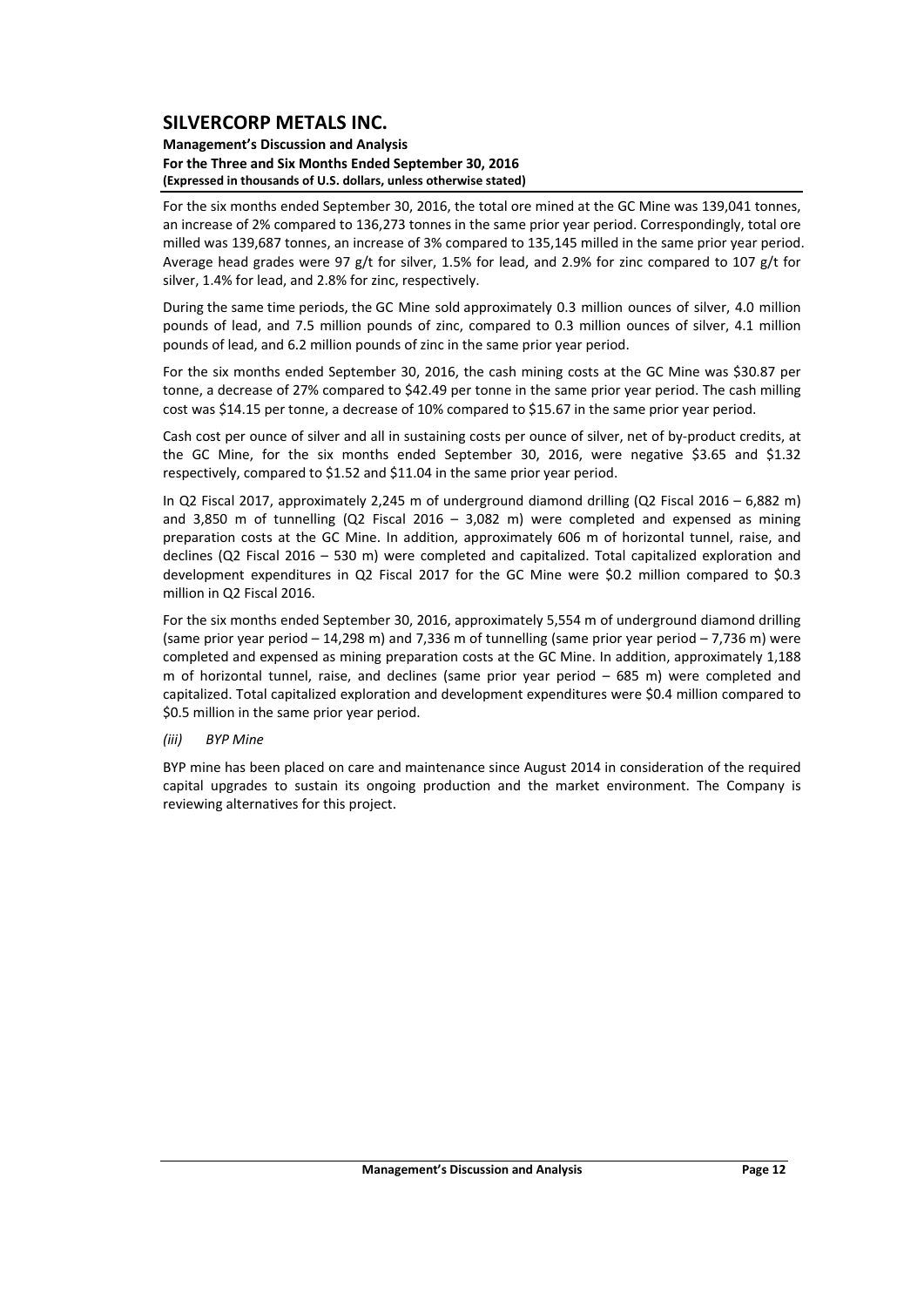### **Management's Discussion and Analysis**

**For the Three and Six Months Ended September 30, 2016 (Expressed in thousands of U.S. dollars, unless otherwise stated)**

#### **4. Second Quarter Fiscal Year 2017 Financial Results**

The tables below set out selected quarterly results for the past eight quarters:

|                                          | Sep 30, 2016 | Jun 30, 2016 | Mar 31, 2016 | Dec 31, 2015 |
|------------------------------------------|--------------|--------------|--------------|--------------|
| Sales                                    | \$46,298     | \$35,271     | \$19,426     | \$29,081     |
| Gross Profit                             | 26,789       | 15,744       | \$6,193      | \$9,538      |
| Expenses and foreigh exchange            | (5,673)      | (6,203)      | (7, 189)     | 3,981        |
| Other Items                              | 827          | (221)        | (219)        | (189)        |
| Net (loss) income                        | 16,006       | 6,520        | (727)        | 3,916        |
| Net (loss) income, attributable to the   |              |              |              |              |
| shareholders of the Company              | 12,378       | 4,674        | (1,520)      | 3,326        |
| Basic (loss) earnings per share          | 0.07         | 0.03         | (0.01)       | 0.02         |
| Diluted (loss) earnings per share        | 0.07         | 0.03         | (0.01)       | 0.02         |
| Cash dividend declared                   |              |              |              |              |
| Cash dividended declared per share (CAD) |              |              |              |              |
|                                          |              |              |              |              |
|                                          | Sep 30, 2015 | Jun 30, 2015 | Mar 31, 2015 | Dec 31, 2014 |
| Sales                                    | \$27,213     | \$32,220     | \$20,269     | \$40,247     |
| Gross Profit                             | 8,828        | 11,456       | 5,224        | 15,403       |
| Expenses and foreigh exchange            | (4,770)      | (7, 280)     | (2, 223)     | (6, 229)     |
| Other Items                              | 451          | (151)        | (92)         | 256          |
| Net Income (Loss)                        | 2,979        | 3,771        | (130,070)    | 7,080        |
| Net income (Loss), attributable to the   |              |              |              |              |
| shareholders of the Company              | 2,234        | 2,296        | (118, 549)   | 5,468        |
| Basic earnings (loss) per share          | 0.01         | 0.01         | (0.69)       | 0.03         |
| Diluted earnings (loss) per share        | 0.01         | 0.01         | (0.69)       | 0.03         |
| Cash dividend declared                   |              | 685          | 674          | 736          |

Financial results including sales, gross profit, net income, basic earnings per share, and diluted earnings per share are heavily influenced by changes in commodity prices, particularly, the silver price.

**Net income attributable to the shareholders of the Company** in Q2 Fiscal 2017 was \$12.4 million, or \$0.07 per share, up 454% compared to \$2.2 million, or \$0.01 per share in Q2 Fiscal 2016.

In the current quarter, the Company's financial results were mainly impacted by the following: i) improved head grades yielded higher silver, lead, zinc sales, up 44%, 51% and 27%, respectively; ii) a 14% decrease in total production costs per tonne of ore processed; and iii) the increase of metals prices, as the realized selling price for silver, lead, and zinc increased by 27%, 3% and 22%, respectively, compared to the same prior year quarter.

Net income attributable to the shareholders of the Company for six months ended September 30, 2016 was \$17.1 million, or \$0.10 per share compared to \$4.5 million, or \$0.03 per share in the same period prior year.

**Sales** in Q2 Fiscal 2017 were \$46.3 million, up 70% compared to \$27.2 million in Q2 Fiscal 2016. Silver and gold sales represented \$27.0 million and \$1.1 million, respectively, while base metals represented \$18.2 million of total sales in this quarter compared to silver, gold and base metals of \$14.7 million, \$0.5 million, and \$12.0 million, respectively, in Q2 Fiscal 2016.

For six months ended September 30, 2016, sales were \$81.6 million, up 37% from \$59.4 million in the same prior year period. Silver and gold sales were \$49.8 million compared to \$33.9 million, respectively, in the same prior year period.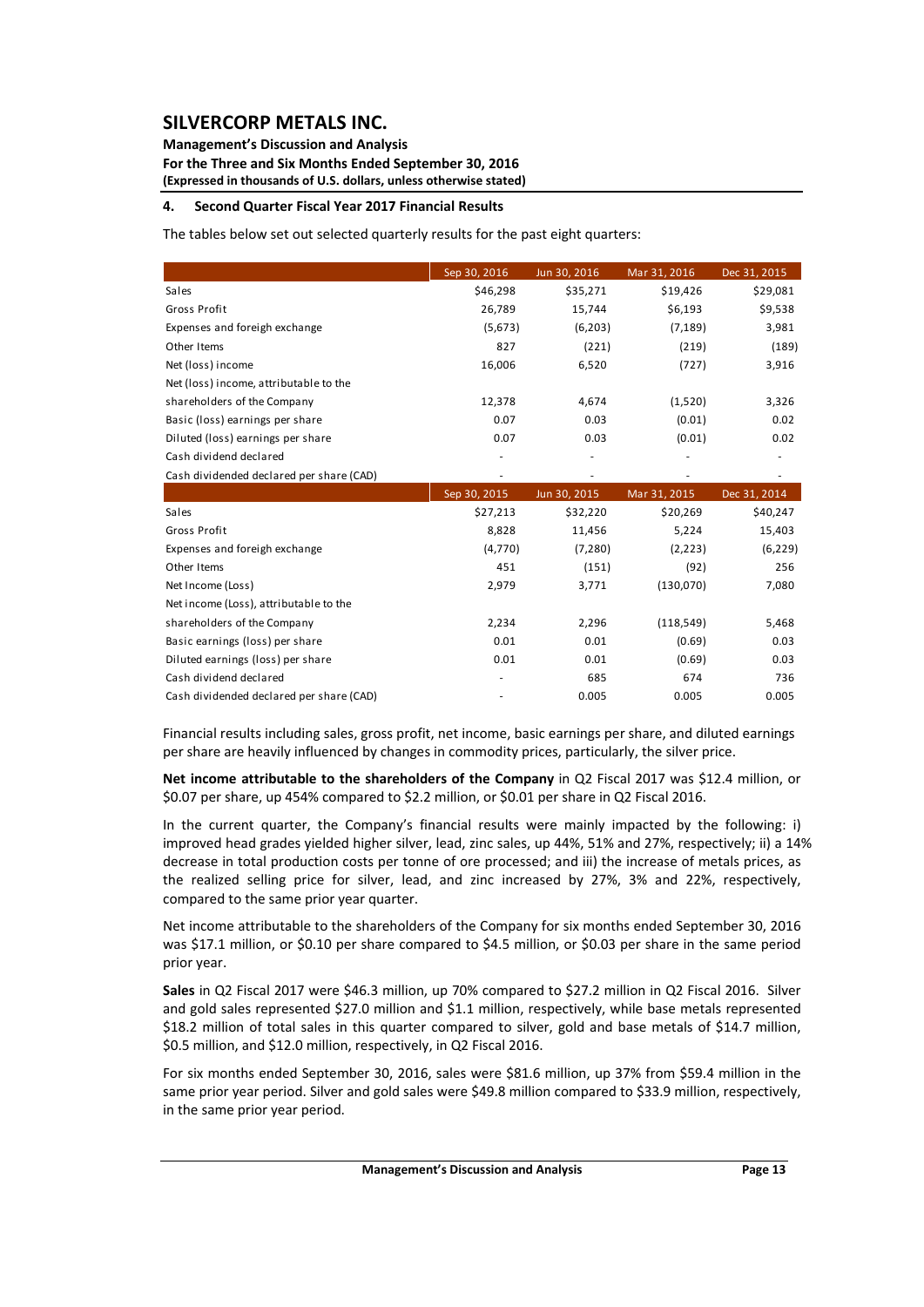#### **Management's Discussion and Analysis For the Three and Six Months Ended September 30, 2016 (Expressed in thousands of U.S. dollars, unless otherwise stated)**

Fluctuations in sales revenue are mainly dependent on metal production and the realized metal price. The net realized selling price is calculated using Shanghai Metal Exchange ("SME") prices, less smelter charges and recovery, and a value added tax ("VAT") at a rate of 17% (VAT is not applied to gold sales). The following table is a reconciliation of the Company's net realized selling prices in Q2 Fiscal 2017, including a comparison with London Metal Exchange ("LME") prices:

|                                        | Silver (in US\$/ounce) |  |         | Gold (in US\$/ounce) |         |  | Lead (in US\$/pound) |  |         |  | Zinc (in US\$/pound) |  |         |  |         |
|----------------------------------------|------------------------|--|---------|----------------------|---------|--|----------------------|--|---------|--|----------------------|--|---------|--|---------|
|                                        | 02 2017                |  | Q2 2016 |                      | Q2 2017 |  | Q2 2016              |  | Q2 2017 |  | Q2 2016              |  | Q2 2017 |  | 02 2016 |
| Net realized selling prices            | 14.88                  |  | 11.68   |                      | 1.087   |  | 774 S                |  | 0.71    |  | 0.69                 |  | 0.69    |  | 0.57    |
| Add back: Value added taxes            | 2.53                   |  | 1.99    |                      |         |  | ۰                    |  | 0.12    |  | 0.12                 |  | 0.12    |  | 0.10    |
| Add back: Smelter charges and recovery | 2.46                   |  | 2.54    |                      | 251     |  | 356                  |  | 0.11    |  | 0.15                 |  | 0.37    |  | 0.40    |
| <b>SME</b>                             | 19.87                  |  | 16.21   |                      | 1.338   |  | 1.130S               |  | 0.94    |  | 0.96                 |  | 1.18    |  | 1.07    |
| <b>LME</b>                             | 19.63                  |  | 14.91   |                      | 1.335   |  | $1.124$ \$           |  | 0.85    |  | $0.78$ \$            |  | 1.02    |  | 0.84    |

**Cost of sales** in Q2 Fiscal 2017 was \$19.5 million compared to \$18.4 million in Q2 Fiscal 2016. The cost of sales included \$13.8 million (Q2 Fiscal 2016 ‐ \$14.4 million) cash costs and \$5.7 million (Q2 Fiscal 2016 - \$4.0 million) depreciation, amortization and depletion charges. The decrease of cash cost of sales was mainly due to a 21% decrease in cash production costs per tonne of ore processed offset by an increase of metals sold. The total per tonne ore production cost was \$79.60 in Q2 Fiscal 2017, a decrease of 14%, from \$92.19 in Q2 Fiscal 2016.

For the six months ended September 30, 2016, cost of sales was \$39.0 million (cash cost – \$28.4 million) compared to \$39.1 million (cash cost  $-$  \$30.6 million) in the same prior year period. The decrease of cash cost of sales was mainly due to a 17% decrease in per tonne cash production costs while the increase of cost of sales is mainly due to more metals sold.

**Gross profit margin** in Q2 Fiscal 2017 was 58% compared to 32% in Q2 Fiscal 2016. The improvement of gross profit margin was mainly due to: i) the improvement of head grades; ii) the decrease of per tonne ore production costs; and iii) the increase of metal prices. Ying Mining District's gross profit margin was 61% compared to a 35% gross profit margin in the same prior year quarter, while GC Mine's profit margin was 38% compared to a 18% gross profit margin in Q2 Fiscal 2016.

For the six months ended September 30, 2016, gross profit margin was 52% compare to 34% in the same prior year period.

**General and administrative ("G&A") expenses** in Q2 Fiscal 2017 were \$4.1 million compared to \$4.9 million in Q2 Fiscal 2016. For six months ended September 30, 2016, G&A expenses were \$8.5 million compared to \$10.3 million in the same prior year period. The decrease in G&A expenses was mainly due to the reduction made in discretionary overhead spending. Items included in general and administrative expenses in Q2 Fiscal 2017 are as follows:

- (i) **Amortization and depreciation** of \$0.3 million and \$0.7 million (Q2 Fiscal 2016 ‐ \$0.4 million, six months ended September 30, 2015 ‐ \$0.9 million);
- (ii) **Office and administrative expenses** of \$1.3 million and \$2.7 million (Q2 Fiscal 2016 ‐ \$1.9 million, six months ended September 30, 2015 ‐ \$3.9 million);
- (iii) **Salaries and benefits** of \$1.9 million and \$3.5 million (Q2 Fiscal 2016 ‐ \$1.8 million, six months ended September 30, 2015 ‐ \$3.6 million);
- (iv) **Stock based compensation expense** of \$0.2 million and \$0.4 million (Q2 Fiscal 2016 ‐ \$0.3 million, six months ended September 30, 2015 ‐ \$0.5 million); and
- (v) **Professional fees** of \$0.5million and \$1.2 million (Q2 Fiscal 2016 ‐ \$0.5 million, six months ended September 30, 2015 ‐ \$1.4 million).

**Government fees and other taxes** in Q2 Fiscal 2017 and six months ended September 30, 2016 were \$1.8 million and \$3.5 million (Q2 Fiscal 2016 ‐ \$1.8 million, six months ended September 30, 2015 ‐ \$3.2 million). Government fees include mineral resource compensation fees and environmental protection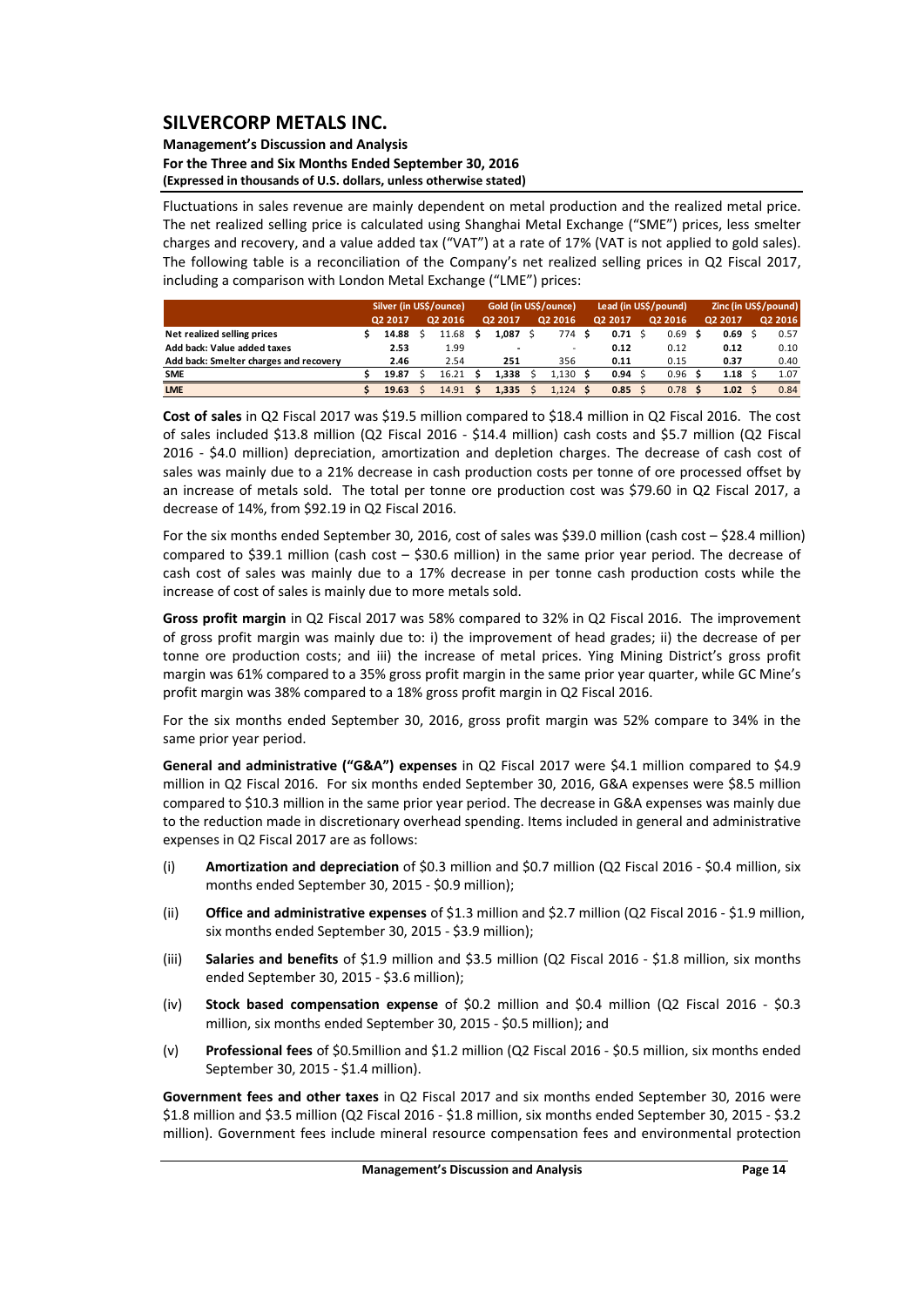#### **Management's Discussion and Analysis For the Three and Six Months Ended September 30, 2016 (Expressed in thousands of U.S. dollars, unless otherwise stated)**

fees paid to the state and local Chinese government agencies. Other taxes were composed of mineral resources tax, surtax on value‐added tax, business tax, land usage levy, stamp duty, and other miscellaneous levies, duties and taxes imposed by the state and local Chinese governments. Although government fees and other taxes vary period over period, they normally range from 4% to 5% of total sales.

**Foreign exchange gain** in Q2 Fiscal 2017 was \$0.2 million (six months ended September 30, 2016 ‐\$0.1 million) compared to \$2.0 million in Q2 Fiscal 2016 (six months ended September 30, 2015 - \$1.4 million). The foreign exchange gain or loss is mainly driven by the fluctuations of the RMB and US dollar against the functional currency of the entities.

**Gain or loss on disposal of plant and equipment** in Q2 Fiscal 2017 was a gain of \$0.2 million (six months ended September 30, 2016 – a loss of \$0.1 million) compared to a gain of \$0.02 million in Q2 Fiscal 2016 (six months ended September 30, 2015 – a gain of \$0.02 million). The gain or loss is related to the disposal of obsolete equipment.

**Share of gain in an associate** in Q2 Fiscal 2017 was \$0.3 million (Q2 Fiscal 2016 – \$0.2 million), representing the Company's equity pickup in New Pacific Holdings Corp. ("NUX"). The Company recorded on the statement of income its proportionate share of NUX's net gain or loss, as the Company is able to exercise significant influence over the financial and operating policies of NUX.

For the six months ended September 30, 2016, share of gain in an associate was \$0.3 million compared to the gain of \$0.1 million in the same prior year period.

**Impairment loss** in Q2 Fiscal 2017 was \$nil (Q2 Fiscal 2016 ‐ \$nil) while the impairment loss for the six months ended September 30, 2016 was \$0.2 million (same prior year period ‐ \$nil). In Q1 Fiscal 2017, the Company wrote off its 13.4% ownership interest in the RZY project and recorded an impairment charge of \$181 against its carrying value. The RZY project is an exploration stage silver-lead-zinc project located in Qinghai Province, China, but has been put on care and maintenance for a prolonged period since October 2013 and there was no formal plan on restoring the project.

**Finance income** in Q2 Fiscal 2017 was \$0.5 million compared to \$0.3 million in Q2 Fiscal 2016. For the six months ended September 30, 2016, finance income was \$1.0 million compared to \$0.5 million in the same prior year period. The Company invests in high yield short-term investments as well as long-term corporate bonds.

**Finance costs** in Q2 Fiscal 2017 were \$0.3 million compared to \$0.1 million in Q2 Fiscal 2016. For the six months ended September 30, 2016, finance costs were \$0.5 million compared to \$0.5 million in the same prior year period. The finance cost in the current period relates to the unwinding of discount of environmental rehabilitations provision and the interest on the mine right fee payable and the bank loan.

**Income tax expense** in Q2 Fiscal 2017 was \$5.9 million compared to \$1.5 in Q2 Fiscal 2016. The income tax expense recorded in Q2 Fiscal 2017 included current income tax expense of \$4.9 million (Q2 Fiscal  $2016 - $117$ ) and deferred income tax expense of \$1.0 million (Q2 Fiscal 2016 – \$1.4).

For the six months ended September 30, 2017, income tax expense was \$8.7 million (same prior year period - \$1.8 million), which included current income tax expense of \$5.6 million (same prior year period ‐ \$336) and deferred income tax expenses of \$3.1 million (same prior year period ‐ \$1.4 million).

#### **5. Liquidity and Capital Resources**

**Cash and cash equivalents and short‐term investments** as at September 30, 2016 were \$92.1 million, an increase of \$30.1 million compared to \$62.0 million cash and cash equivalents and short‐term investments as at March 31, 2016.

**Working capital** as at September 30, 2016 was \$57.8 million.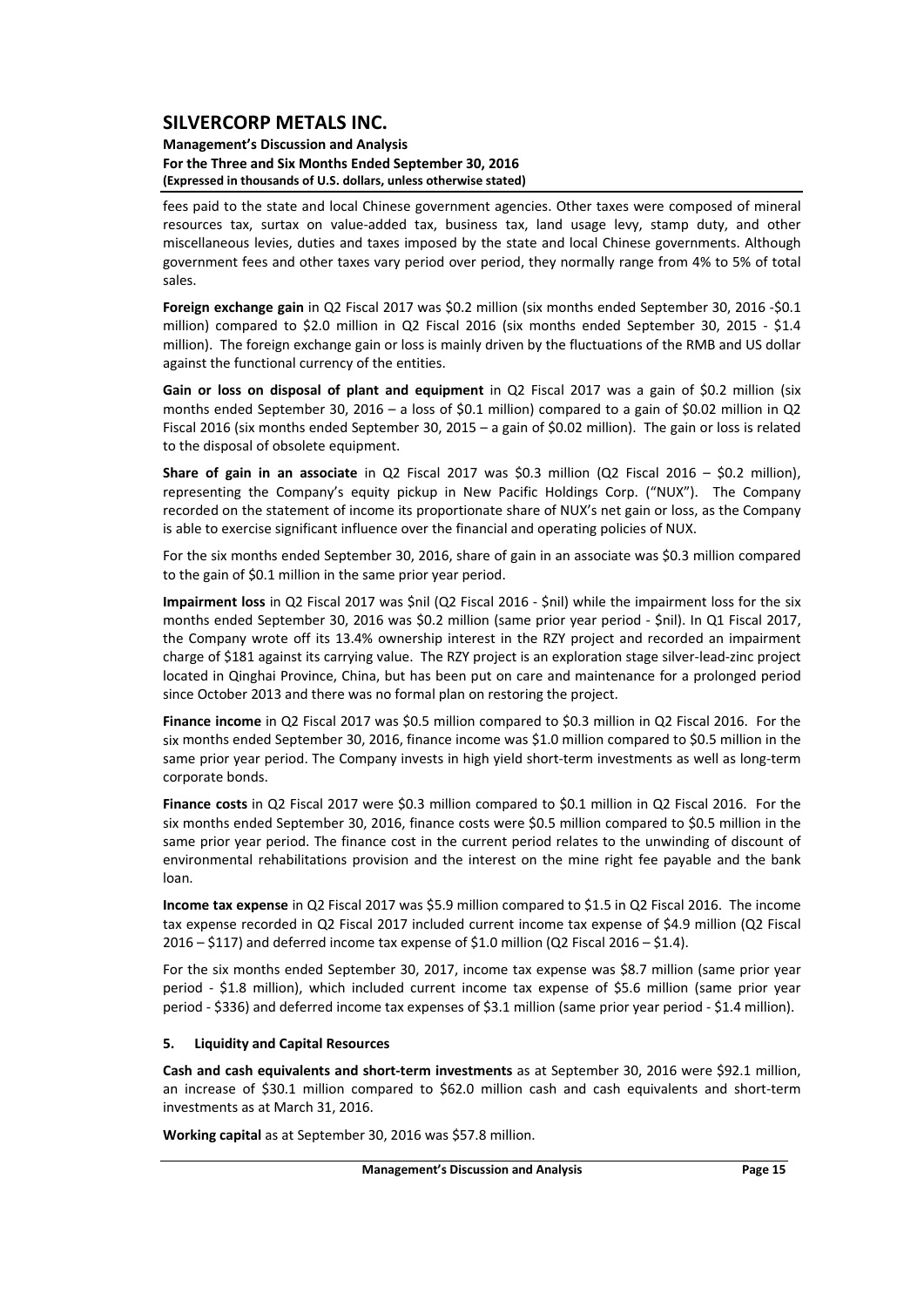#### **Management's Discussion and Analysis For the Three and Six Months Ended September 30, 2016 (Expressed in thousands of U.S. dollars, unless otherwise stated)**

**Cash flows provided by operating activities** were \$27.0 million or \$0.16 per share in Q2 Fiscal 2017 compared to \$4.6 million or \$0.03 per share in Q2 Fiscal 2016. Before changes in non‐cash operating working capital, cash flows provided by operating activities were \$24.9 million, an increase of \$15.7 million, compared to \$9.2 million in Q2 Fiscal 2016 as a result of the improvement of operating earnings.

For the six months ended September 30, 2016, cash flows provided by operating activities were \$47.2 million or \$0.28 per share compared to \$18.0 million or \$0.11 per share in the same prior year period. Before changes in non‐cash operating working capital, cash flows provided by operating activities for the six months ended September 30, 2016 were \$40.5 million, an increase of \$22.0 million or 119%, compared to \$18.5 million in the same prior year period.

**Cash flows used in investing activities** were \$8.4 million in Q2 Fiscal 2017, comprising mainly of cash used in capital expenditures of \$6.4 million (Q2 Fiscal 2016 – \$3.6 million) and net purchases of shortterm investments of \$2.0 million (Q2 Fiscal 2016 – redemptions of \$5.7 million).

For the six months ended September 30, 2016, cash flows used in investing activities were \$20.1 million, comprising mainly of cash used in capital expenditures of \$13.8 million and net purchase of short‐term investment of \$6.0 million. For the six months ended September 2015, cash flows used in investing activities were \$6.0 million comprising mainly of cash used in capital expenditures of \$11.7 million offset by net redemptions of \$5.7 million.

**Cash flows used in financing activities** in Q2 Fiscal 2017 were \$1.4 million, comprising mainly of \$1.5 million cash distributed to non-controlling shareholders offset by \$0.1 million cash from the issuance of common shares of the Company arising from exercised stock options. In Q2 Fiscal 2016, \$1.9 million cash was used in financing activities, including \$0.6 million dividends distributed to equity shareholders of the Company and \$1.3 million used to repurchase 1,638,252 common shares of the Company as part of the Company's normal course issuer bid.

For the six months ended September 30, 2016, cash flow used in financing activities were 1.2 million, comprising mainly of \$1.5 million cash distributed to non-controlling shareholders offset by \$0.3 million cash from the issuance of the common shares of the Company arising from exercised stock options. In the same prior year period, cash used in financing activities were \$2.6 million, including \$1.3 million dividends distributed to equity shareholders of the Company and \$1.3 million used to repurchase 1,638,252 common shares of the Company as part of the Company's normal course issuer bid.

**Contractual commitments and contingencies** not disclosed elsewhere in this Management's Discussion and Analysis are as follows:

|                  | Total | Less than 1 year | 1-5 vears                | After 5 years |
|------------------|-------|------------------|--------------------------|---------------|
| Operating leases | 4.227 | 549              | 3.151                    | 527           |
| Commitments      | 6.418 | $\sim$           | $\overline{\phantom{0}}$ | 6.418         |

As of September 30, 2016, the Company has two office rental agreements totaling \$4,227 for the next seven years and commitments of \$6,418 related to the GC property. During the three and six months ended September 30, 2016, the Company incurred rental expenses of \$148 and \$300, respectively (three and six months ended September 30, 2015 ‐ \$145 and \$335, respectively), which were included in office and administrative expenses on the consolidated statement of income.

Although the Company has taken steps to verify title to properties in which it has an interest, these procedures do not guarantee the Company's title. Property title may be subject to, among other things, unregistered prior agreements or transfers and may be affected by undetected defects.

Due to the size, complexity and nature of the Company's operations, the Company is subject to various claims, legal and tax matters arise in the ordinary course of business. Each of these matters is subject to various uncertainties and it is possible that some of these matters may be resolved unfavorably to the Company. The Company accrues for such items when a liability is both probable and the amount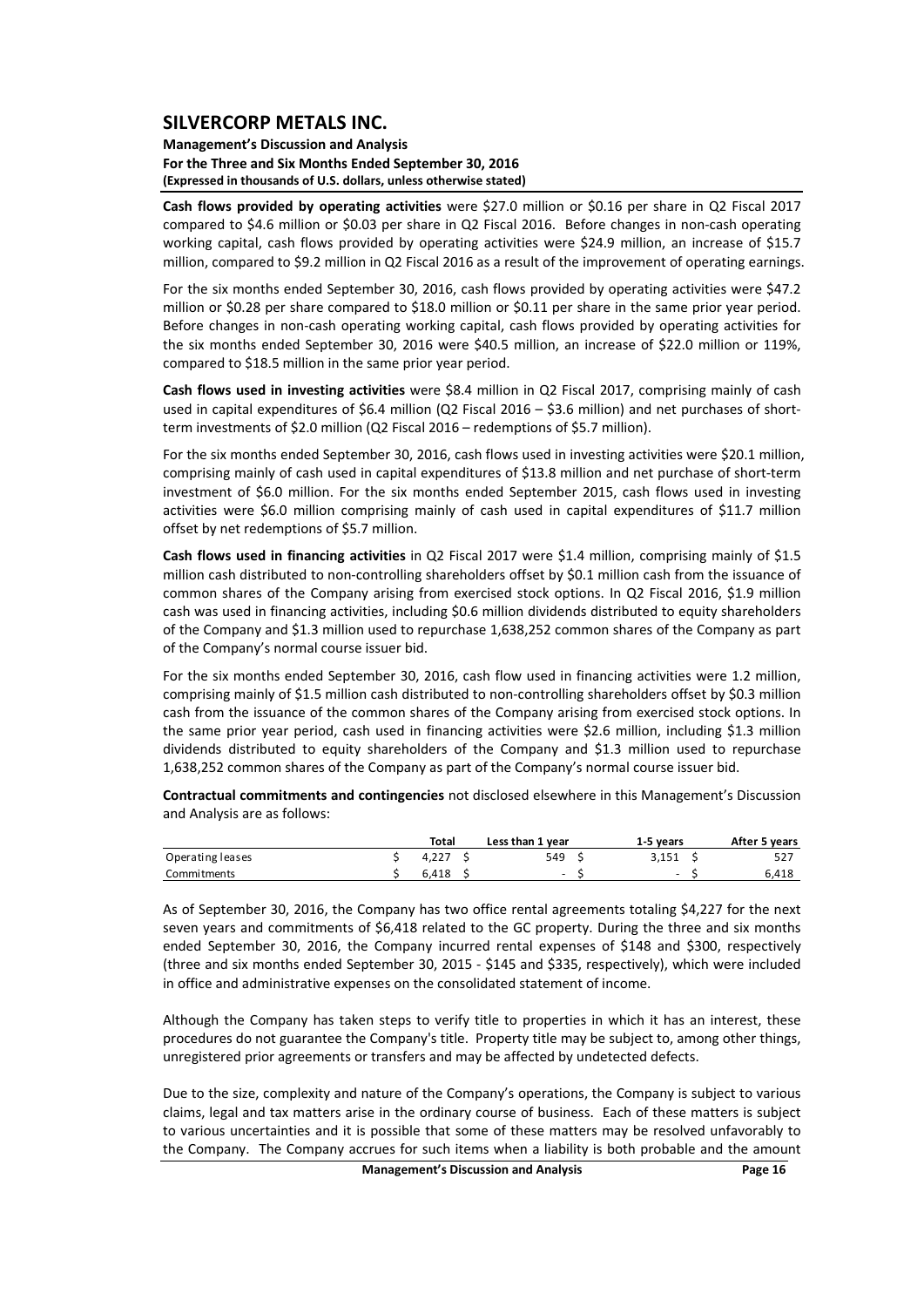**Management's Discussion and Analysis For the Three and Six Months Ended September 30, 2016 (Expressed in thousands of U.S. dollars, unless otherwise stated)**

can be reasonably estimated.

In assessing loss contingencies related to legal proceedings that are pending against the Company or unasserted claims that may result in such proceedings, the Company and its legal counsel evaluate the perceived merits of any legal proceedings or unasserted claims as well as the perceived merits of the amount of relief sought or expected to be sought. Major legal proceedings against the Company are summarized as follows:

- An action commenced pursuant to the Class Proceedings Act (Ontario) against the Company and certain of its senior officers and expert advisors was initiated in the Ontario Superior Court of Justice on May 21, 2013 relating to claims for misrepresentation, at common law and pursuant to secondary market civil liability provisions under the Securities Act (Ontario) (the "Mask Action"). The lead plaintiff is John Mask and the amount claimed as special damages or general damages, not including claims for costs and interest, is \$80 million or such other sum the court finds appropriate in the event this action is certified and judgment pronounced at trial. Two other class action lawsuits have been filed against the Company and certain of its senior officers and expert advisors in the Ontario Superior Court of Justice pursuant to the Class Proceedings Act (Ontario) on September 11, 2013 and in the British Columbia Supreme Court pursuant to the Class Proceedings Act (British Columbia) on September 9, 2013. The Company understands that, as between the three actions, only the Mask Action is proceeding at this time. The Company believes that there is no merit to the allegations set out in these lawsuits and has retained McCarthy Tétrault LLP as its defense counsel and intends to pursue a vigorous defense. On October 22, 2015 the Ontario Superior Court of Justice denied Mr. Mask leave to proceed with a class action and awarded costs in favour of Silvercorp. Mr. Mask filed an appeal with the Court of Appeal for Ontario which was denied on August 24, 2016 with further costs awarded in favour of Silvercorp. On October 23, 2016 Mr. Mask filed an application for leave to appeal to the Supreme Court of Canada.
- On August 19, 2014, an action was commenced against the Company in the Supreme Court of British Columbia seeking an unspecified amount of damages for a claim of false imprisonment and defamation (the "Huang Action"). To date, the Company has been unsuccessful in its attempts to have the case dismissed. The case is currently scheduled for a 40 day jury trial, commencing January 2017. The Company believes that there is no merit to the allegations and intends to pursue a vigorous defence.
- During the year ended March 31, 2016, an action was initiated by Luoyang Mining Group Co., Ltd. ("Luoyang Mining") against Henan Found seeking payment of \$1.6 million (RMB10.0 million) plus interest related to the acquisition agreements Henan Found entered into in August 2012 to acquire the XHP Mine. The \$1.6 million has been included into the accounts payable and accrued liabilities on the consolidated statements of financial position of the Company. Henan Found did not make the final payment as certain commercial conditions were not fulfilled by Luoyang Mining. In April 2016, Henan Found filed a counter claim in Luoyang People's Court against Luoyang Mining to have the original acquisition agreements nullified and is seeking repayment of the amount paid to date of \$9.7 million (RMB62.8 million) plus compensation of direct loss of \$2.5 million (RMB16.5 million) arising from XHP mine. The carrying value of XHP mine was impaired to \$nil in fiscal year 2015.
- During the year ended March 31, 2016, SX Gold, a 100% owned subsidiary of Henan Found, commenced a legal action against Luoyang HA Mining Co. Ltd. ("HA Mining") to seek payment of \$4.0 million (RMB26.0 million) plus interest related to a share transfer agreement that SX Gold entered into with HA Mining in September 2013. Pursuant to the agreement, SX Gold was to transfer all shares it held in Songxian Zhongxin Mining Co. Ltd. to HA Mining for \$11.8 million (RMB76.0 million). SX Gold fulfilled its responsibilities and the title of the shares was transferred to HA Mining, who paid \$7.8 million (RMB50.0 million). The remaining \$4.0 million (RMB26.0 million)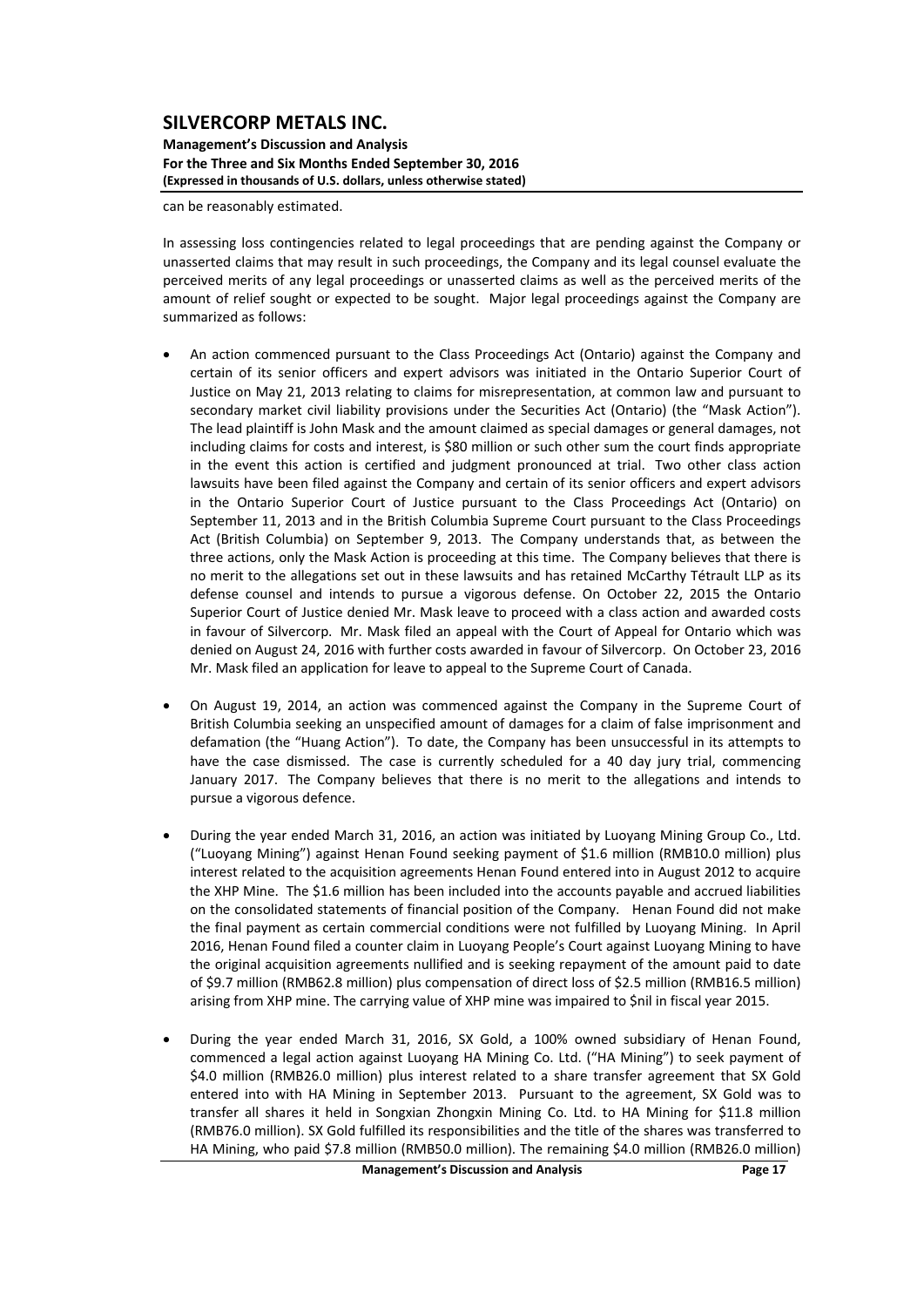#### **Management's Discussion and Analysis For the Three and Six Months Ended September 30, 2016 (Expressed in thousands of U.S. dollars, unless otherwise stated)**

was unpaid. In April 2016, HA Mining filed a counter claim for \$2.2 million (RMB14.0 million). On June 17, 2016, the court issued an order in favor of SX Gold. The court order demands HA Mining to pay \$3.4 million (RMB22.75 million) to SX Gold. On July 1, 2016, HA Mining filed an appeal to the court order. This case is currently under appeal. The outstanding receivable amount of \$4.0 million (RMB26.0 million) was written off in prior years.

### **Available sources of funding**

The Company does not have unlimited resources and its future capital requirements will depend on many factors, including, among others, cash flow from operations. To the extent that its existing resources and the funds generated by future income are insufficient to fund the Company's operations, the Company may need to raise additional funds through public or private debt or equity financing. If additional funds are raised through the issuance of equity securities, the percentage ownership of current shareholders will be reduced and such equity securities may have rights, preferences or privileges senior to those of the holders of the Company's common stock. No assurance can be given that additional financing will be available or that, if available, can be obtained on terms favourable to the Company and its shareholders. If adequate funds are not available, the Company may be required to delay, limit or eliminate some or all of its proposed operations. The Company believes it has sufficient capital to meet its cash needs for the next 12 months, including the costs of compliance with continuing reporting requirements.

#### **6. Financial Instruments and Related Risks**

The Company manages its exposure to financial risks, including liquidity risk, foreign exchange risk, interest rate risk, credit risk and equity price risk in accordance with its risk management framework. The Company's Board of Directors has overall responsibility for the establishment and oversight of the Company's risk management framework and reviews the Company's policies on an ongoing basis.

#### (a) Fair value

The Company classifies its fair value measurements within a fair value hierarchy, which reflects the significance of the inputs used in making the measurements as defined in IFRS 7, Financial Instruments: Disclosures ("IFRS 7").

Level 1 – Unadjusted quoted prices at the measurement date for identical assets or liabilities in active markets.

Level 2 – Observable inputs other than quoted prices included in Level 1, such as quoted prices for similar assets and liabilities in active markets; quoted prices for identical or similar assets and liabilities in markets that are not active; or other inputs that are observable or can be corroborated by observable market data.

Level 3 – Unobservable inputs which are supported by little or no market activity.

The following tables set forth the Company's financial assets and liabilities that are measured at fair value level on a recurring basis within the fair value hierarchy at September 30, 2016 and March 31, 2016 that are not otherwise disclosed. As required by IFRS 7, assets and liabilities are classified in their entirety based on the lowest level of input that is significant to the fair value measurement.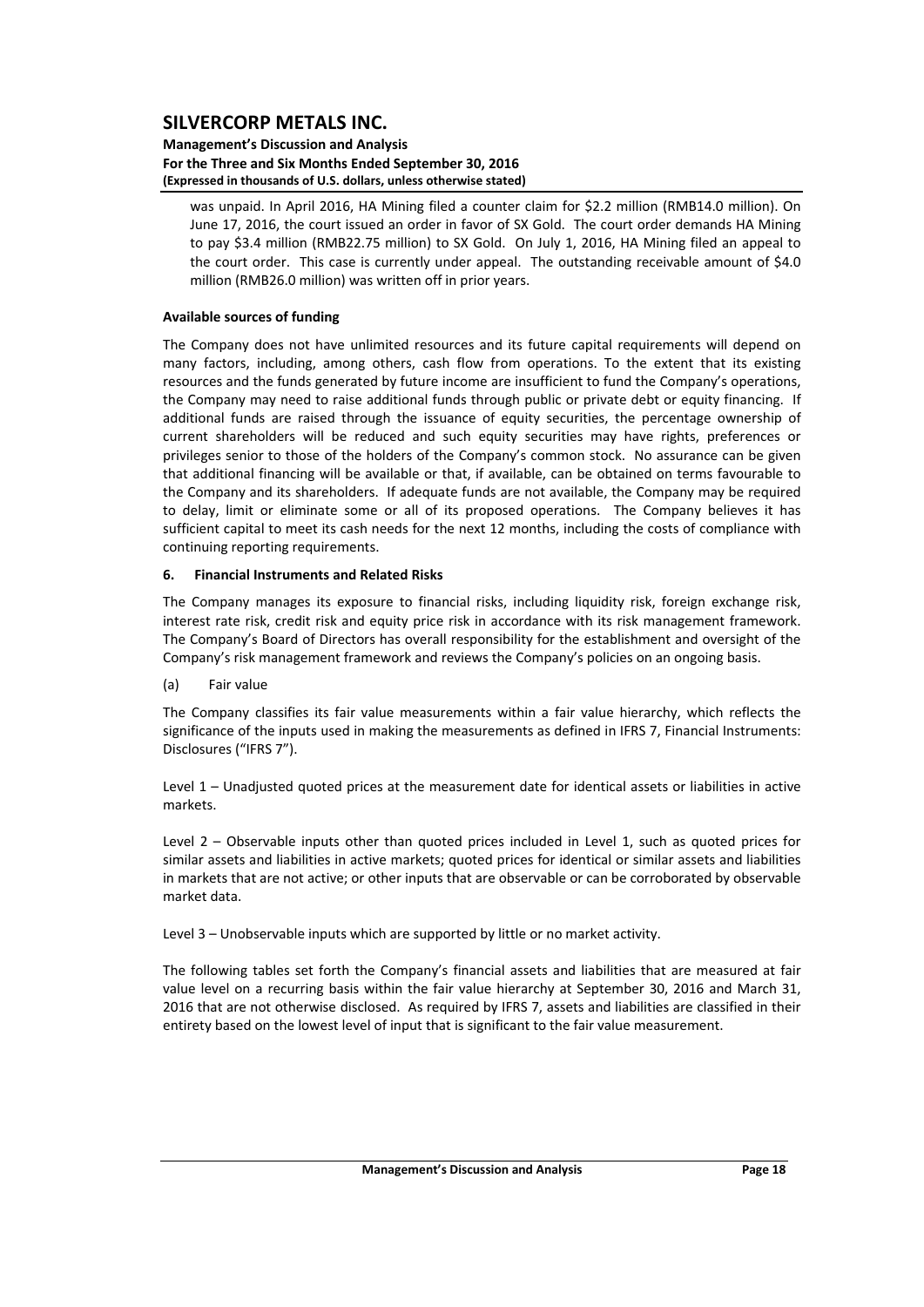#### **Management's Discussion and Analysis**

**For the Three and Six Months Ended September 30, 2016 (Expressed in thousands of U.S. dollars, unless otherwise stated)**

|                                                   | Fair value as at September 30, 2016 |                          |  |                |     |                          |  |        |
|---------------------------------------------------|-------------------------------------|--------------------------|--|----------------|-----|--------------------------|--|--------|
| <b>Recurring measurements</b>                     |                                     | Level 1                  |  | Level 2        |     | Level 3                  |  | Total  |
| <b>Financial assets</b>                           |                                     |                          |  |                |     |                          |  |        |
| Cash and cash equivalents                         |                                     | 66.484 S                 |  |                | - S | $-S$                     |  | 66.484 |
| Common shares of publicly traded companies        |                                     | 391                      |  | $\blacksquare$ |     | $\overline{\phantom{a}}$ |  | 391    |
| Jinduicheng Xise (Canada) Co. Ltd. <sup>(1)</sup> |                                     | $\overline{\phantom{0}}$ |  | -              |     | $\overline{\phantom{a}}$ |  |        |

 $<sup>(1)</sup>$  Level 3 financial instruments</sup>

|                                                   | Fair value as at March 31, 2016 |                          |  |                          |  |         |        |
|---------------------------------------------------|---------------------------------|--------------------------|--|--------------------------|--|---------|--------|
| <b>Recurring measurements</b>                     |                                 | Level 1                  |  | Level 2                  |  | Level 3 | Total  |
| <b>Financial assets</b>                           |                                 |                          |  |                          |  |         |        |
| Cash and cash equivalents                         |                                 | $41.963 \quad S$         |  | $-S$                     |  | $-5$    | 41.963 |
| Common shares of publicly traded companies        |                                 | 287                      |  |                          |  |         | 287    |
| Luoyang Yongning Smelting Co. Ltd. <sup>(1)</sup> |                                 | $\blacksquare$           |  |                          |  |         |        |
| Jinduicheng Xise (Canada) Co. Ltd. <sup>(1)</sup> |                                 | $\overline{\phantom{a}}$ |  | $\overline{\phantom{0}}$ |  | -       | -      |

 $(1)$  Level 3 financial instruments

The fair value of other financial instruments excluded from the table above approximates their carrying amounts as of September 30, 2016 and March 31, 2016, respectively.

#### (b) Liquidity risk

Liquidity risk is the risk that the Company will not be able to meet its short term business requirements. The Company has in place a planning and budgeting process to help determine the funds required to support the Company's normal operating requirements on an ongoing basis and its expansion plans.

In the normal course of business, the Company enters into contracts that give rise to commitments for future minimum payments. The following summarizes the remaining contractual maturities of the Company's financial liabilities.

|                                          | March 31, 2016<br>September 30, 2016 |  |                |  |                          |        |  |        |  |  |  |
|------------------------------------------|--------------------------------------|--|----------------|--|--------------------------|--------|--|--------|--|--|--|
|                                          | Within a year                        |  | 2-3 years      |  | 4-5 years                | Total  |  | Total  |  |  |  |
| Mine right fee payable                   | 3.927                                |  | 5,733          |  | $\overline{\phantom{a}}$ | 9.660  |  | 9,766  |  |  |  |
| Bank loan                                | 4.504                                |  | $\blacksquare$ |  | -                        | 4.504  |  | 4.657  |  |  |  |
| Accounts payable and accrued liabilities | 31.484                               |  | $\blacksquare$ |  | $\overline{\phantom{a}}$ | 31.484 |  | 27,457 |  |  |  |
|                                          | 39.915                               |  | 5,733          |  | $\overline{\phantom{a}}$ | 45.648 |  | 41,880 |  |  |  |

#### (c) Foreign exchange risk

The Company reports its financial statements in US dollars. The functional currency of the head office, Canadian subsidiaries and all intermediate holding companies is CAD and the functional currency of all Chinese subsidiaries is RMB. The Company is exposed to foreign exchange risk when the Company undertakes transactions and holds assets and liabilities in currencies other than its functional currencies.

The Company currently does not engage in foreign exchange currency hedging. The Company's exposure to currency risk affect net income is summarized as follow:

|                                              | September 30, 2016 | March 31. 2016 |
|----------------------------------------------|--------------------|----------------|
| Financial assets denominated in U.S. Dollars | 26.920             | 24.968         |
| Financial assets denominated in Chinese RMB  | 63.528             | 35,521         |

As at September 30, 2016, with other variables unchanged, a 10% strengthening (weakening) of the RMB against the CAD would have increased (decreased) net income by approximately \$0.7 million.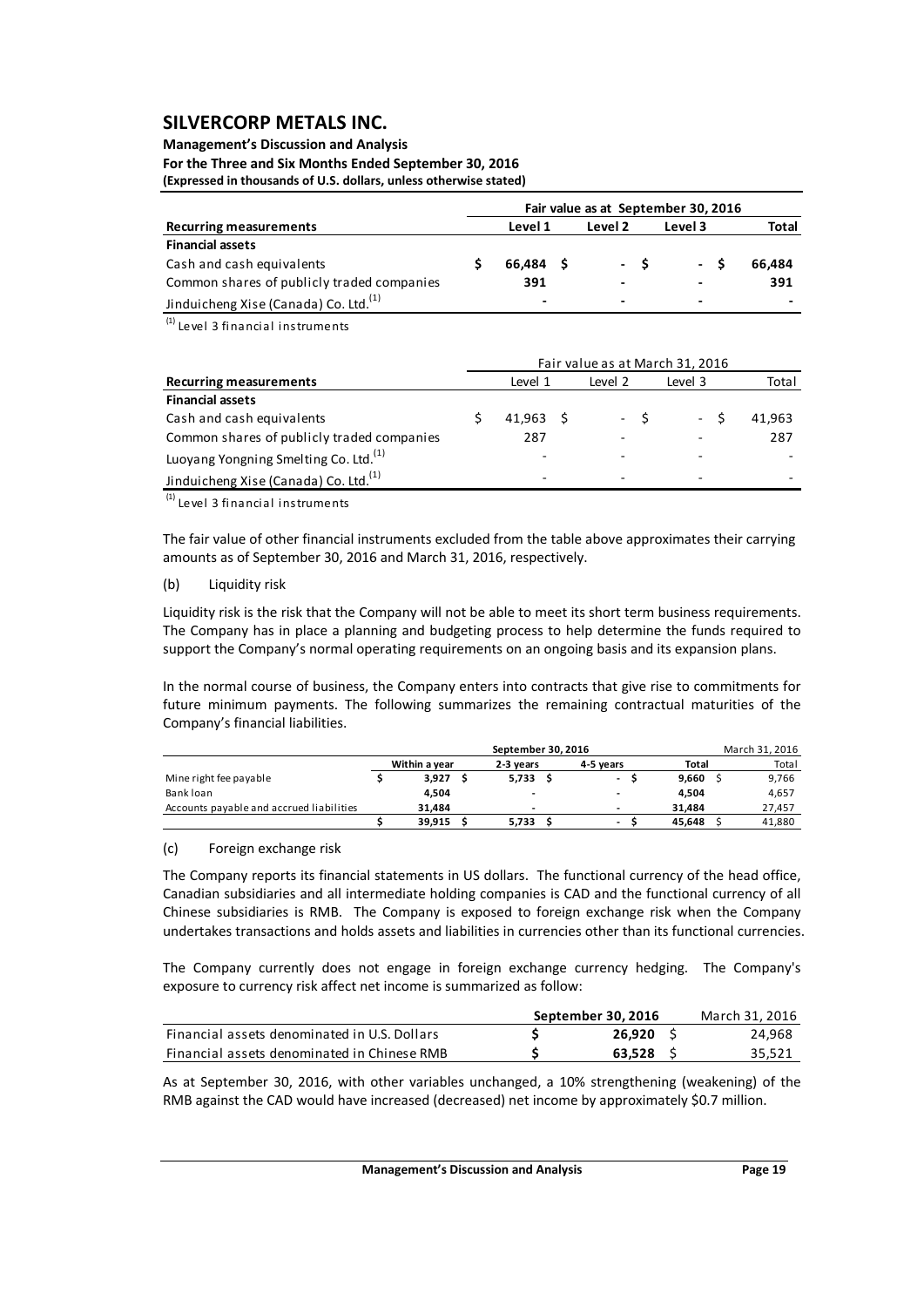#### **Management's Discussion and Analysis For the Three and Six Months Ended September 30, 2016 (Expressed in thousands of U.S. dollars, unless otherwise stated)**

As at September 30, 2016, with other variables unchanged, a 10% strengthening (weakening) of the CAD against the USD would have decreased (increased) net income by approximately \$2.7 million.

### (d) Interest rate risk

The Company is exposed to interest rate risk on its cash equivalents, short term investments, bank loan and outstanding mine right fee payable. As at September 30, 2016, all of its interest-bearing cash equivalents and short term investments earn interest at market rates that are fixed to maturity or at variable interest rate with terms of less than one year. The Company monitors its exposure to changes in interest rates on cash equivalents and short term investments. Due to the short term nature of the financial instruments, fluctuations in interest rates would not have a significant impact on the Company's after‐tax net income.

The outstanding mine right fee payable is subject to a floating interest rate based on the prevailing prime interest rate in China. The outstanding bank loan is subject to a fixed interest rate of 4.35%. The Company monitors its exposure to interest rates and does not believe there is significant interest rate risk as the Chinese central bank has maintained stable interest rates to ensure economic stability, with less than 1% fluctuation in base interest rate in the last five years.

### (e) Credit risk

Credit risk is the risk that one party to a financial instrument will fail to discharge an obligation and cause the other party to incur a financial loss. The Company is exposed to credit risk primarily associated to accounts receivable, due from related parties, cash and cash equivalents and short term investments. The carrying amount of assets included on the balance sheet represents the maximum credit exposure.

The Company undertakes credit evaluations on counterparties as necessary and has monitoring processes intended to mitigate credit risks. The Company has trade receivables from time to time from its major customers primarily in China engaged in the mining and milling of base and polymetallic metals. The historical level of customer default is zero and aging of trade receivables are no more than 180 days, and, as a result, the credit risk associated with trade receivables from customers as at September 30, 2016 is considered to be immaterial. There were no amounts in receivables which were past due at September 30, 2016 (at March 31, 2016 ‐ \$nil) for which no provision is recognized.

### (f) Equity price risk

The Company holds certain marketable securities that will fluctuate in value as a result of trading on Canadian financial markets. As the Company's marketable securities holding are mainly in mining companies, the value will also fluctuate based on commodity prices. Based upon the Company's portfolio at September 30, 2016, a 10% increase (decrease) in the market price of the securities held, ignoring any foreign currency effects would have resulted in an increase (decrease) to comprehensive income of approximately \$0.4 million.

#### **7. Off‐Balance Sheet Arrangements**

The Company does not have any off‐balance sheet arrangements.

#### **8. Transactions with Related Parties**

Related party transactions not disclosed elsewhere in the consolidated financial statements are as follows: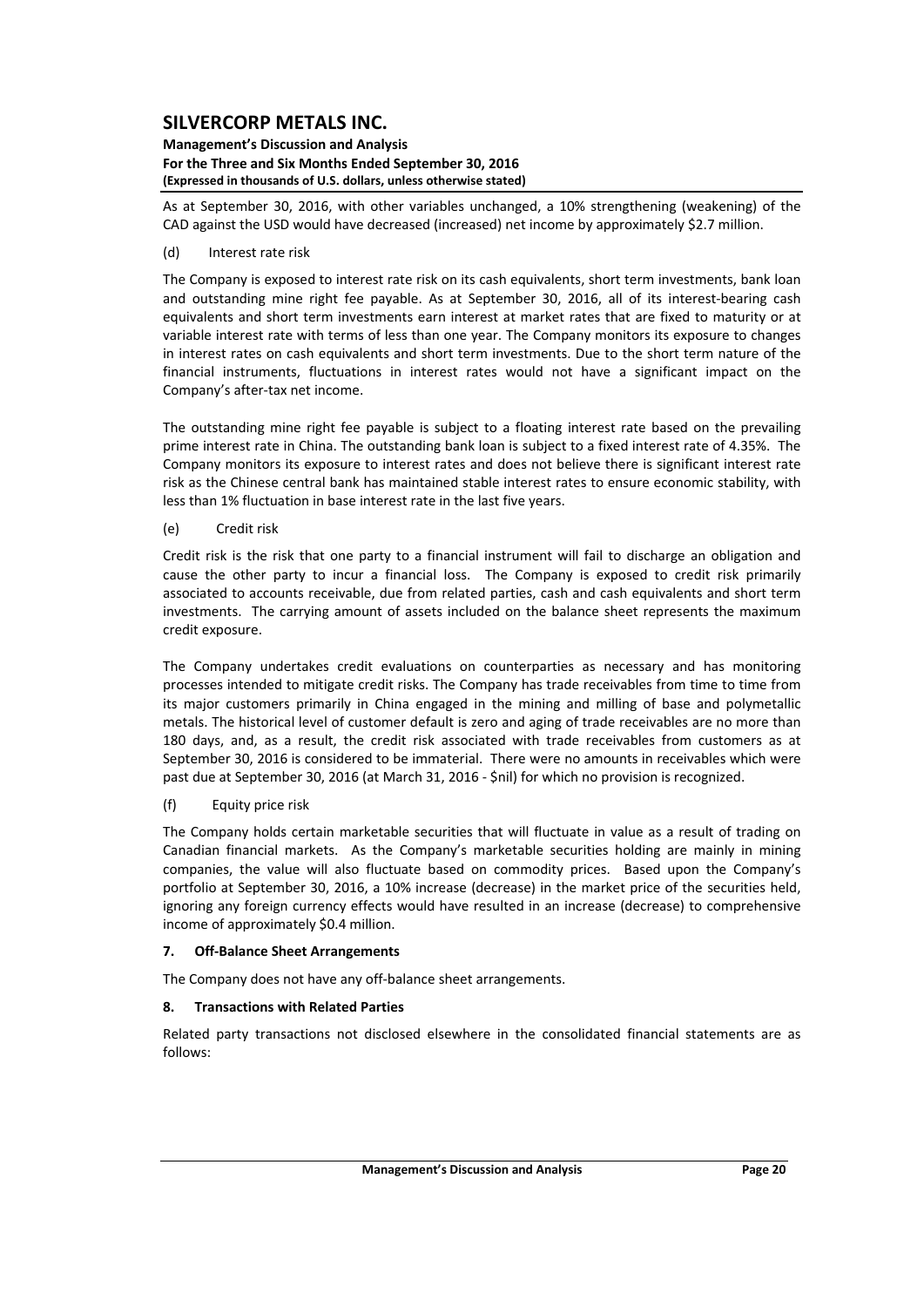#### **Management's Discussion and Analysis For the Three and Six Months Ended September 30, 2016 (Expressed in thousands of U.S. dollars, unless otherwise stated)**

| 40 |                                   |
|----|-----------------------------------|
| -  | 90                                |
| 40 | 103                               |
|    | September 30, 2016 March 31, 2016 |

| Due to related parties       | <b>September 30, 2016</b> March 31, 2016 |  |
|------------------------------|------------------------------------------|--|
| Parkside Management Ltd. (c) |                                          |  |

- (a) According to a services and administrative costs reallocation agreement between the Company and NUX, the Company recovers costs for services rendered to NUX and expenses incurred on behalf of NUX. During the three and six months ended September 30, 2016, the Company recovered \$55 and \$93, respectively (three and six months ended September 30, 2015 - \$87 and \$137, respectively) from NUX for services rendered and expenses incurred on behalf of NUX. The costs recovered from NUX were recorded as a direct reduction of general and administrative expenses on the consolidated statements of income.
- (b) Henan Non‐ferrous Geology Bureau ("Henan Geology Bureau") is the 22.5% equity interest holder of Henan Found. During the six months ended September 30, 2016, Henan Found declared and paid dividends of \$1,460 (six months ended September 30, 2015 ‐ \$nil) to Henan Geology Bureau.
- (c) Parkside Management Limited is a private consulting services company controlled by a director of the Company. For the three and six months ended September 30, 2016 and 2015, the Company did not pay any consulting fees to Parkside Management Ltd. The \$179 consulting fee accrued at March 31, 2016 was reversed during the period.
- (d) The Company rents a Beijing office from a relative of a director and officer of the Company for \$21 (RMB ¥130,746) per month. For the three and six months ended September 30, 2016, total rents were \$63 and \$126, respectively (three and six months ended September 30, 2015 - \$63 and \$126, respectively).

Transactions with related parties are made on terms agreed upon by the two parties. The balances with related parties are unsecured, non-interest bearing, and due on demand.

### **9. Alternative Performance (Non‐IFRS) Measures**

The following alternative performance measures are used by the Company to manage and evaluate operating performance of the Company's mines and are widely reported in the silver mining industry as benchmarks for performance, but do not have standardized meaning. Accordingly, it is intended to provide additional information and should not be considered in isolation or as a substitute for measures of performance prepared in accordance with IFRS. To facilitate a better understanding of these measures, the following tables provides the reconciliation of these measures to the financial statements for the three and six months ended September 30, 2016 and 2015:

(a) Cash and Total Cost per Ounce of Silver

The Company assesses this measure in a manner that isolates the impacts of silver production volumes, the by-product credits, and operating costs fluctuations. The Company believes these measures provide investors and analysts with useful information about the Company's underlying cash costs of operations and the impact of by‐product credits on the Company's cost structure, operating profitability and ability to generate cash flows. The Company includes by-product credits from lead, zinc and gold, as the Company considers these metals are incidental to the silver production process and as a result, the cost to produce the silver is reduced. Cash and total costs on a by‐product basis are calculated by deducting by‐product lead, zinc and gold sales revenues from the Company's cash and total cost of sales, respectively. The following table provides a reconciliation of cash and total cost per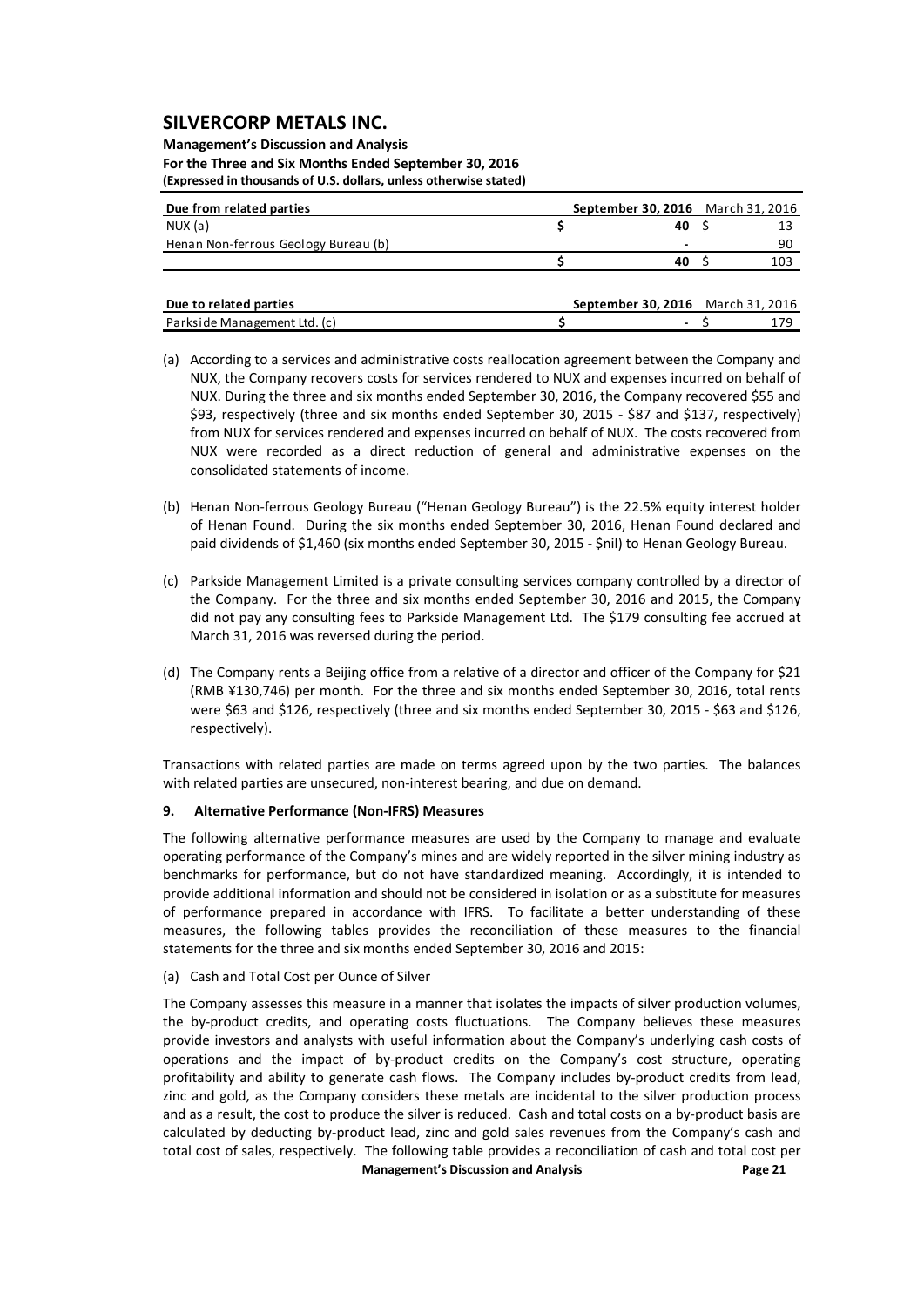### **Management's Discussion and Analysis**

#### **For the Three and Six Months Ended September 30, 2016 (Expressed in thousands of U.S. dollars, unless otherwise stated)**

ounce of silver, net of by-product credits for the three and six months ended September 30, 2016 and 2015:

| Three months ended September 30, 2016                                |           |                    |      |              |      |              |
|----------------------------------------------------------------------|-----------|--------------------|------|--------------|------|--------------|
|                                                                      |           | <b>Ying Mining</b> |      |              |      |              |
|                                                                      |           | <b>District</b>    | GC   |              |      | <b>Total</b> |
| Cost of sales                                                        | А         | \$<br>15,577       | - \$ | 3,932        | - \$ | 19,509       |
| Amortization and depletion                                           |           | (4, 911)           |      | (809)        |      | (5,720)      |
| <b>Total cash cost</b>                                               | в         | 10,666             |      | 3,123        |      | 13,789       |
| <b>By-product sales</b>                                              |           |                    |      |              |      |              |
| Gold                                                                 |           | (1,087)            |      |              |      | (1,087)      |
| Lead                                                                 |           | (12, 684)          |      | (1,459)      |      | (14, 143)    |
| Zinc                                                                 |           | (1,260)            |      | (2,833)      |      | (4,093)      |
| Other                                                                |           |                    |      | (1)          |      | (1)          |
| <b>Total by-product sales</b>                                        | c         | (15,031)           |      | (4,293)      |      | (19, 324)    |
| Silver ounces sold ('000s)                                           | D         | 1,630              |      | 183          |      | 1,813        |
| Total production cost per ounce of silver, net of by-product credits | $(A+C)/D$ | \$<br>0.33         | Ŝ.   | $(1.97)$ \$  |      | 0.10         |
| Total cash cost per ounce of silver, net of by-product credits       | $(B+C)/D$ | \$<br>$(2.68)$ \$  |      | $(6.39)$ \$  |      | (3.05)       |
| By-product credits per ounce of silver                               |           |                    |      |              |      |              |
| Gold                                                                 |           | \$<br>$(0.67)$ \$  |      |              | - \$ | (0.60)       |
| Lead                                                                 |           | (7.78)             |      | (7.97)       |      | (7.80)       |
| Zinc                                                                 |           | (0.77)             |      | (15.48)      |      | (2.26)       |
| Other                                                                |           |                    |      | (0.01)       |      |              |
| Total by-product credits per ounce of silver                         |           | \$<br>$(9.22)$ \$  |      | $(23.46)$ \$ |      | (10.66)      |

| Three months ended September 30, 2015                                |           |    |                    |              |                |
|----------------------------------------------------------------------|-----------|----|--------------------|--------------|----------------|
|                                                                      |           |    | <b>Ying Mining</b> |              |                |
|                                                                      |           |    | <b>District</b>    | GC.          | <b>Total</b>   |
| Cost of sales                                                        | A         | \$ | 14,884 \$          | 3,501        | - \$<br>18,385 |
| Amortization and depletion                                           |           |    | (3,370)            | (599)        | (3,969)        |
| Total cash cost                                                      | B         |    | 11,514             | 2,902        | 14,416         |
| By-product sales                                                     |           |    |                    |              |                |
| Gold                                                                 |           |    | (506)              | (13)         | (519)          |
| Lead                                                                 |           |    | (8,039)            | (1,083)      | (9, 122)       |
| Zinc                                                                 |           |    | (838)              | (1,820)      | (2,658)        |
| Other                                                                |           |    |                    | (202)        | (202)          |
| Total by-product sales                                               | c         |    | (9,383)            | (3, 118)     | (12, 501)      |
| Silver ounces sold ('000s)                                           | D         |    | 1,132              | 128          | 1,260          |
| Total production cost per ounce of silver, net of by-product credits | $(A+C)/D$ | \$ | 4.86<br>-\$        | 2.99         | -Ś<br>4.67     |
| Total cash cost per ounce of silver, net of by-product credits       | $(B+C)/D$ | \$ | \$<br>1.88         | $(1.69)$ \$  | 1.52           |
| By-product credits per ounce of silver                               |           |    |                    |              |                |
| Gold                                                                 |           | \$ | $(0.45)$ \$        | $(0.10)$ \$  | (0.41)         |
| Lead                                                                 |           |    | (7.10)             | (8.46)       | (7.24)         |
| Zinc                                                                 |           |    | (0.74)             | (14.22)      | (2.11)         |
| Other                                                                |           |    |                    | (1.58)       | (0.16)         |
| Total by-product credits per ounce of silver                         |           | Ś  | $(8.29)$ \$        | $(24.36)$ \$ | (9.92)         |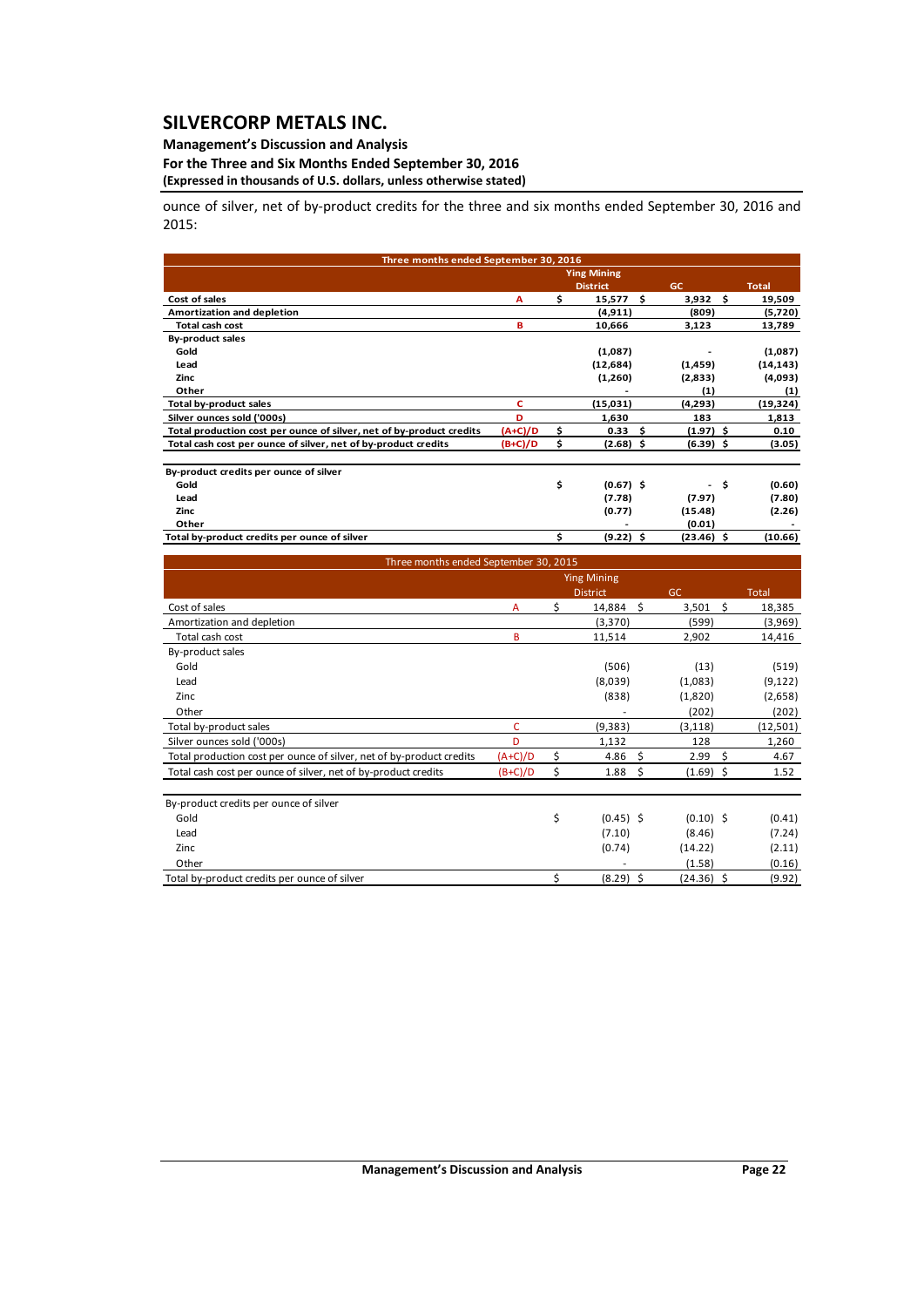### **Management's Discussion and Analysis**

**For the Three and Six Months Ended September 30, 2016 (Expressed in thousands of U.S. dollars, unless otherwise stated)**

| Six months ended September 30, 2016                                  |           |                    |             |              |
|----------------------------------------------------------------------|-----------|--------------------|-------------|--------------|
|                                                                      |           | <b>Ying Mining</b> |             |              |
|                                                                      |           | <b>District</b>    | <b>GC</b>   | <b>Total</b> |
| Cost of sales                                                        | Α         | \$<br>\$<br>31,291 | 7,745 \$    | 39,036       |
| Amortization and depletion                                           |           | (9, 147)           | (1,536)     | (10,683)     |
| <b>Total cash cost</b>                                               | B         | 22,144             | 6,209       | 28,353       |
| <b>By-product sales</b>                                              |           |                    |             |              |
| Gold                                                                 |           | (1,959)            |             | (1,959)      |
| Lead                                                                 |           | (22,065)           | (2,571)     | (24, 636)    |
| Zinc                                                                 |           | (2,313)            | (4,739)     | (7,052)      |
| Other                                                                |           |                    | (111)       | (111)        |
| Total by-product sales                                               | c         | (26, 337)          | (7, 421)    | (33,758)     |
| Silver ounces sold ('000s)                                           | D         | 3,120              | 332         | 3,452        |
| Total production cost per ounce of silver, net of by-product credits | $(A+C)/D$ | \$<br>1.59<br>\$.  | 0.98<br>- S | 1.53         |
| Total cash cost per ounce of silver, net of by-product credits       | $(B+C)/D$ | \$<br>$(1.34)$ \$  | $(3.65)$ \$ | (1.57)       |
| By-product credits per ounce of silver                               |           |                    |             |              |
| Gold                                                                 |           | \$<br>$(0.63)$ \$  | - \$        | (0.57)       |
| Lead                                                                 |           | (7.07)             | (7.74)      | (7.14)       |
| Zinc                                                                 |           | (0.74)             | (14.27)     | (2.04)       |
| Other                                                                |           |                    | (0.33)      | (0.03)       |
| Total by-product credits per ounce of silver                         |           | \$<br>$(8.44)$ \$  | (22.34) \$  | (9.78)       |
|                                                                      |           |                    |             |              |

|                                                                      |                                                                                                                |  | <b>Ying Mining</b> |              |      |              |
|----------------------------------------------------------------------|----------------------------------------------------------------------------------------------------------------|--|--------------------|--------------|------|--------------|
|                                                                      | Six months ended September 30, 2015<br>Ś<br>А<br>B<br>C<br>D<br>\$<br>$(A+C)/D$<br>\$<br>$(B+C)/D$<br>\$<br>\$ |  | <b>District</b>    | GC           |      | <b>Total</b> |
| Cost of sales                                                        |                                                                                                                |  | 30,217             | - Ś<br>8,932 | - Ś  | 39,149       |
| Amortization and depletion                                           |                                                                                                                |  | (7, 169)           | (1, 354)     |      | (8,523)      |
| Total cash cost                                                      |                                                                                                                |  | 23,048             | 7,578        |      | 30,626       |
| By-product sales                                                     |                                                                                                                |  |                    |              |      |              |
| Gold                                                                 |                                                                                                                |  | (1,230)            | (23)         |      | (1,253)      |
| Lead                                                                 |                                                                                                                |  | (16,691)           | (2,812)      |      | (19, 503)    |
| Zinc                                                                 |                                                                                                                |  | (1,775)            | (3,896)      |      | (5,671)      |
| Other                                                                |                                                                                                                |  |                    | (376)        |      | (376)        |
| Total by-product sales                                               |                                                                                                                |  | (19,696)           | (7, 107)     |      | (26, 803)    |
| Silver ounces sold ('000s)                                           |                                                                                                                |  | 2,321              | 309          |      | 2,630        |
| Total production cost per ounce of silver, net of by-product credits |                                                                                                                |  | 4.53               | - \$<br>5.91 | Ŝ.   | 4.69         |
| Total cash cost per ounce of silver, net of by-product credits       |                                                                                                                |  | 1.44               | -\$<br>1.52  | - \$ | 1.45         |
| By-product credits per ounce of silver                               |                                                                                                                |  |                    |              |      |              |
| Gold                                                                 |                                                                                                                |  | $(0.53)$ \$        | $(0.07)$ \$  |      | (0.48)       |
| Lead                                                                 |                                                                                                                |  | (7.19)             | (9.10)       |      | (7.42)       |
| Zinc                                                                 |                                                                                                                |  | (0.76)             | (12.61)      |      | (2.16)       |
| Other                                                                |                                                                                                                |  |                    | (1.22)       |      | (0.14)       |
| Total by-product credits per ounce of silver                         |                                                                                                                |  | (8.49) \$          | $(23.00)$ \$ |      | (10.19)      |

(b) All‐in & All‐in Sustaining Cost per Ounce of Silver

All-in sustaining cost ("AISC") per ounce and all-in cost ("AIC") per ounce of silver are non-IFRS measures calculated based on guidance developed by the World Gold Council in an effort to provide a comparable standard within the precious metal industry. The measures do not have standardized meaning and should not be considered in isolation or as a substitute for measures of performance prepared in accordance to IFRS. These measures are used by the Company to manage and evaluate operating performance at each of the Company's mining units and consolidated group, and are widely reported in the silver mining industry as a benchmark for performance.

AISC is an extension of the "cash cost" metric and provides a comprehensive measure of the Company's operating performance and ability to generate cash flows. AISC is based on the Company's cash production costs, net of by-product sales, and further include corporate general and administrative expense, government fee and other taxes, reclamation cost accretion, and sustaining capital expenditures. The Company believes that this measure represents the total sustainable costs of producing silver from current operations.

AIC further extends the AISC metric by including non‐sustaining expenditures, mainly investment capital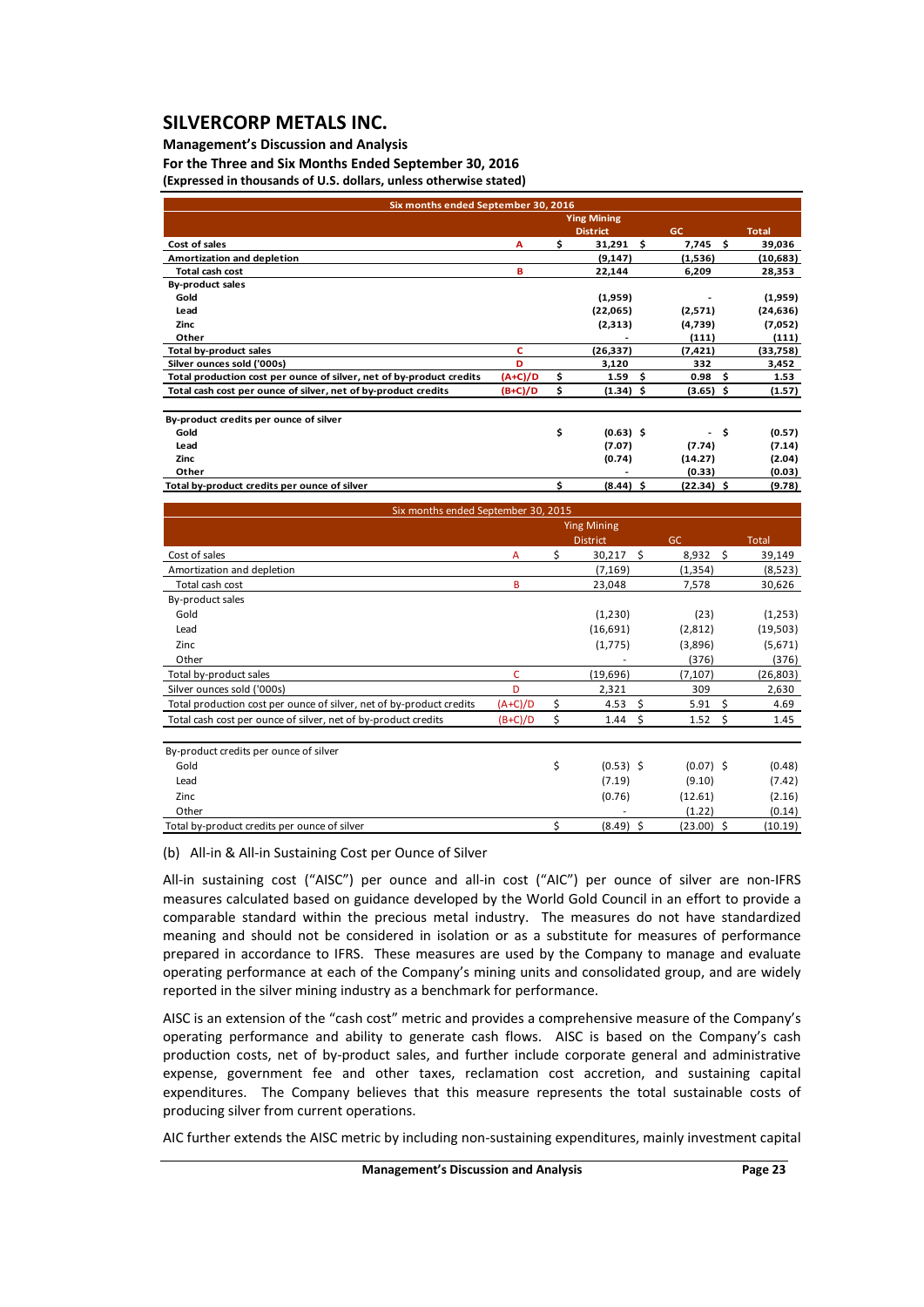### **Management's Discussion and Analysis**

#### **For the Three and Six Months Ended September 30, 2016 (Expressed in thousands of U.S. dollars, unless otherwise stated)**

expenditures, which are deemed expansionary in nature that result in an increase in asset life, expanded mineral resources and reserves, or higher capacity and productivity.

The following tables provide a detailed reconciliation of these measures for the three and six months ended September 30, 2016 and 2015:

|                                                               |             |    | <b>Ying Mining</b> |     |            |      |                    | <b>Developing</b>        |      |           |     |              |
|---------------------------------------------------------------|-------------|----|--------------------|-----|------------|------|--------------------|--------------------------|------|-----------|-----|--------------|
| Three month ended September 30, 2016                          |             |    | <b>District</b>    |     | <b>BYP</b> |      | GC                 | <b>Projects</b>          |      | Corporate |     | <b>Total</b> |
| Cost of sales (as reported)                                   |             | \$ | 15.577S            |     | ÷.         | \$.  | 3.932 <sub>5</sub> | $\overline{\phantom{a}}$ | \$   | $\sim$    | \$. | 19,509       |
| Depreciation, amortization and depletion                      |             |    | (4, 911)           |     |            |      | (809)              |                          |      | ۰         |     | (5,720)      |
| <b>By-products credits</b>                                    |             |    | (15,031)           |     | ۰          |      | (4,293)            |                          |      | ٠         |     | (19,324)     |
| Total cash cost, net of by-product credits                    |             |    | (4, 365)           |     |            |      | (1, 170)           |                          |      |           |     | (5,535)      |
| <b>General &amp; administrative</b>                           |             |    | 1,335              |     | 201        |      | 480                | 48                       |      | 2,063     |     | 4,127        |
| Amorization included in general & adminnistrative             |             |    | (118)              |     | (95)       |      | (54)               |                          |      | (42)      |     | (309)        |
| Government fees and other taxes                               |             |    | 1,486              |     |            |      | 262                |                          |      | 13        |     | 1,761        |
| <b>Reclamation accretion</b>                                  |             |    | 87                 |     | 7          |      | 6                  | 3                        |      |           |     | 103          |
| <b>Sustaining capital</b>                                     |             |    | 5,381              |     |            |      | 204                |                          |      | 2         |     | 5,587        |
| All-in sustaining cost, net of by-product credits             | А           | s  | 3,806              | S   | 113        | -S   | $(272)$ \$         | 51                       | Ŝ    | 2,036     | s   | 5,734        |
| Non-sustaining expenditures                                   |             |    | 785                |     |            |      | 43                 |                          |      |           |     | 828          |
| All-in cost, net of by-product credits                        | в           | s  | 4,591              | Ŝ   | 113        |      | $(229)$ \$         | 51                       |      | 2,036     |     | 6,562        |
| <b>Ounces of silver sold</b>                                  | с           |    | 1.630              |     |            |      | 183                | ۰                        |      | ٠         |     | 1,813        |
| All-in sustaining cost per ounce of silver, net of by-product |             |    |                    |     |            |      |                    |                          |      |           |     |              |
| credits                                                       | $A/C$ \$    |    | 2.33 <sub>5</sub>  |     | $\sim$     | Ŝ.   | $(1.49)$ \$        |                          | - \$ | - \$      |     | 3.16         |
| All-in cost per ounce of silver, net of by-product credits    | $B/C \cong$ |    | 2.82               | - S |            | - \$ | $(1.25)$ \$        |                          |      | - S       |     | 3.62         |

|                                                                 |     |     | <b>Ying Mining</b> |   |                |     |                 |    | <b>Developing</b>        |    |           |    |              |
|-----------------------------------------------------------------|-----|-----|--------------------|---|----------------|-----|-----------------|----|--------------------------|----|-----------|----|--------------|
| Three months ended September 30, 2015                           |     |     | <b>District</b>    |   | <b>BYP</b>     |     | <b>GC</b>       |    | <b>Projects</b>          |    | Corporate |    | <b>Total</b> |
| Cost of sales (as reported)                                     |     | Ś.  | 14,884 \$          |   | ÷.             | Ŝ.  | $3,501$ \$      |    | $\overline{\phantom{0}}$ | Ś  | $\sim$    | Ŝ. | 18,385       |
| Depreciation, amortization and depletion                        |     |     | (3, 370)           |   |                |     | (599)           |    |                          |    | $\sim$    | Ś  | (3,969)      |
| By-products credits                                             |     |     | (9, 383)           |   | ٠              |     | (3, 118)        |    |                          |    | $\sim$    | S  | (12, 501)    |
| Total cash cost, net of by-product credits                      |     |     | 2,131              |   |                |     | (216)           |    |                          |    |           |    | 1,915        |
| General & administrative                                        |     |     | 1,506              |   | 201            |     | 540             |    | 164                      |    | 2,496     |    | 4,907        |
| Amorization included in general & adminnistrative               |     |     | (168)              |   | (118)          |     | (70)            |    |                          |    | (75)      |    | (431)        |
| One-time severance charges included in general & administrative |     |     |                    |   |                |     |                 |    |                          |    | (322)     |    | (322)        |
| Government fees and other taxes                                 |     |     | 1,534              |   |                |     | 301             |    | 6                        |    | 6         |    | 1,847        |
| Reclamation accretion                                           |     |     | 105                |   | 9              |     | 8               |    | $\overline{2}$           |    | ٠         |    | 124          |
| Sustaining capital                                              |     |     | 6,074              |   |                |     | 1,194           |    |                          |    |           |    | 7,268        |
| All-in sustaining cost, net of by-product credits               | A   | ς.  | 11,182             | s | 92             | S   | 1,757           | .s | 172                      |    | 2,427     | Ś. | 15,630       |
| Non-sustaining expenditures                                     |     |     | 2,468              |   |                |     | 137             |    |                          |    |           |    | 2,605        |
| All-in cost, net of by-product credits                          | B   | ς.  | 13,650             | S | 92             | Ŝ.  | 1,894           | S  | 172                      |    | 2,427     | Ś. | 18,235       |
| Ounces of silver sold                                           | C   |     | 1,132              |   |                |     | 128             |    |                          |    |           |    | 1,260        |
| All-in sustaining cost per ounce of silver, net of by-product   |     |     |                    |   |                |     |                 |    |                          |    |           |    |              |
| credits                                                         | A/C | - Ś | 9.88 <sub>5</sub>  |   | $\overline{a}$ | \$. | $13.73 \quad S$ |    | $\sim$                   | Ŝ. | $\sim$    | Ŝ  | 12.40        |
|                                                                 |     |     |                    |   |                |     |                 |    |                          |    |           |    |              |

All-in cost per ounce of silver, net of by-product credits <br>B/C \$ 12.06 \$ - \$ 14.80 \$ - \$ 5 14.47

|                                                               |          |      | <b>Ying Mining</b> |   |            |     |                   |   | <b>Developing</b>        |      |                |      |              |
|---------------------------------------------------------------|----------|------|--------------------|---|------------|-----|-------------------|---|--------------------------|------|----------------|------|--------------|
| Six months ended September 30,2016                            |          |      | <b>District</b>    |   | <b>BYP</b> |     | <b>GC</b>         |   | <b>Projects</b>          |      | Corporate      |      | <b>Total</b> |
| Cost of sales (as reported)                                   |          | \$   | $31,291$ \$        |   | $\sim$     | Ŝ.  | 7,745 \$          |   | $\overline{\phantom{a}}$ | - Ś  |                | - \$ | 39,036       |
| Depreciation, amortization and depletion                      |          |      | (9, 147)           |   |            |     | (1,536)           |   |                          |      | $\overline{a}$ |      | (10,683)     |
| <b>By-products credits</b>                                    |          |      | (26,337)           |   | ٠          |     | (7,421)           |   |                          |      | ٠              |      | (33,758)     |
| Total cash cost, net of by-product credits                    |          |      | (4, 193)           |   | ۰          |     | (1,212)           |   |                          |      |                |      | (5,405)      |
| <b>General &amp; administrative</b>                           |          |      | 2,904              |   | 450        |     | 962               |   | 99                       |      | 4,097          |      | 8,512        |
| Amorization included in general & adminnistrative             |          |      | (265)              |   | (199)      |     | (112)             |   |                          |      | (90)           |      | (666)        |
| Government fees and other taxes                               |          |      | 3,052              |   |            |     | 373               |   | 1                        |      | 30             |      | 3,456        |
| <b>Reclamation accretion</b>                                  |          |      | 175                |   | 15         |     | 13                |   | 5                        |      |                |      | 208          |
| <b>Sustaining capital</b>                                     |          |      | 10,777             |   | 5          |     | 413               |   |                          |      | 2              |      | 11,197       |
| All-in sustaining cost, net of by-product credits             | A        | \$.  | 12,450             | S | 271        | - S | 437               |   | 105                      |      | 4,039          | Ŝ    | 17,302       |
| Non-sustaining expenditures                                   |          |      | 3,070              |   |            |     | 94                |   |                          |      |                |      | 3,164        |
| All-in cost, net of by-product credits                        | в        |      | $15,520$ \$        |   | 271S       |     | 531               | Ŝ | 105                      | s    | 4,039          | s.   | 20,466       |
| <b>Ounces of silver sold</b>                                  | c        |      | 3,120              |   | ۰          |     | 332               |   |                          |      |                |      | 3,452        |
| All-in sustaining cost per ounce of silver, net of by-product |          |      |                    |   |            |     |                   |   |                          |      |                |      |              |
| credits                                                       | $A/C$ \$ |      | 3.99               | S |            | - S | 1.32 <sub>5</sub> |   |                          | - \$ | $\sim$         | S    | 5.01         |
| All-in cost per ounce of silver, net of by-product credits    | B/C      | - \$ | 4.97               | s |            | s   | 1.60              |   |                          |      |                | \$   | 5.93         |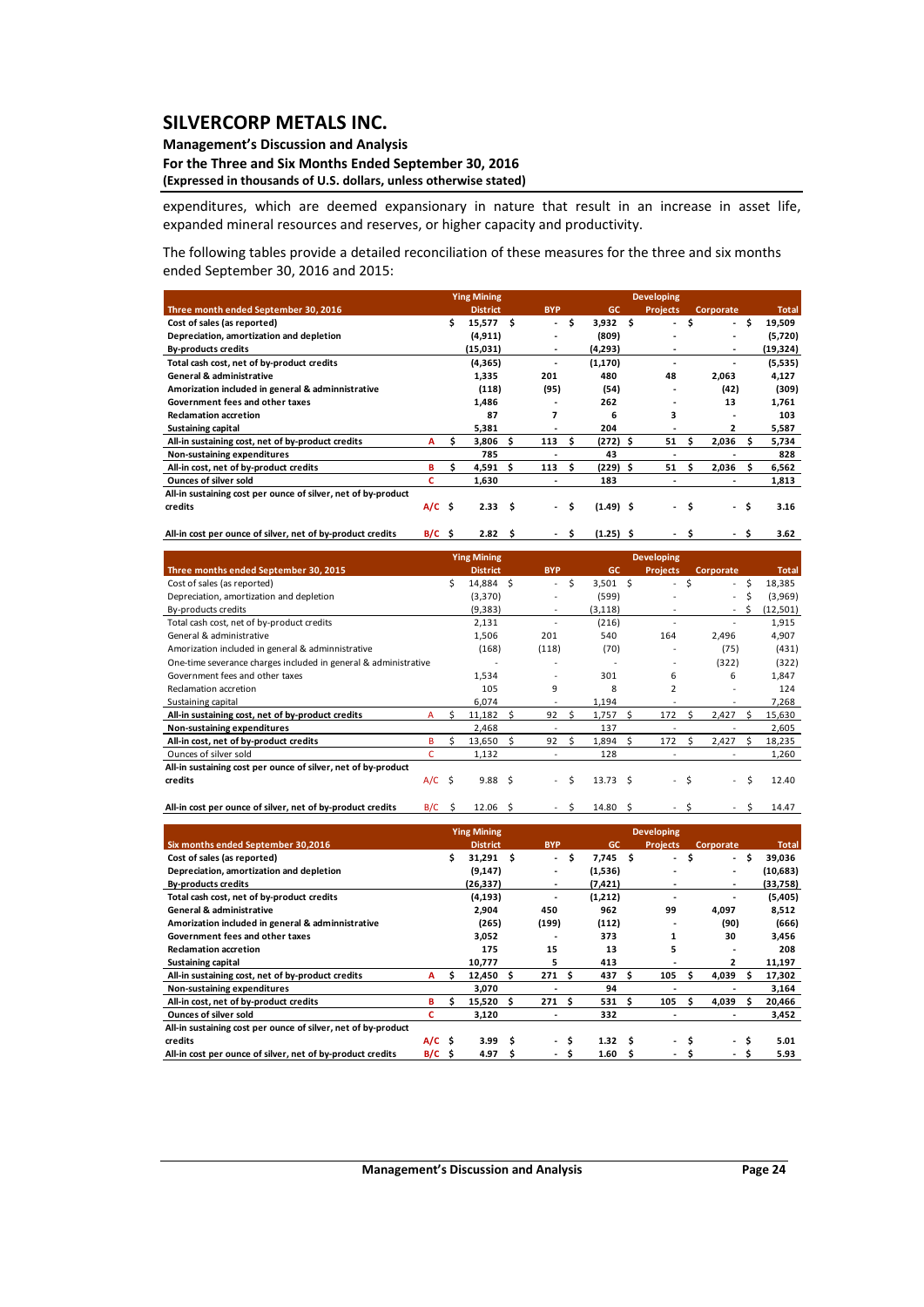### **Management's Discussion and Analysis**

**For the Three and Six Months Ended September 30, 2016 (Expressed in thousands of U.S. dollars, unless otherwise stated)**

|                                                                 |          |    | <b>Ying Mining</b> |    | <b>Developing</b> |    |                  |   |                 |    |                  |    |              |
|-----------------------------------------------------------------|----------|----|--------------------|----|-------------------|----|------------------|---|-----------------|----|------------------|----|--------------|
| Six months ended September 30, 2015                             |          |    | <b>District</b>    |    | <b>BYP</b>        |    | GC               |   | <b>Projects</b> |    | <b>Corporate</b> |    | <b>Total</b> |
| Cost of sales (as reported)                                     |          | Ś. | $30,217$ \$        |    | a.                | Ŝ. | $8,932 \quad $$  |   | $\sim$          | \$ | $\sim$           | -Ś | 39,149       |
| Depreciation, amortization and depletion                        |          |    | (7, 169)           |    |                   |    | (1, 354)         |   |                 |    | $\sim$           | \$ | (8, 523)     |
| By-products credits                                             |          |    | (19, 696)          |    |                   |    | (7, 107)         |   |                 |    |                  | S  | (26, 803)    |
| Total cash cost, net of by-product credits                      |          |    | 3,352              |    |                   |    | 471              |   |                 |    |                  |    | 3,823        |
| General & administrative                                        |          |    | 3,593              |    | 513               |    | 1,043            |   | 245             |    | 4,857            |    | 10,251       |
| Amorization included in general & adminnistrative               |          |    | (337)              |    | (234)             |    | (129)            |   | (154)           |    |                  |    | (854)        |
| One-time severance charges included in general & administrative |          |    |                    |    |                   |    |                  |   |                 |    | (322)            |    | (322)        |
| Government fees and other taxes                                 |          |    | 2,736              |    |                   |    | 432              |   | 5               |    | 22               |    | 3,196        |
| Reclamation accretion                                           |          |    | 208                |    | 19                |    | 16               |   | 5               |    |                  |    | 248          |
| Sustaining capital                                              |          |    | 12,554             |    | 154               |    | 1,577            |   |                 |    | 5                |    | 14,290       |
| All-in sustaining cost, net of by-product credits               | А        |    | 22,106             | Ŝ. | 453               |    | 3,410            | S | 101             |    | 4,562            |    | 30,632       |
| Non-sustaining expenditures                                     |          |    | 3,097              |    |                   |    | 158              |   |                 |    |                  |    | 3,255        |
| All-in cost, net of by-product credits                          | в        |    | 25,203             | S  | 453               |    | 3,568            | S | 101             |    | 4,562            |    | 33,887       |
| Ounces of silver sold                                           |          |    | 2,321              |    |                   |    | 309              |   |                 |    |                  |    | 2,630        |
| All-in sustaining cost per ounce of silver, net of by-product   |          |    |                    |    |                   |    |                  |   |                 |    |                  |    |              |
| credits                                                         | $A/C$ \$ |    | $9.52 \quad S$     |    |                   |    | $11.04 \quad$ \$ |   | ٠               |    | $\sim$           | Ś  | 11.65        |
| All-in cost per ounce of silver, net of by-product credits      | B/C      | S  | 10.86              | S  |                   |    | 11.55            | S |                 |    |                  | ς  | 12.88        |

#### (c) Average Production Cost

The Company assesses average production cost as the total production cost on a co-product basis. This is calculated by allocating the Company's total cost of sales to each co-product based on the ratio of actual sales volumes multiplied by realized sales prices. The following table provides a reconciliation of average production cost for the three and six months ended September 30, 2016 and 2015:

|                                       | Three months ended September 30, 2016 |                    |    |           |      |              |
|---------------------------------------|---------------------------------------|--------------------|----|-----------|------|--------------|
|                                       |                                       | <b>Ying Mining</b> |    |           |      |              |
|                                       |                                       | <b>District</b>    |    | <b>GC</b> |      | <b>Total</b> |
| Cost of sales                         | A                                     | \$<br>15,577       | Ŝ. | 3,932     | Ŝ.   | 19,509       |
| Metals revenue (in thousands of US\$) |                                       |                    |    |           |      |              |
| <b>Silver</b>                         | B                                     | 24,923             |    | 2,051     |      | 26,974       |
| Gold                                  | c                                     | 1,087              |    |           |      | 1,087        |
| Lead                                  | D                                     | 12,684             |    | 1,459     |      | 14,143       |
| Zinc                                  | Е                                     | 1,260              |    | 2,833     |      | 4,093        |
| Other                                 | F                                     |                    |    | 1         |      | 1            |
|                                       | G                                     | 39,954             |    | 6,344     |      | 46,298       |
| <b>Metals sold</b>                    |                                       |                    |    |           |      |              |
| Silver (in thousands of ounces)       | н                                     | 1,630              |    | 183       |      | 1,813        |
| Gold (in thousands of ounces)         |                                       | 1                  |    |           |      | 1.0          |
| Lead (in thousands of pounds)         |                                       | 17,768             |    | 2,163     |      | 19,931       |
| Zinc (in thousands of pounds)         | К                                     | 1,785              |    | 4,106     |      | 5,891        |
| Other (in thousands of pounds)        |                                       |                    |    | 365       |      | 365          |
| Average production cost (\$/unit)     |                                       |                    |    |           |      |              |
| <b>Silver</b>                         | $B/G^*A/H$                            | \$<br>5.96         | Ŝ. | 6.95      | - \$ | 6.27         |
| Gold                                  | $C/G^*A/I$                            | \$<br>424          | Ŝ  |           | Ś    | 458          |
| Lead                                  | $D/G^*A/J$                            | \$<br>0.28         | Ŝ  | 0.42      | Ŝ    | 0.30         |
| <b>Zinc</b>                           | $E/G^*A/K$                            | \$<br>0.28         | Ŝ  | 0.43      | S    | 0.29         |
| Other                                 | $F/G^*A/L$                            | \$                 |    |           | S    |              |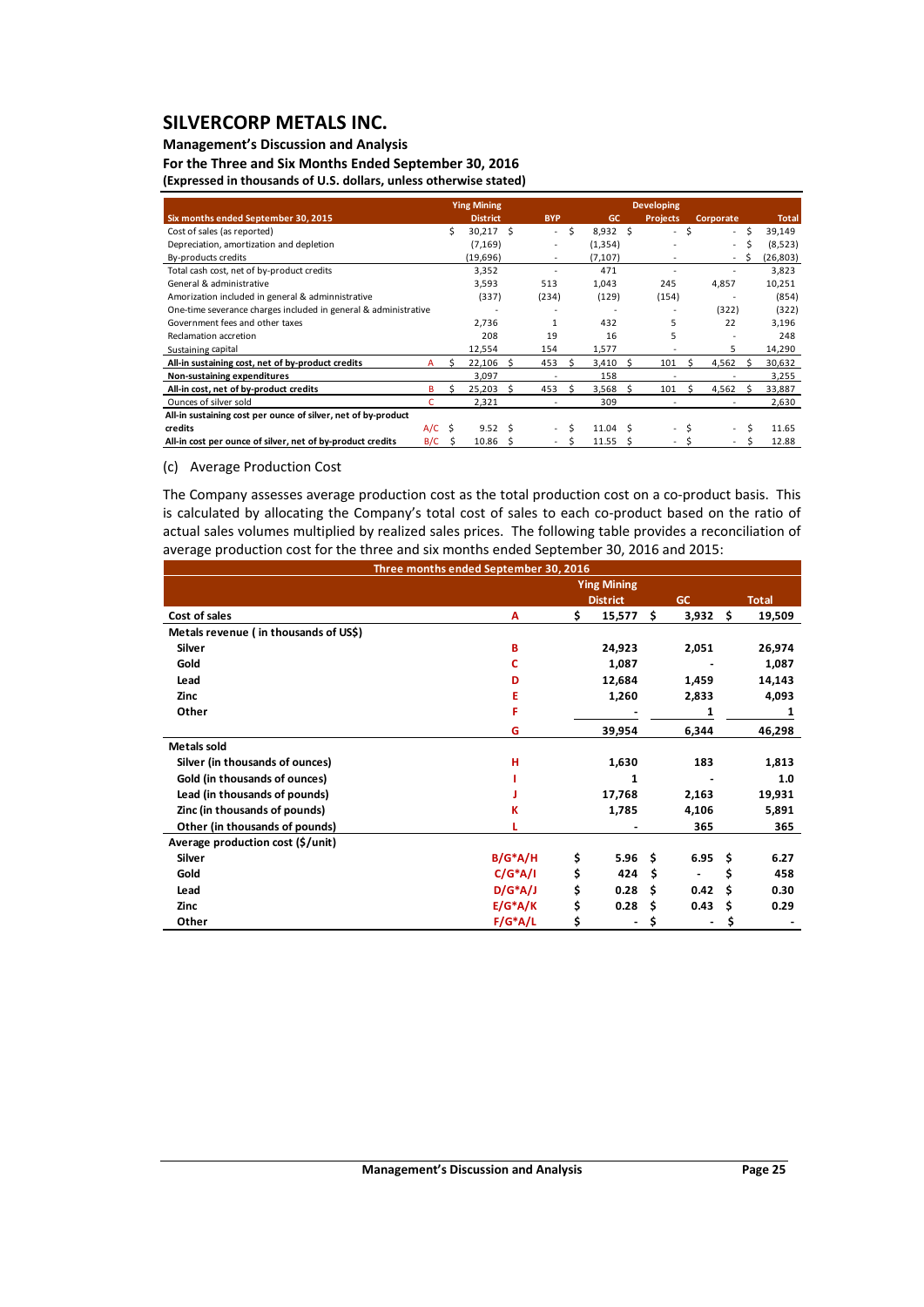Metals sold

### **Management's Discussion and Analysis**

**For the Three and Six Months Ended September 30, 2016 (Expressed in thousands of U.S. dollars, unless otherwise stated)**

| (LADI CSSCU III (HOUSAHUS OF OIS). UOHAIS, UHICSS OTHERWISE STATEU) |                                       |                                       |            |        |
|---------------------------------------------------------------------|---------------------------------------|---------------------------------------|------------|--------|
|                                                                     | Three months ended September 30, 2015 |                                       |            |        |
|                                                                     |                                       | <b>Ying Mining</b><br><b>District</b> | GC         | Total  |
| Cost of sales                                                       | A                                     | 14,884 \$                             | $3,501$ \$ | 18,385 |
| Metals revenue (in thousands of US\$)                               |                                       |                                       |            |        |
| Silver                                                              | B                                     | 13,561                                | 1,151      | 14,712 |
| Gold                                                                |                                       | 506                                   | 13         | 519    |
| Lead                                                                | D                                     | 8,039                                 | 1,083      | 9,122  |
| Zinc                                                                | E                                     | 838                                   | 1,820      | 2,658  |

Silver (in thousands of ounces) H 1,132 128 1,260 Gold (in thousands of ounces)  $\begin{array}{cccc} | & 0.7 & - & 0.7 \\ \text{lead (in thousands of pounds)} & 1.529 & 1.632 & 13.161 \end{array}$ Lead (in thousands of pounds) J Zinc (in thousands of pounds) <br>
Other (in thousands of pounds) <br>
L
Cher (in thousands of pounds) <br>
L
Cher (in thousands of pounds) <br>
L
Cher (in thousands of pounds) Other (in thousands of pounds) L 14,317 14,317 14,317 14,317 Average production cost (\$/unit) Silver B/G\*A/H \$ 7.77 \$ 7.40 \$ 7.89 Gold C/G\*A/I \$ 502 \$ 654 \$ 523 Lead D/G\*A/J \$ 0.45 \$ 0.54 \$ 0.47 Zinc E/G\*A/K \$ 0.37 \$ 0.47 \$ 0.39

Other F ‐ 202 202

| Six months ended September 30, 2016   |            |    |                    |              |        |     |              |
|---------------------------------------|------------|----|--------------------|--------------|--------|-----|--------------|
|                                       |            |    | <b>Ying Mining</b> |              |        |     |              |
|                                       |            |    | <b>District</b>    |              | GC     |     | <b>Total</b> |
| Cost of sales                         | А          | \$ | 31,291             | $\mathsf{S}$ | 7,745  | \$  | 39,036       |
| Metals revenue (in thousands of US\$) |            |    |                    |              |        |     |              |
| Silver                                | в          |    | 44,289             |              | 3,522  |     | 47,811       |
| Gold                                  | c          |    | 1,959              |              |        |     | 1,959        |
| Lead                                  | D          |    | 22,065             |              | 2,571  |     | 24,636       |
| Zinc                                  | Е          |    | 2,313              |              | 4,739  |     | 7,052        |
| Other                                 | F          |    |                    |              | 111    |     | 111          |
|                                       | G          |    | 70,626             |              | 10,943 |     | 81,569       |
| Metals sold                           |            |    |                    |              |        |     |              |
| Silver (in thousands of ounces)       | н          |    | 3,120              |              | 332    |     | 3,452        |
| Gold (in thousands of ounces)         |            |    | 1.9                |              |        |     | 1.9          |
| Lead (in thousands of pounds)         |            |    | 32,629             |              | 4,023  |     | 36,652       |
| Zinc (in thousands of pounds)         | ĸ          |    | 3,605              |              | 7,513  |     | 11,118       |
| Other (in thousands of pounds)        |            |    |                    |              | 8,551  |     | 8,551        |
| Average production cost (\$/unit)     |            |    |                    |              |        |     |              |
| Silver                                | $B/G^*A/H$ | \$ | 6.29               | Ŝ            | 7.51   | Ŝ   | 6.63         |
| Gold                                  | $C/G^*A/I$ | \$ | 457                | \$.          | ۰      | \$  | 493          |
| Lead                                  | $D/G^*A/J$ | \$ | 0.30               | \$.          | 0.45   | \$. | 0.32         |
| Zinc                                  | $E/G^*A/K$ | \$ | 0.28               | \$.          | 0.45   | \$  | 0.30         |
| Other                                 | $F/G^*A/L$ | Ś  |                    | S            | 0.01   | \$  | 0.01         |

Other **E**/G<sup>\*</sup>A/L  $\zeta$  -  $\zeta$  0.01  $\zeta$  0.01  $\zeta$ 

G 22,944 4,269 27,213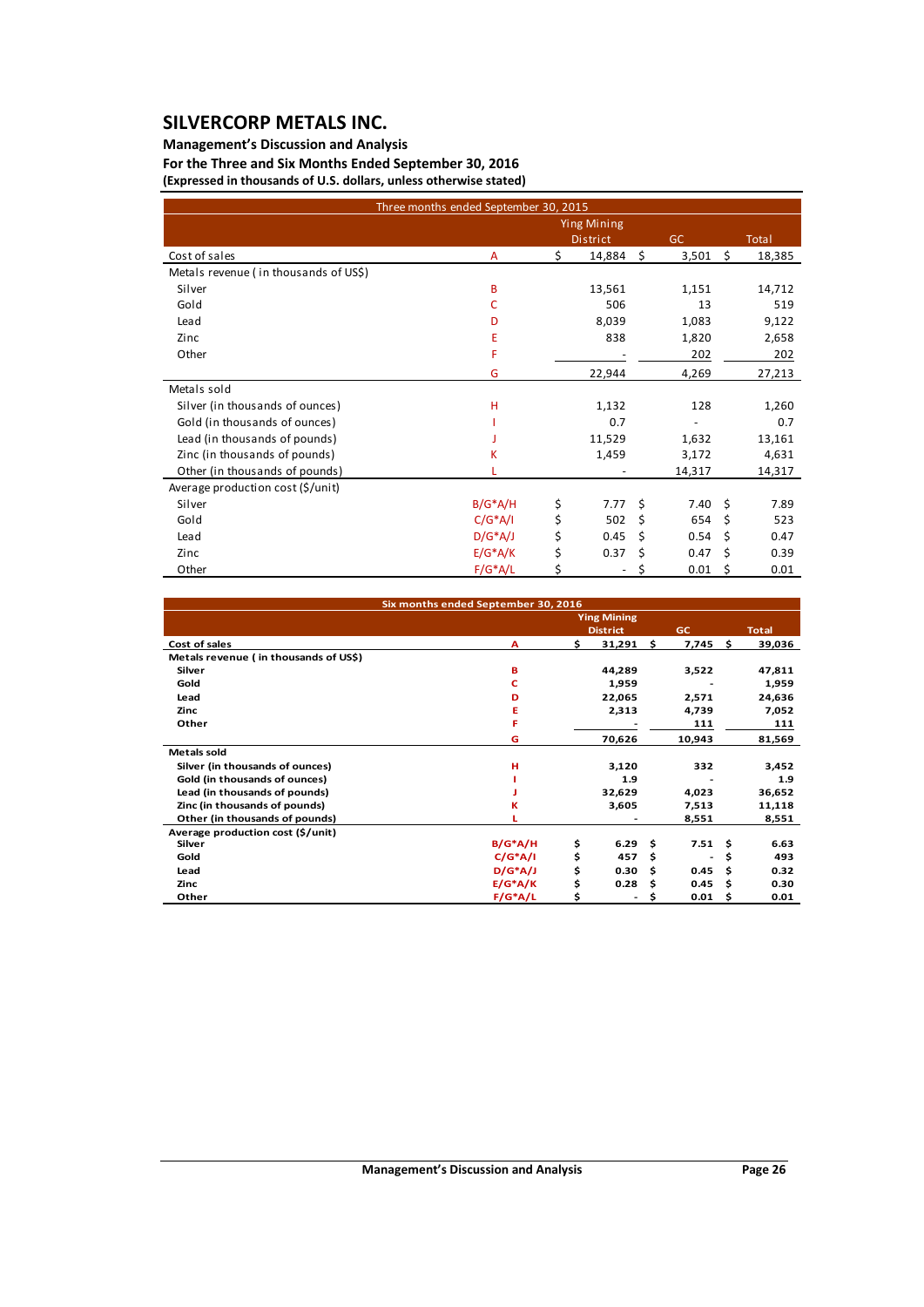### **Management's Discussion and Analysis**

**For the Three and Six Months Ended September 30, 2016 (Expressed in thousands of U.S. dollars, unless otherwise stated)**

| Six months ended September 30, 2015   |            |    |                    |    |           |    |              |
|---------------------------------------|------------|----|--------------------|----|-----------|----|--------------|
|                                       |            |    | <b>Ying Mining</b> |    |           |    |              |
|                                       |            |    | <b>District</b>    |    | <b>GC</b> |    | <b>Total</b> |
| Cost of sales                         | A          | Ś. | 30,217             | \$ | 8,932     | Ŝ. | 39,149       |
| Metals revenue (in thousands of US\$) |            |    |                    |    |           |    |              |
| Silver                                | B          |    | 29,523             |    | 3,107     |    | 32,630       |
| Gold                                  | C          |    | 1,230              |    | 23        |    | 1,253        |
| Lead                                  | D          |    | 16,691             |    | 2,812     |    | 19,503       |
| Zinc                                  | E          |    | 1,775              |    | 3,896     |    | 5,671        |
| Other                                 | F          |    |                    |    | 376       |    | 376          |
|                                       | G          |    | 49,219             |    | 10,214    |    | 59,433       |
| Metals sold                           |            |    |                    |    |           |    |              |
| Silver (in thousands of ounces)       | H          |    | 2,321              |    | 309       |    | 2,630        |
| Gold (in thousands of ounces)         |            |    | 1.5                |    |           |    | 1.5          |
| Lead (in thousands of pounds)         |            |    | 23,456             |    | 4,052     |    | 27,508       |
| Zinc (in thousands of pounds)         | κ          |    | 2,831              |    | 6,201     |    | 9,032        |
| Other (in thousands of pounds)        |            |    |                    |    | 26,532    |    | 26,532       |
| Average production cost (\$/unit)     |            |    |                    |    |           |    |              |
| Silver                                | $B/G^*A/H$ | \$ | 7.81               | \$ | 8.80      | Ŝ. | 8.17         |
| Gold                                  | $C/G^*A/I$ | \$ | 490                | \$ | 707       | \$ | 535          |
| Lead                                  | $D/G^*A/J$ | \$ | 0.44               | \$ | 0.61      | \$ | 0.47         |
| Zinc                                  | $E/G^*A/K$ | \$ | 0.38               | Ś  | 0.55      | \$ | 0.41         |
| Other                                 | $F/G^*A/L$ | Ś  |                    | Ś  | 0.01      | Ŝ  | 0.01         |

### (d) Per Tonne Production Costs

| Three months ended September 30, 2016                 |           |    | <b>Ying Mining</b> |     |            |     |                     |
|-------------------------------------------------------|-----------|----|--------------------|-----|------------|-----|---------------------|
|                                                       |           |    | <b>District</b>    |     | <b>GC</b>  |     | <b>Consolidated</b> |
| Cost of sales                                         |           | \$ | 15,577             |     | $3,932$ \$ |     | 19,509              |
| Less: stockpile and concentrate inventory - Beginning |           |    | (5,253)            |     | (211)      |     | (5, 464)            |
| Add: stockpile and concentrate inventory - Ending     |           |    | 5,982              |     | 208        |     | 6,190               |
| Adjustment for foreign exchange movement              |           |    | 1                  |     | 3          |     | 4                   |
| <b>Total production costs</b>                         |           | \$ | $16,307$ \$        |     | 3,932      | Ŝ.  | 20,239              |
| Non-cash mining costs                                 | A         |    | 4.869              |     | 610        |     | 5,479               |
| Non-cash milling costs                                | в         |    | 362                |     | 200        |     | 562                 |
| Total non-cash production costs                       |           | Ś  | 5,231              | Ŝ.  | 810        | Ŝ   | 6,041               |
| Cash mining costs                                     | c         |    | 8,803              |     | 2,137      |     | 10,940              |
| Shipping costs                                        | D         |    | 679                |     |            |     | 679                 |
| Cash milling costs                                    | E         |    | 1,595              |     | 985        |     | 2,580               |
| <b>Total cash production costs</b>                    |           | \$ | $11,077$ \$        |     | 3,122      | Ŝ.  | 14,199              |
| Ore mined ('000s)                                     | F         |    | 179.194            |     | 74.692     |     | 253.886             |
| Ore shipped ('000s)                                   | G         |    | 178.329            |     | 74.692     |     | 253.021             |
| Ore milled ('000s)                                    | н         |    | 180.154            |     | 76.100     |     | 256.254             |
| <b>Per tonne Production costs</b>                     |           |    |                    |     |            |     |                     |
| Non-cash mining costs (\$/tonne)                      | $I = A/F$ |    | 27.17              |     | 8.17       |     | 21.58               |
| Non-cash milling costs (\$/tonne)                     | J=B/H     |    | 2.01               |     | 2.63       |     | 2.19                |
| Non-cash production costs (\$/tonne)                  | $K=H$     | \$ | 29.18              | - Ś | 10.80      | Ŝ.  | 23.77               |
| Cash mining costs (\$/tonne)                          | $L = C/F$ |    | 49.13              |     | 28.61      |     | 43.09               |
| Shipping costs (\$/tonne)                             | $M=D/G$   |    | 3.81               |     |            |     | 2.68                |
| Cash milling costs (\$/tonne)                         | $N = E/H$ |    | 8.85               |     | 12.94      |     | 10.07               |
| Cash production costs (\$/tonne)                      | $0=L+M+N$ | \$ | 61.79              | Ŝ.  | 41.55      | Ŝ   | 55.84               |
| Total production costs (\$/tonne)                     | $P=K+O$   | \$ | 90.97              | Ŝ.  | 52.35      | \$. | 79.61               |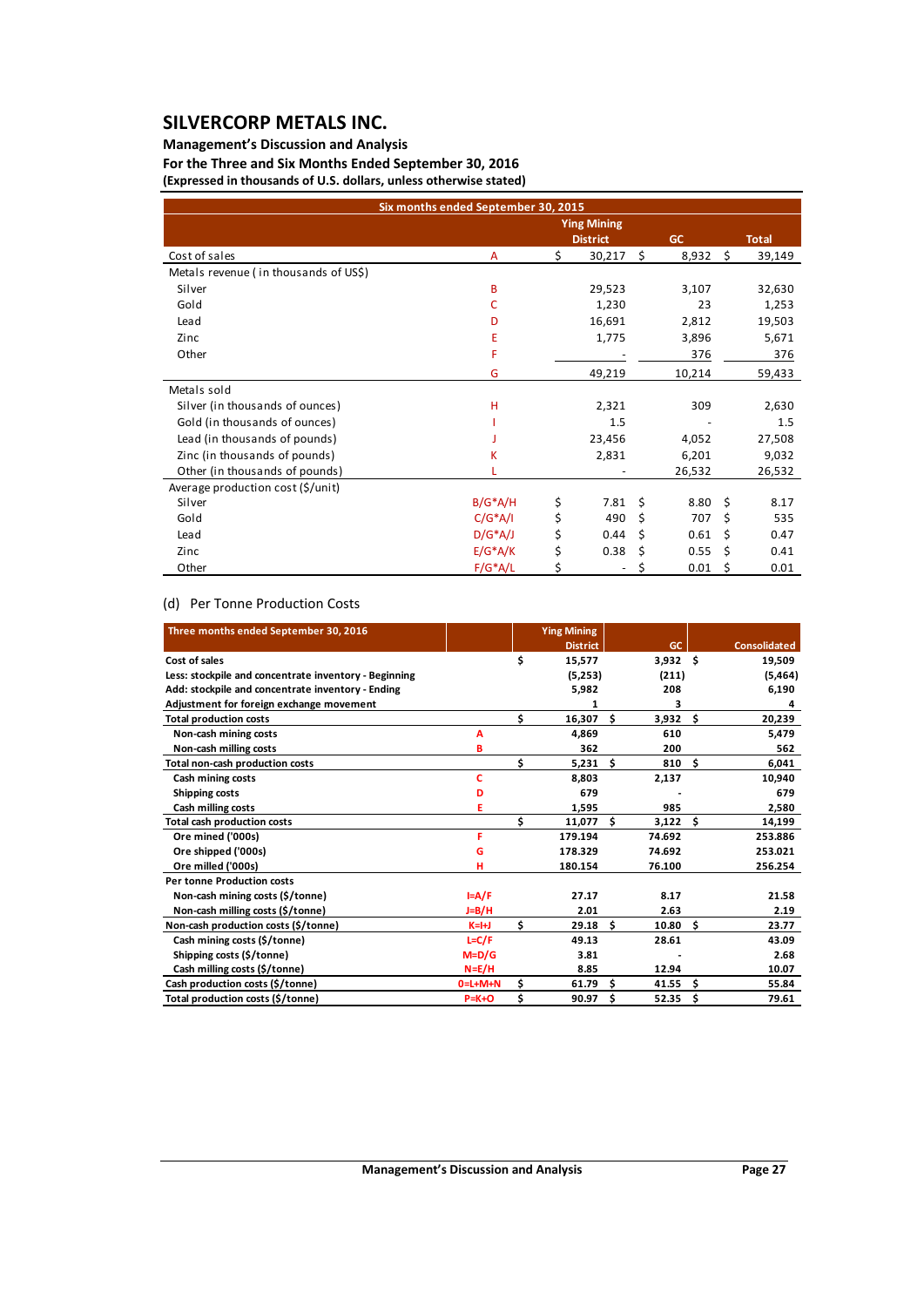### **Management's Discussion and Analysis**

**For the Three and Six Months Ended September 30, 2016 (Expressed in thousands of U.S. dollars, unless otherwise stated)**

| Three months ended September 30, 2015                 |                |    | <b>Ying Mining</b> |    |           |    |              |
|-------------------------------------------------------|----------------|----|--------------------|----|-----------|----|--------------|
|                                                       |                |    | <b>District</b>    |    | <b>GC</b> |    | Consolidated |
| Cost of sales                                         |                | \$ | 14,884             |    | 3,501     | Ŝ. | 18,385       |
| Less: stockpile and concentrate inventory - Beginning |                |    | (2,000)            |    | (486)     |    | (2,486)      |
| Add: stockpile and concentrate inventory - Ending     |                |    | 4,452              |    | 1,310     |    | 5,762        |
| Adjustment for foreign exchange movement              |                |    | 572                |    | 18        |    | 590          |
| Total production costs                                |                | \$ | 17,908             | Ś. | 4,343     | \$ | 22,251       |
| Non-cash mining costs                                 | $\overline{A}$ |    | 4,128              |    | 570       |    | 4,698        |
| Non-cash milling costs                                | B              |    | 380                |    | 153       |    | 533          |
| Total non-cash production costs                       |                | \$ | 4,508              | \$ | 723       | \$ | 5,231        |
| Cash mining costs                                     | C              |    | 10,629             |    | 2,538     |    | 13,167       |
| Shipping costs                                        | D              |    | 727                |    |           |    | 727          |
| Cash milling costs                                    | E              |    | 2,044              |    | 1,082     |    | 3,126        |
| Total cash production costs                           |                | \$ | 13,400             | \$ | 3,620     | \$ | 17,020       |
| Ore mined ('000s)                                     | F              |    | 171.014            |    | 69.546    |    | 240.560      |
| Ore shipped ('000s)                                   | G              |    | 171.014            |    | 69.546    |    | 240.560      |
| Ore milled ('000s)                                    | н              |    | 176.936            |    | 68.465    |    | 245.401      |
| Per tonne Production costs                            |                |    |                    |    |           |    |              |
| Non-cash mining costs (\$/tonne)                      | $I = A/F$      |    | 24.14              |    | 8.19      |    | 19.53        |
| Non-cash milling costs (\$/tonne)                     | $J=B/H$        |    | 2.15               |    | 2.24      |    | 2.17         |
| Non-cash production costs (\$/tonne)                  | $K=H+J$        | Ś  | 26.29              | Ś. | 10.43     | Ś. | 21.70        |
| Cash mining costs (\$/tonne)                          | $L = C/F$      |    | 62.15              |    | 36.49     |    | 54.73        |
| Shipping costs (\$/tonne)                             | $M=D/G$        |    | 4.25               |    |           |    | 3.02         |
| Cash milling costs (\$/tonne)                         | $N=E/H$        |    | 11.55              |    | 15.81     |    | 12.74        |
| Cash production costs (\$/tonne)                      | $0=L+M+N$      | \$ | 77.95              | Ś. | 52.30     | Ś. | 70.49        |
| Total production costs (\$/tonne)                     | $P = K + O$    | \$ | 104.24             | Ś  | 62.73     | Ś  | 92.19        |

| Six months ended September 30, 2016                   |             |    | <b>Ying Mining</b> |     |            |    |                     |
|-------------------------------------------------------|-------------|----|--------------------|-----|------------|----|---------------------|
|                                                       |             |    | <b>District</b>    |     | GC.        |    | <b>Consolidated</b> |
| Cost of sales                                         |             | \$ | $31,291$ \$        |     | $7,745$ \$ |    | 39,036              |
| Less: stockpile and concentrate inventory - Beginning |             |    | (4,729)            |     | (135)      |    | (4,864)             |
| Add: stockpile and concentrate inventory - Ending     |             |    | 5,982              |     | 208        |    | 6,190               |
| Adjustment for foreign exchange movement              |             |    | 136                |     | 7          |    | 143                 |
| <b>Total production costs</b>                         |             | \$ | 32,680             | - Ś | 7,825      | Ŝ. | 40,505              |
| Non-cash mining costs                                 | А           |    | 9,432              |     | 1,151      |    | 10,583              |
| Non-cash milling costs                                | в           |    | 728                |     | 405        |    | 1,133               |
| Total non-cash production costs                       |             | Ś. | 10,160             | -Ś  | 1,556      | Ŝ. | 11,716              |
| Cash mining costs                                     | c           |    | 17,883             |     | 4,292      |    | 22,175              |
| Shipping costs                                        | D           |    | 1,353              |     |            |    | 1,353               |
| Cash milling costs                                    | Е           |    | 3,284              |     | 1,977      |    | 5,261               |
| <b>Total cash production costs</b>                    |             | \$ | $22,520$ \$        |     | 6,269      | \$ | 28,789              |
| Ore mined ('000s)                                     | F           |    | 352.702            |     | 139.041    |    | 491.743             |
| Ore shipped ('000s)                                   | G           |    | 352.528            |     | 139.041    |    | 491.569             |
| Ore milled ('000s)                                    | н           |    | 347.901            |     | 139.687    |    | 487.588             |
| <b>Per tonne Production costs</b>                     |             |    |                    |     |            |    |                     |
| Non-cash mining costs (\$/tonne)                      | $I = A/F$   |    | 26.74              |     | 8.28       |    | 21.52               |
| Non-cash milling costs (\$/tonne)                     | J=B/H       |    | 2.09               |     | 2.90       |    | 2.32                |
| Non-cash production costs (\$/tonne)                  | $K=H$       | \$ | 28.83              | - Ś | 11.18      | Ś  | 23.84               |
| Cash mining costs (\$/tonne)                          | $L = C/F$   |    | 50.70              |     | 30.87      |    | 45.09               |
| Shipping costs (\$/tonne)                             | $M=D/G$     |    | 3.84               |     |            |    | 2.75                |
| Cash milling costs (\$/tonne)                         | $N = E/H$   |    | 9.44               |     | 14.15      |    | 10.79               |
| Cash production costs (\$/tonne)                      | $0=L+M+N$   | \$ | 63.98              | Ŝ.  | 45.02      | Ŝ. | 58.63               |
| Total production costs (\$/tonne)                     | $P = K + O$ | \$ | 92.81              | Ŝ   | 56.20      | \$ | 82.47               |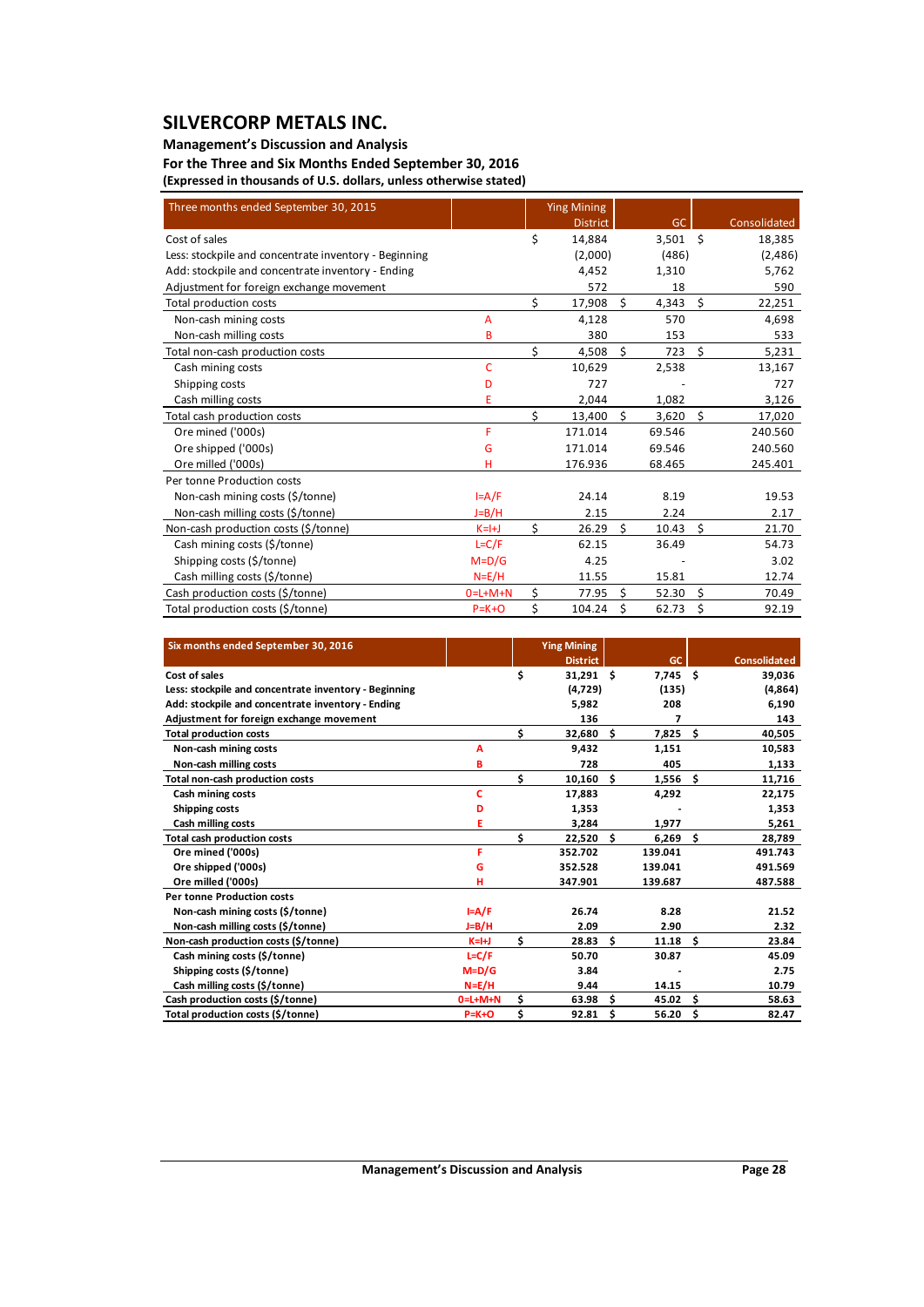#### **Management's Discussion and Analysis**

**For the Three and Six Months Ended September 30, 2016 (Expressed in thousands of U.S. dollars, unless otherwise stated)**

| Six months ended September 30, 2015                   |                |    | <b>Ying Mining</b> |                     |            |      |              |
|-------------------------------------------------------|----------------|----|--------------------|---------------------|------------|------|--------------|
|                                                       |                |    | <b>District</b>    |                     | GC         |      | Consolidated |
| Cost of sales                                         |                | \$ | 30,217 \$          |                     | $8,932$ \$ |      | 39,149       |
| Less: stockpile and concentrate inventory - Beginning |                |    | (1, 195)           |                     | (926)      |      | (2, 121)     |
| Add: stockpile and concentrate inventory - Ending     |                |    | 4,452              |                     | 1,310      |      | 5,762        |
| Adjustment for foreign exchange movement              |                |    | 112                |                     | 8          |      | 120          |
| Total production costs                                |                | \$ | 33,586 \$          |                     | $9,324$ \$ |      | 42,910       |
| Non-cash mining costs                                 | $\overline{A}$ |    | 7,195              |                     | 1,109      |      | 8,304        |
| Non-cash milling costs                                | B              |    | 769                |                     | 307        |      | 1,076        |
| Total non-cash production costs                       |                | \$ | 7,964              | Ś.                  | 1,416      | Ŝ.   | 9,380        |
| Cash mining costs                                     | C              |    | 20,094             |                     | 5,790      |      | 25,884       |
| Shipping costs                                        | D              |    | 1,403              |                     |            |      | 1,403        |
| Cash milling costs                                    | E              |    | 4,125              |                     | 2,118      |      | 6,243        |
| Total cash production costs                           |                | Ś  | $25,622$ \$        |                     | 7,908      | Ŝ.   | 33,530       |
| Ore mined ('000s)                                     | F              |    | 338.120            |                     | 136.273    |      | 474.393      |
| Ore shipped ('000s)                                   | G              |    | 338.120            |                     | 136.273    |      | 474.393      |
| Ore milled ('000s)                                    | н              |    | 337.213            |                     | 135.145    |      | 472.358      |
| Per tonne Production costs                            |                |    |                    |                     |            |      |              |
| Non-cash mining costs (\$/tonne)                      | $I = A/F$      |    | 21.28              |                     | 8.14       |      | 17.50        |
| Non-cash milling costs (\$/tonne)                     | $J=B/H$        |    | 2.28               |                     | 2.27       |      | 2.28         |
| Non-cash production costs (\$/tonne)                  | $K=H$          | \$ | 23.56              | $\ddot{\mathsf{S}}$ | 10.41      | - \$ | 19.78        |
| Cash mining costs (\$/tonne)                          | $L = C/F$      |    | 59.43              |                     | 42.49      |      | 54.56        |
| Shipping costs (\$/tonne)                             | $M=D/G$        |    | 4.15               |                     |            |      | 2.96         |
| Cash milling costs (\$/tonne)                         | $N=E/H$        |    | 12.23              |                     | 15.67      |      | 13.21        |
| Cash production costs (\$/tonne)                      | $0=L+M+N$      | \$ | 75.81              | Ś.                  | 58.16      | \$   | 70.73        |
| Total production costs (\$/tonne)                     | $P = K + O$    | \$ | 99.37              | \$                  | 68.57      | \$   | 90.51        |

#### **10. Critical Accounting Policies and Estimates**

The preparation of financial statements in conformity with IFRS requires management to make estimates and assumptions that affect the amounts reported on the consolidated financial statements. These critical accounting estimates represent management estimates that are uncertain and any changes in these estimates could materially impact the Company's financial statements. Management continuously reviews its estimates and assumptions using the most current information available. The Company's critical accounting policies and estimates are described in Note 2 of the unaudited condensed consolidated financial statements as of and ended September 30, 2016, as well as the audited consolidated financial statements as of and ended March 31, 2016.

#### (i) Ore reserve and mineral resource estimates

Ore reserves are estimates of the amount of ore that can be economically and legally extracted from the Company's mining properties. The Company estimates its ore reserves and mineral resources based on information compiled by appropriately qualified persons relating to the geological and technical data on the size, depth, shape and grade of the ore body and suitable production techniques and recovery rates. Such an analysis requires complex engineering and geological judgements to interpret the data. The estimation of recoverable reserves is based upon factors such as estimates of foreign exchange rates, commodity prices, future capital requirements, and production costs along with engineering and geological assumptions and judgements made in estimating the size and grade of the ore body.

The Company estimates ore reserves in accordance with National Instrument 43‐101, "Standards of Disclosure for Mineral Projects", issued by the Canadian Securities Administrators. There are numerous assumptions including:

- Future production estimates which include proved and probable reserves, resource estimates and committed expansions;
- Expected future commodity prices, based on current market price, forward prices and the Company's assessment of the long‐term average price; and
- Future cash costs of production, capital expenditure and rehabilitation obligations.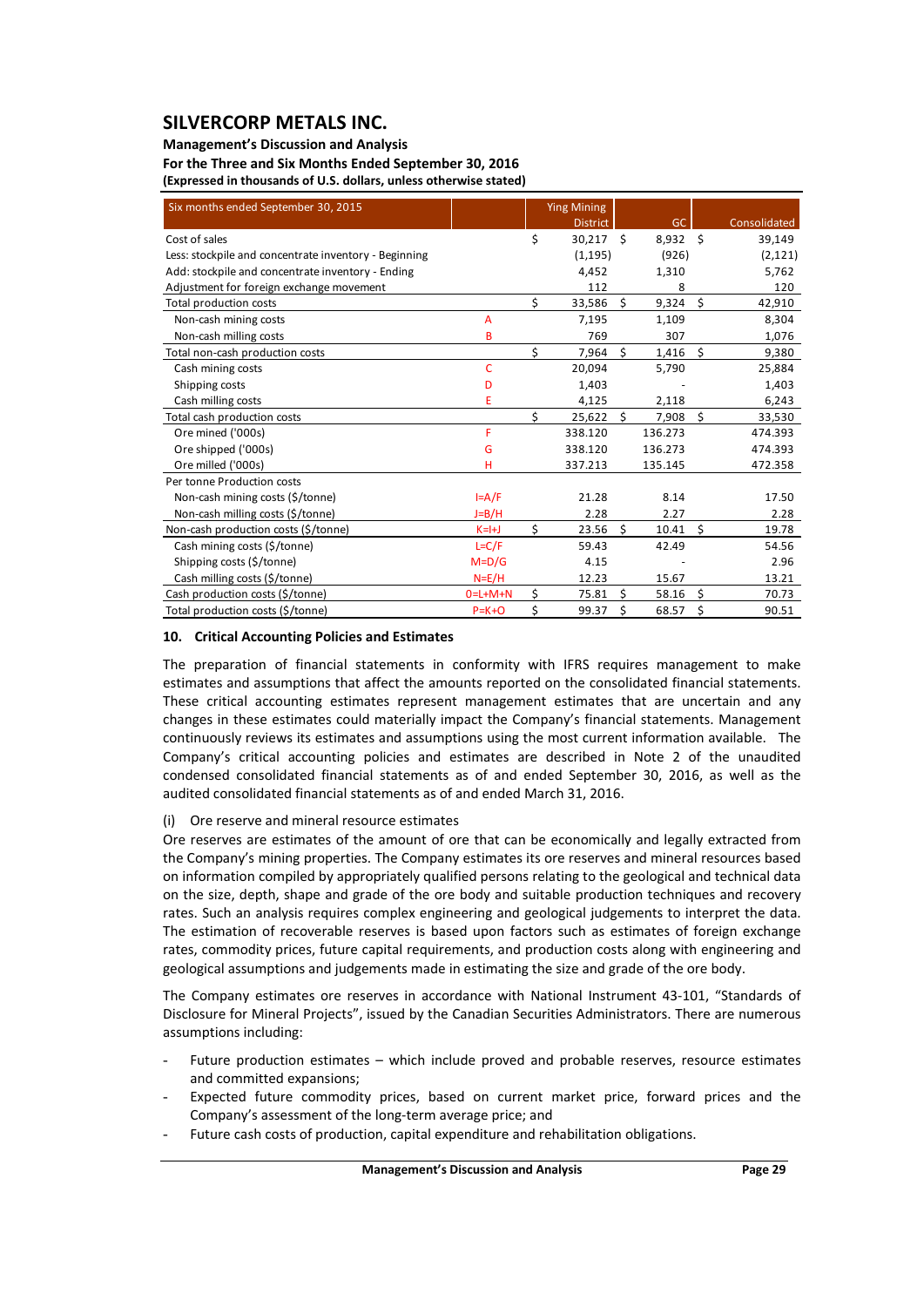#### **Management's Discussion and Analysis For the Three and Six Months Ended September 30, 2016 (Expressed in thousands of U.S. dollars, unless otherwise stated)**

As the economic assumptions used may change and as additional geological information is produced during the operation of a mine, estimates of reserves may change. Such changes may impact the Company's reported financial position and results which include:

- The carrying value of mineral rights and properties and plant and equipment may be affected due to changes in estimated future cash flows;
- Depreciation and depletion charges in net income may change where such charges are determined using the units of production method, or where the useful life of the related assets change; and
- The recognition and carrying value of deferred income tax assets may change due to changes in the judgements regarding the existence of such assets and in estimates of the likely recovery of such assets.

### (ii) *Impairment of assets*

Where an indicator of impairment exists, a formal estimate of the recoverable amount is made, which is considered to be the higher of the fair value less costs to sell and value in use. These assessments require the use of estimates and assumptions such as long‐term commodity prices (considering current and historical prices, price trends and related factors), discount rates, operating costs, future capital requirements, closure and rehabilitation costs, exploration potential, reserves and operating performance (which includes production and sales volumes). These estimates and assumptions are subject to risk and uncertainty. Therefore, there is a possibility that changes in circumstances will impact these projections, which may impact the recoverable amount of assets and/or cash generating units. Fair value is determined as the amount that would be obtained from the sale of the asset in an arm's length transaction between knowledgeable and willing parties. Fair value for mineral assets is generally determined as the present value of estimated future cash flows arising from the continued use of the asset, which includes estimates such as the cost of future expansion plans and eventual disposal, using assumptions that an independent market participant may take into account. Cash flows are discounted to their present value using a discount rate that reflects current market assessments of the time value of money and the risks specific to the asset.

#### **11. New Accounting Standards**

IFRS 15 – *Revenue from contracts with customers,* the standard on revenue from contacts with customers was issued in September 2015 and may be effective for annual reporting periods beginning on or after January 1, 2018 for public entities with early adoption permitted. Entities have the option of using either a full retrospective or a modified retrospective approach to adopt the guidance. The Company is assessing the impact of this standard.

IAS 7 ‐ *Statement of Cash Flows* has been revised to incorporate amendments issued by the International Accounting Standards Board ("IASB") in January 2016. The amendments require entities to provide disclosures that enable users of financial statements to evaluate changes in liabilities arising from financing activities. The amendments are effective for annual periods beginning on or after January 1, 2017 with early adoption permitted. The Company is assessing the impact of this standard.

IAS 12 ‐ *Income Taxes* has been revised to incorporate amendments issued by the IASB in January 2016. The amendments clarify how to account for deferred tax assets related to debt instruments measured at fair value. The amendments are effective for annual periods beginning on or after January 1, 2017 with early adoption permitted. The Company is assessing the impact of this standard.

IFRS 16 ‐ *Leases* was issued by the IASB and will replace Leases ("IAS 17"). IFRS 16 requires most leases to be reported on a company's balance sheet as assets and liabilities. IFRS 16 is effective for annual periods beginning on or after January 1, 2019 with early application permitted for companies that also apply IFRS 15 Revenue from Contracts with Customers. The Company is currently assessing the impact of this new standard.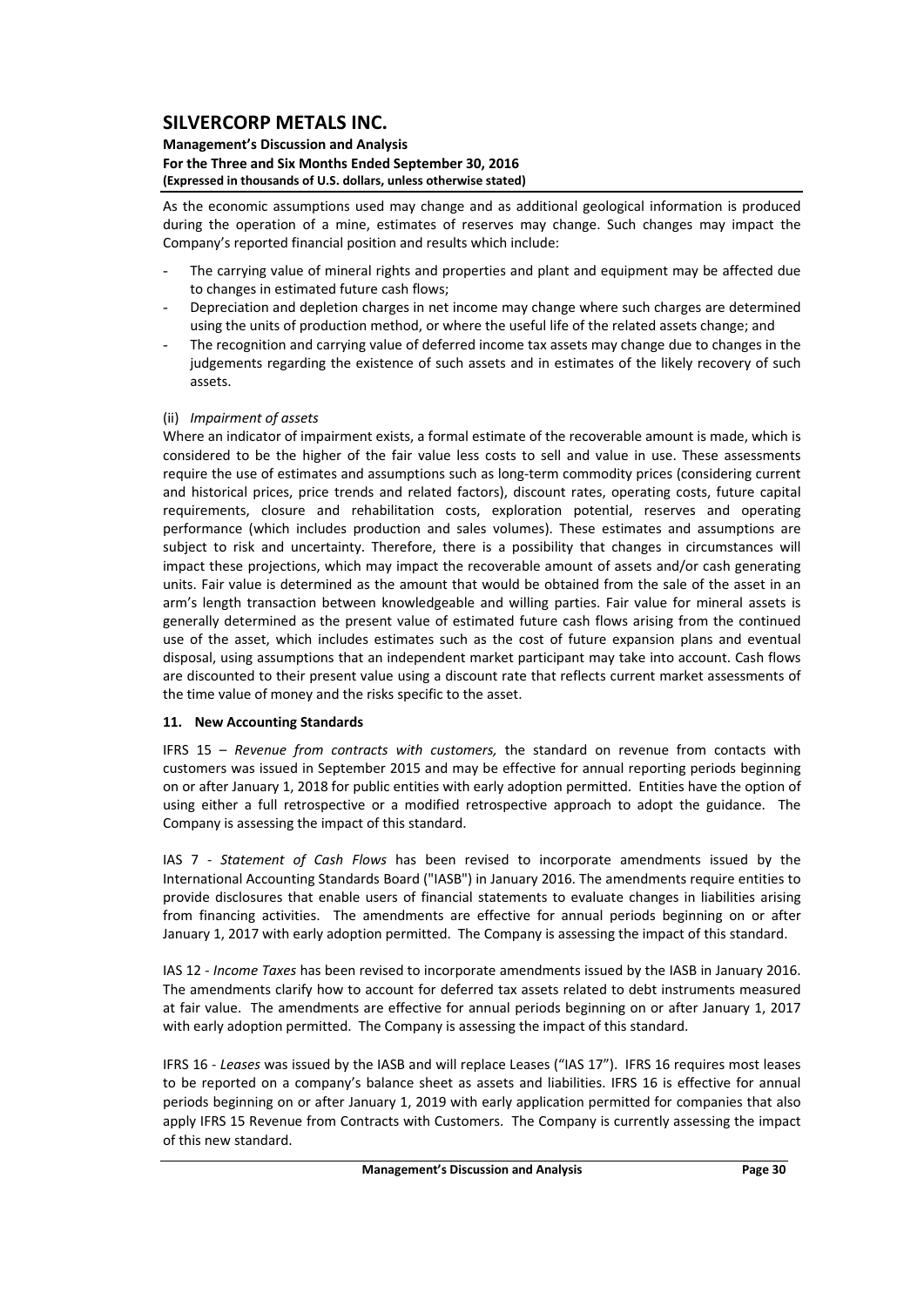**Management's Discussion and Analysis For the Three and Six Months Ended September 30, 2016 (Expressed in thousands of U.S. dollars, unless otherwise stated)**

#### **12. Other MD&A Requirements**

Additional information relating to the Company:

- (a) may be found on SEDAR at www.sedar.com;
- (b) may be found at the Company's web‐site www.silvercorpmetals.com;
- (c) may be found in the Company's Annual Information Form; and,
- (d) is also provided in the Company's annual audited consolidated financial statements as of March 31, 2016.

#### **13. Outstanding Share Data**

As at the date of this MD&A, the following securities were outstanding:

(a) Share Capital

Authorized ‐ unlimited number of common shares without par value

Issued and outstanding – **167,164,821** common shares with a recorded value of **\$231.4 million**

Shares subject to escrow or pooling agreements ‐ \$nil.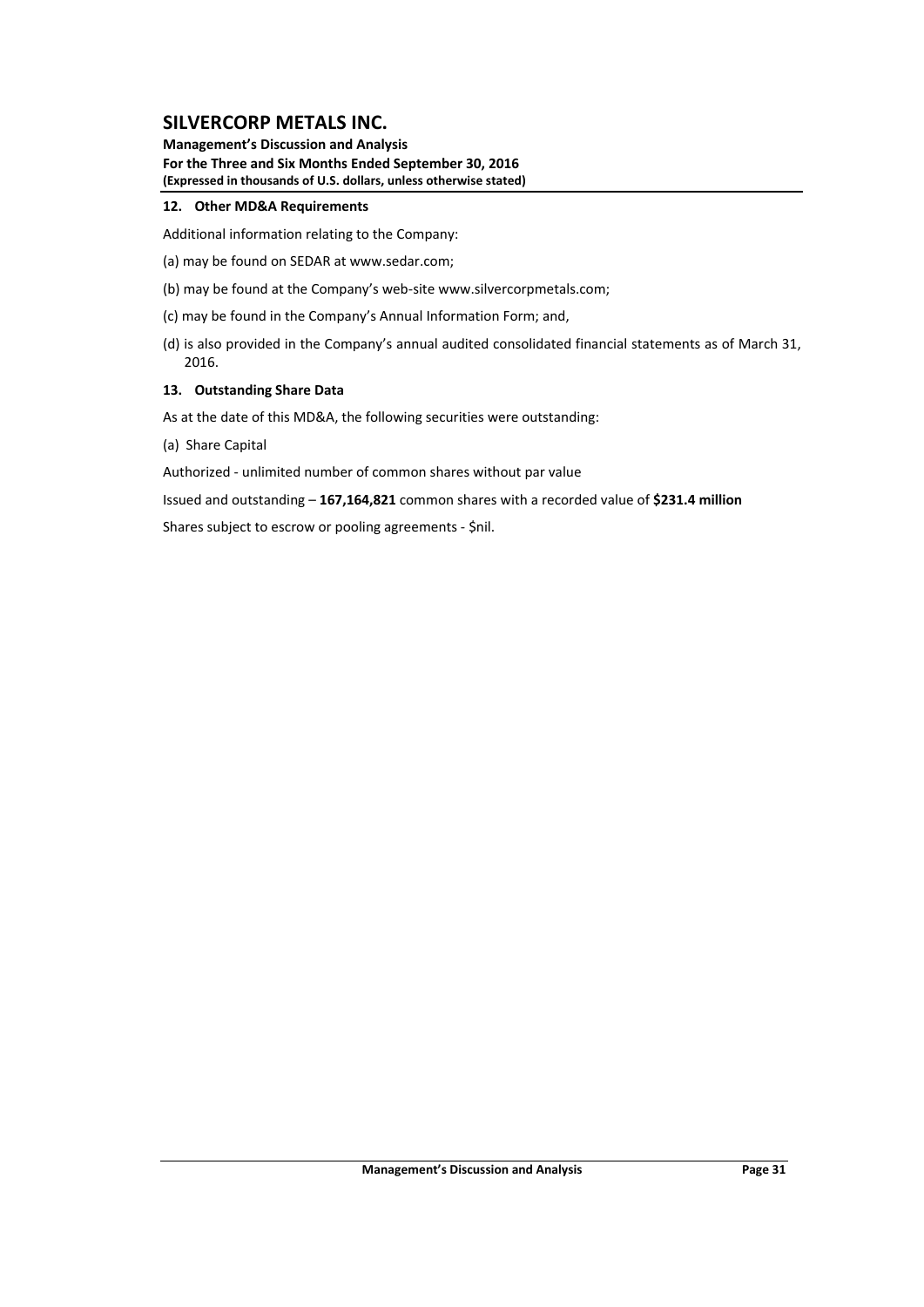**Management's Discussion and Analysis For the Three and Six Months Ended September 30, 2016 (Expressed in thousands of U.S. dollars, unless otherwise stated)**

#### (b) Options

As at the date of this report, the outstanding options comprise the following:

| <b>Number of Options</b> | Exercise Price (CAD\$) | <b>Expiry Date</b> |
|--------------------------|------------------------|--------------------|
| 162,500                  | 7.27                   | 2016/11/24         |
| 296,000                  | 6.69                   | 2017/3/5           |
| 141,000                  | 6.53                   | 2017/6/17          |
| 180,000                  | 5.35                   | 2017/8/8           |
| 184,000                  | 5.40                   | 2017/12/3          |
| 143,000                  | 4.34                   | 2019/9/18          |
| 179,250                  | 3.91                   | 2018/3/7           |
| 184,187                  | 3.25                   | 2018/6/2           |
| 277,312                  | 3.41                   | 2018/9/12          |
| 141,437                  | 2.98                   | 2019/1/21          |
| 413,750                  | 1.75                   | 2019/5/29          |
| 263,824                  | 1.76                   | 2019/10/14         |
| 1,602,175                | 1.43                   | 2020/6/2           |
| 3,689,000                | 0.66                   | 2018/12/30         |
| 7,857,435                |                        |                    |

#### **14. Risks and Uncertainties**

The Company is exposed to many risks in conducting its business, including but not limit to: metal price risk as the Company derives its revenue from the sale of silver, lead, zinc, and gold; credit risk in the normal course of dealing with other companies and financial institutions; foreign exchange risk as the Company reports its financial statements in USD whereas the Company operates in jurisdictions that utilize other currencies; equity price risk and interest rate risk as the Company has investments in marketable securities that are traded in the open market or earn interest at market rates that are fixed to maturity or at variable interest rates; inherent risk of uncertainties in estimating mineral reserves and mineral resources; political risks; and environmental risk.

Management and the Board of Directors continuously assess risks that the Company is exposed to, and attempt to mitigate these risks where practical through a range of risk management strategies.

These and other risks are described in the Company's Annual Information Form and NI 43‐101 technical reports, which are available on SEDAR at www.sedar.com; Form 40‐F; Audited Consolidated Financial Statements; and Management's Discussion and Analysis for the year ended March 31, 2016. Readers are encouraged to refer to these documents for a more detailed description of some of the risks and uncertainties inherent to Silvercorp's business.

Due to the recent decline in metal prices, readers are especially encouraged to understand the significant impact of metal prices on the Company's operations.

Metal Price Risk

The Company's sales price for lead and zinc pounds is fixed against the Shanghai Metals Exchange, while gold ounces are fixed against the Shanghai Gold Exchange and silver ounces are fixed against the Shanghai White Platinum & Silver Exchange. These metal prices traditionally move in tandem with and at marginally higher prices than those quoted on the North American and European market places. The Company's revenues are expected to be in large part derived from the mining and sale of silver, lead, zinc, and gold contained in metal concentrates. The prices of those commodities has fluctuated widely, particularly in recent years, and are affected by numerous factors beyond the Company's control including international and regional economic and political conditions, expectations of inflation; currency exchange fluctuations; interest rates; global or regional supply and demand for jewellery and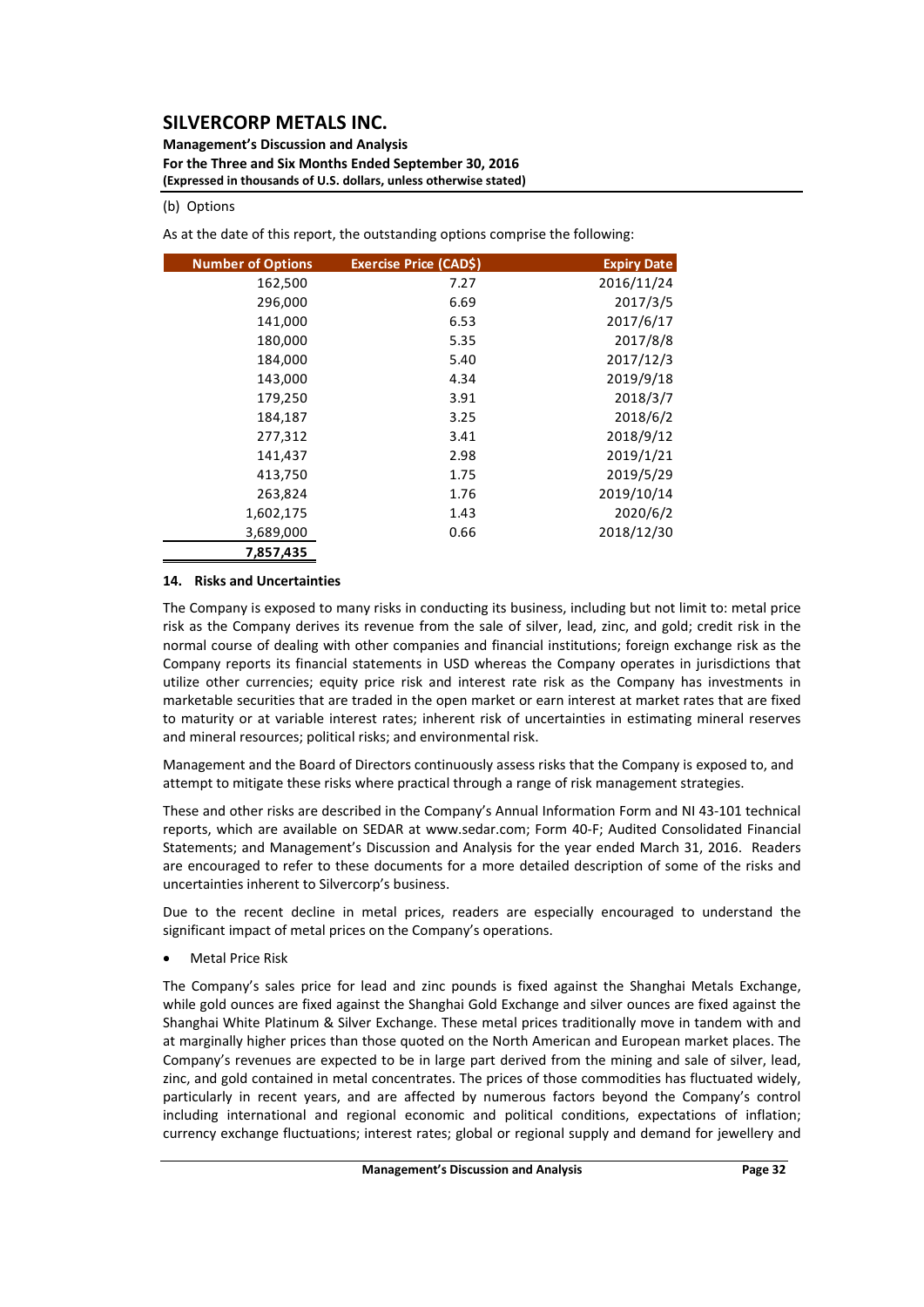#### **Management's Discussion and Analysis For the Three and Six Months Ended September 30, 2016 (Expressed in thousands of U.S. dollars, unless otherwise stated)**

industrial products containing silver and other metals; sale of silver and other metals by central banks and other holders, speculators and producers of silver and other metals; availability and costs of metal substitutes; and increased production due to new mine developments and improved mining and production methods. The price of base and precious metals may have a significant influence on the market price of the Company's shares and the value of the properties. The effect of these factors on the price of base and precious metals, and therefore the viability of the Company's exploration projects, cannot be accurately predicted.

If silver and other metals prices were to decline significantly or for an extended period of time, the Company may be unable to continue operations, develop the properties or fulfil obligations under agreements with the Company's joint venture partners or under its permits or licenses.

#### **15. Disclosure Controls and Procedures**

Disclosure controls and procedures are designed to provide reasonable assurance that material information is gathered and reported to senior management, including the Chief Executive Officer ("CEO") and the Chief Financial Officer ("CFO"), as appropriate to allow for timely decision about public disclosure.

Management, including the CEO and CFO, has evaluated the effectiveness of the design and operation of the Company's disclosure controls and procedures as at September 30, 2016, as defined in the rules of the U.S. Securities and Exchange Commission and Canadian Securities Administration. The evaluation included documentation review, enquiries and other procedures considered by management to be appropriate in the circumstances. Based on this evaluation, management concluded that the disclosure controls and procedures (as defined in Rule 13a‐15(e) under Securities Exchange Act of 1934) are effective in providing reasonable assurance that the information required to be disclosed in annual filings, interim filings, and other reports we filed or submitted under United States and Canadian securities legislation was recorded, processed, summarized and reported within the time periods specified in those rules.

#### **16. Changes in Internal Control over Financial Reporting**

There was no change in the Company's internal control over financial reporting that occurred during the quarter that has materially affected or is reasonably likely to materially affect, its internal control over financial reporting.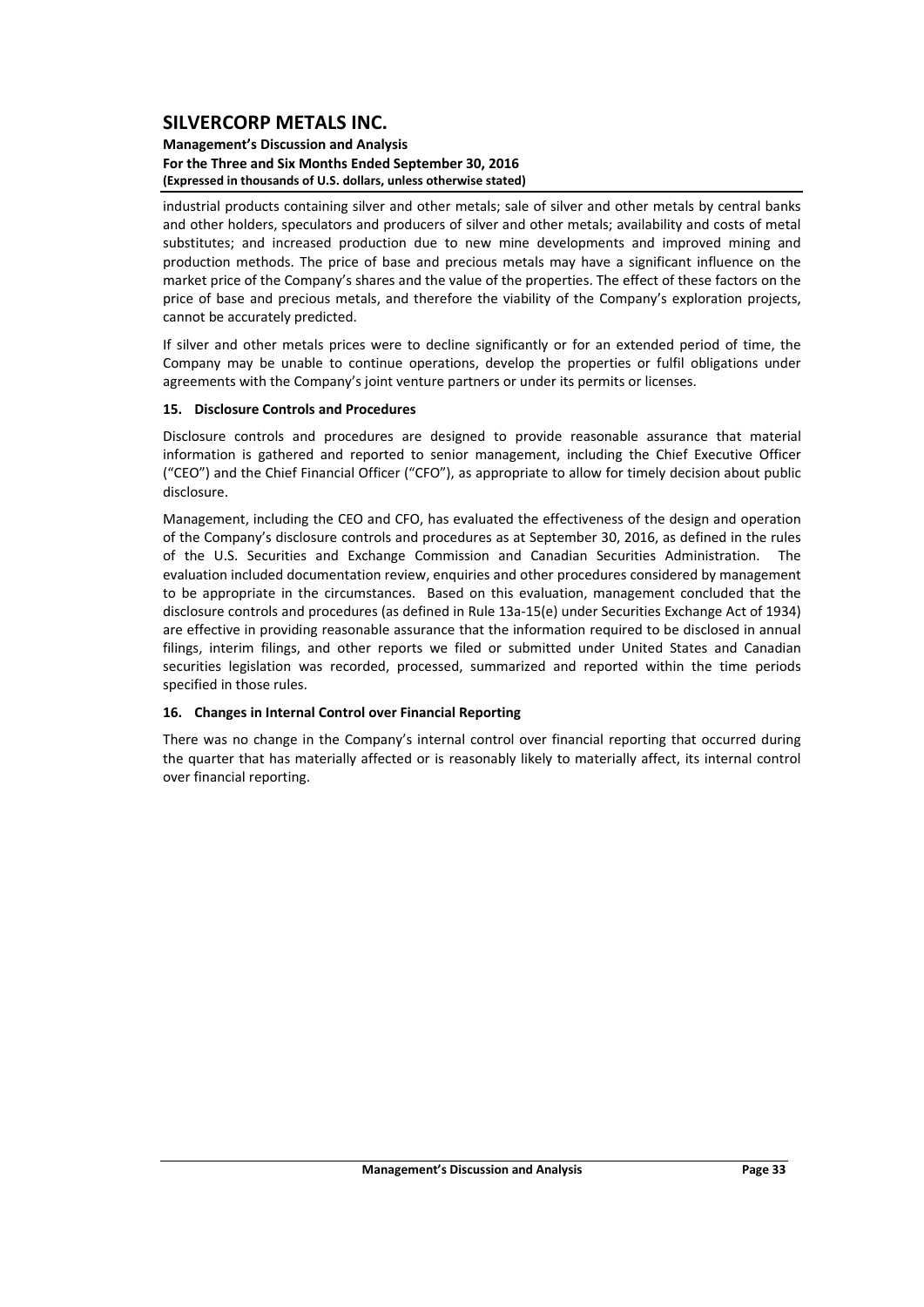**Management's Discussion and Analysis For the Three and Six Months Ended September 30, 2016 (Expressed in thousands of U.S. dollars, unless otherwise stated)**

#### **17. Directors and Officers**

As at the date of this report, the Company's Directors and Officers are as follows:

| <b>Directors</b>                 | <b>Officers</b>                                                                       |
|----------------------------------|---------------------------------------------------------------------------------------|
| Dr. Rui Feng, Director, Chairman | Rui Feng, Chief Executive Officer                                                     |
| Yikang Liu, Director             | Derek Liu, Chief Financial Officer                                                    |
| Paul Simpson, Director           | Lorne Waldman, Senior Vice President, Corporate Secretary &<br><b>General Counsel</b> |
| David Kong, Director             | Alex Zhang, Vice President, Exploration                                               |
| Malcolm Swallow, Director        | Luke Liu, Vice President, China Operations                                            |
|                                  | Gordon Neal, Vice President, Corporate Development                                    |

Mr. Alex Zhang, P.Geo., Vice President, Exploration of the Company, is a Qualified Person for Silvercorp under NI 43-101 and has reviewed and given consent to the technical information contained in this MD&A.

#### **Forward Looking Statements**

*Certain of the statements and information in this MD&A constitute "forward‐looking statements" within the* meaning of the United States Private Securities Litigation Reform Act of 1995 and "forward-looking information" within the meaning of applicable Canadian provincial securities laws. Any statements or information that express or *involve discussions with respect to predictions, expectations, beliefs, plans, projections, objectives, assumptions or* future events or performance (often, but not always, using words or phrases such as "expects", "is expected", *"anticipates", "believes", "plans", "projects", "estimates", "assumes", "intends", "strategies", "targets", "goals", "forecasts", "objectives", "budgets", "schedules", "potential" or variations thereof or stating that certain actions,* events or results "may", "could", "would", "might" or "will" be taken, occur or be achieved, or the negative of any of these terms and similar expressions) are not statements of historical fact and may be forward-looking statements or *information. Forward‐looking statements or information relate to, among other things:*

- *• the price of silver and other metals;*
- *• estimates of the Company's revenues and capital expenditures;*
- *• estimated ore production and grades from the Company's mines in the Ying Mining District; and;*
- *• timing of receipt of permits and regulatory approvals.*

Forward-looking statements or information are subject to a variety of known and unknown risks, uncertainties and other factors that could cause actual events or results to differ from those reflected in the forward-looking *statements or information, including, without limitation, risks relating to,* 

- *• fluctuating commodity prices;*
- *fluctuating currency exchange rates;*
- *increasing labour costs;*
- *• exploration and development programs;*
- *• feasibility and engineering reports;*
- *• permits and licenses;*
- *• operations and political conditions;*
- *• regulatory environment in China and Canada;*
- *• environmental risks; and*
- *• risks and hazards of mining operations.*